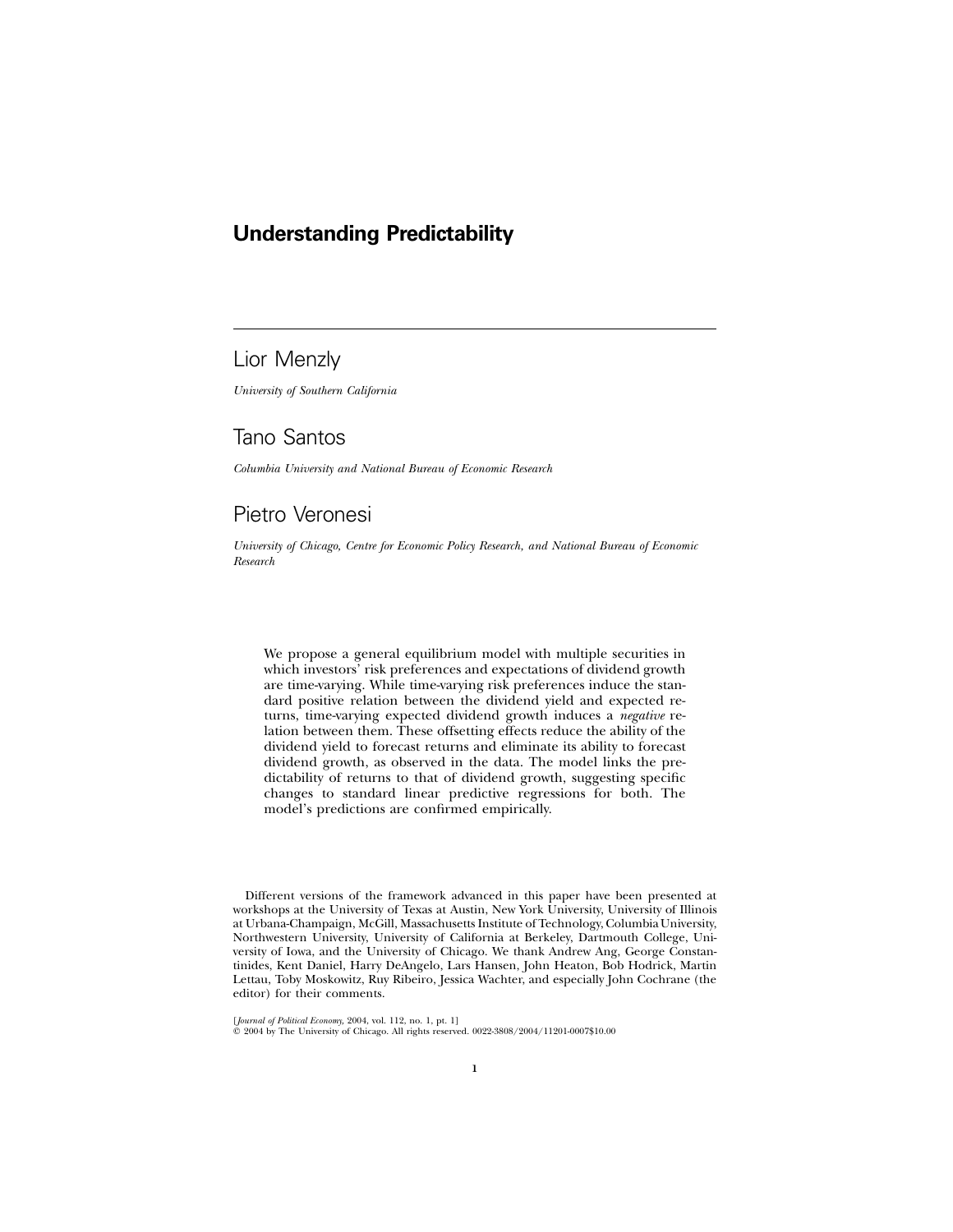#### **I. Introduction**

The predictability of stock market returns at long horizons has been at the center of much empirical and theoretical research in finance in the last decade. For the market as a whole, high prices, normalized by dividends, for example, forecast low future returns, whereas they do not predict high future dividend growth. This evidence has deep implications for both finance and macroeconomics. In particular, it has been interpreted as additional evidence of a time-varying price of risk. Still, the statistical evidence is weak, inconsistent across time periods, and different across different assets. This has led many to challenge the ability of valuation ratios to predict future returns. The behavior of the aggregate market during the 1990s, which saw high price/dividend ratios and high returns, has only intensified a debate that remains at the center of current research in asset pricing.<sup>1</sup>

We show that a general equilibrium model in which both investors' preferences for risk and their expectations of future dividend growth are time-varying goes a long way toward explaining these empirical findings. In particular, while time-varying risk preferences induce the standard positive relation between dividend yields and expected returns, time-varying expected dividend growth induces a *negative* relation between them in equilibrium. These offsetting effects reduce the ability of the dividend yield to forecast future returns and, essentially, eliminate its ability to forecast future dividend growth. In our model, the extent to which these effects cancel each other depends on the properties of the asset's cash flow process, thereby yielding different predictions across different portfolios. We also show that traditional linear predictive regressions for both returns and dividend growth should be adjusted in specific ways to fully capture the informational content of prices. The modified forecasting regressions indeed show that both future dividend growth and future returns are strongly predictable, lending empirical support to the economic mechanism we propose.

Our model combines two ingredients. First, we introduce a new model to describe the cash flow processes of individual assets that is parsimonious, tractable within a general equilibrium framework, and, most

<sup>&</sup>lt;sup>1</sup> For predictability, see, e.g., Campbell and Shiller (1988), Fama and French (1988), Hodrick (1992), Lamont (1998), and Lettau and Ludvigson (2001). For the time-varying market price of aggregate risk, see, e.g., the discussion in Campbell, Lo, and MacKinlay (1997, p. 496) or Campbell and Cochrane (1999, p. 206). For an early discussion on the performance of predictability regression during the 1990s, see Cochrane (1997, p. 10). For evidence on individual stocks, see Vuolteenaho (2002). On some of the relevant econometric issues, see Richardson and Stock (1989) and Stambaugh (1999).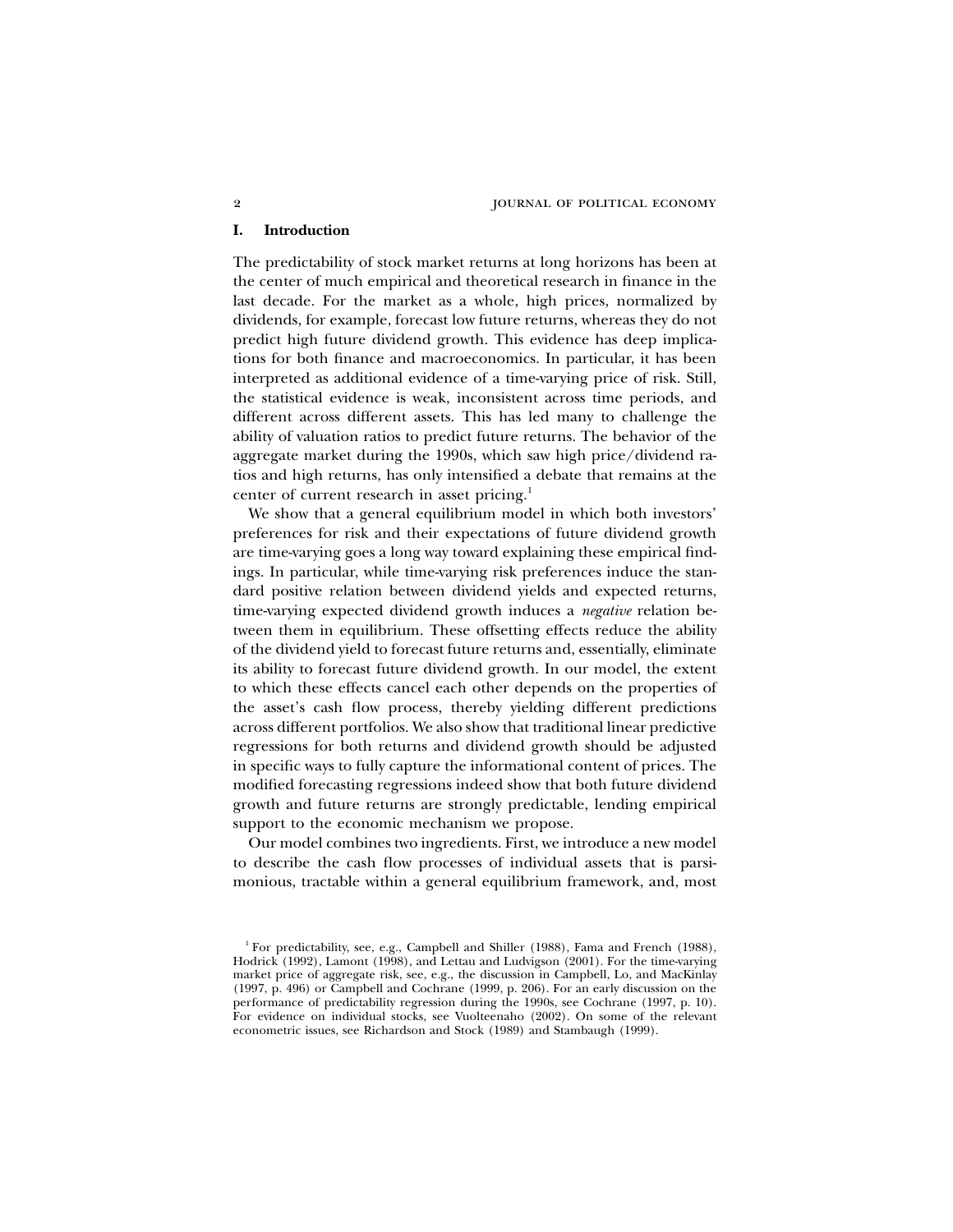important, fits well the properties of cash flow data.<sup>2</sup> Rather than modeling the dividend processes of individual assets, we specify processes for the fraction (share) that each asset contributes to total consumption. The shares are bounded between zero and one, and, in addition, they sum up to a value that is always less than or equal to one in every period. We also assume that no asset will dominate the economy, even in the long run. For this reason, we assume that these shares mean-revert to a long-run value that is strictly less than one. Finally, our cash flow model allows for sources of consumption other than financial assets, such as labor income and government transfers, breaking the standard, but unappealing, market-clearing condition that equates dividends with consumption. As a second ingredient we use an external habit persistence model, similar to the one of Campbell and Cochrane (1999), which produces time-varying preferences for risk and thus a time-varying aggregate premium that agents require to hold risky assets.

We first solve for the price/dividend ratio of an individual security and show that it is a linear function of a variable that proxies for expected dividend growth, a variable that proxies for investors' aggregate risk tolerance, and, importantly, an interaction term. For a given expected dividend growth, a decrease in risk tolerance increases the equity premia on all assets and decreases their price/dividend ratios. That is, the variation in risk preferences induces the standard negative relation between price/dividend ratios and expected returns. However, for a given investors' attitude toward risk, an increase in the asset's expected dividend growth yields both an increase in its price/dividend ratio and an *increase* in its equity premium. That is, changes in expected dividend growth induce a *positive* relation between price/dividend ratios and expected excess returns, contrary to the common wisdom on return predictability. The reason is that an increase in expected dividend growth implies that the asset pays farther ahead in the future, making its price more sensitive to shocks to the aggregate discount rate, that is, to fluctuations in the investors' risk preferences. Since this additional volatility of the asset is perfectly correlated with changes in investors' attitude toward risk, it must be priced, and thus the premium is larger. In equilibrium, however, this increase in the premium is not sufficient to offset the increase in the price/dividend ratio that stems from a higher expected dividend growth, so the positive relation between price/dividend ratios and expected future returns remains, though attenuated.

Notice that it is the combination of time-varying expected dividend growth and time-varying aggregate risk preferences that generates this

<sup>&</sup>lt;sup>2</sup> Our model is related to the general equilibrium models of Bossaerts and Green (1989), who also model dividend processes directly, and Brock (1982), though his is in a production economy framework. See also Bakshi and Chen (1997), Abel (1999), Bekaert and Grenadier (2001), Bansal, Dittmar, and Lundblad (2002), and Ang and Liu (2003).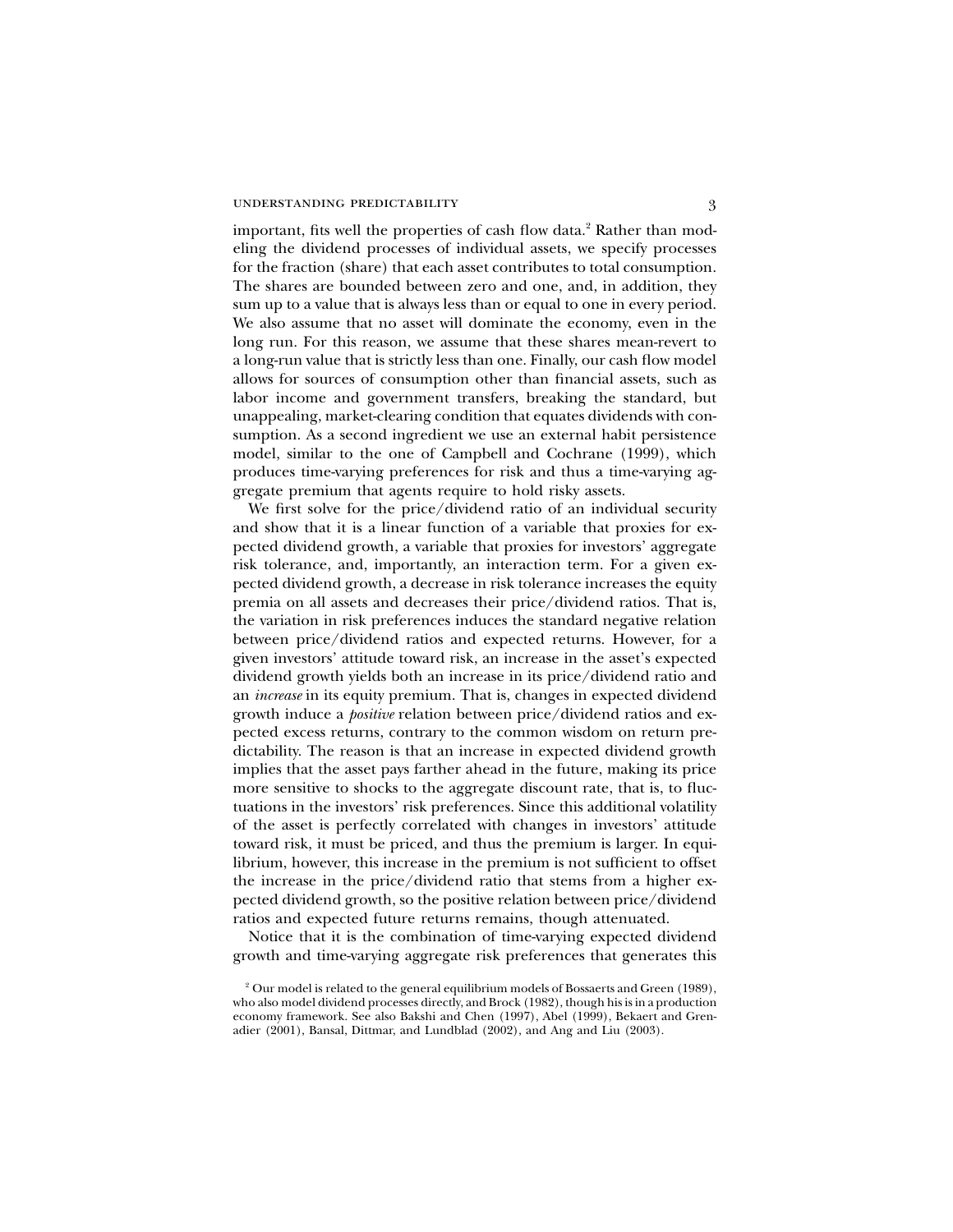effect: were either of the two constant, the effect would vanish. Importantly, then, the dividend yield may be at times a poor predictor for future returns since it may vary opposite to expected excess returns.

Our framework suggests a simple correction to the standard predictability regression to disentangle the conflicting effects that shocks to expected dividend growth and to the preferences for risk have on the expected excess returns of individual assets. We show that the expected excess rate of return of an asset is a linear function not only of its dividend yield but also of its consumption/price ratio, a result for which we find empirical support for the set of industry portfolios that we use in our empirical tests. In addition, simulations show that the magnitude of the effects generated by our model matches the one in the data.

The predictability of stock returns is only one side of the coin. Fluctuations in price/dividend ratios must predict changes in expected returns, changes in the dividend growth, or both. In the data, aggregate dividend growth, though, is not predicted by past price/dividend ratios of the market portfolio. This is to be expected. We show that an asset's expected dividend growth is indeed linear in its price/dividend ratio, but the slope coefficient is itself a function of the variable driving changes in the aggregate preferences for risk. Thus linear regressions that fail to correct for these changes do not reveal the information on future dividend growth contained in price/dividend ratios. As before, the model suggests a straightforward adjustment to the dividend growth predictability regressions: divide the price/dividend ratio by the corresponding price/consumption ratio, which enters as a control for changes in risk preferences, to obtain the share of dividends to consumption as a forecasting variable for dividend growth. Our empirical tests find considerable support for this simple adjustment, both for the aggregate market and for the set of industry portfolios, and confirm that dividend growth is indeed forecastable—although not by the price/ dividend ratio. Importantly, these results obtain in simulated data as well.

Finally, we link the predictability of dividend growth to the predictability of returns. We show that those assets characterized by a slow mean reversion of expected dividend growth should have returns that are better predicted by the dividend yield. Instead, if the mean reversion is fast, the consumption/price ratio should be a better predictor of returns. We provide empirical evidence to corroborate this prediction.

In addition to the voluminous literature on long-term predictability, surveyed, for instance, in Campbell et al. (1997) and Cochrane (2000), this paper relates to recent empirical work on the relation between valuation ratios, equity returns, and dividend growth. First, our model provides theoretical support for the empirical findings of Vuolteenaho (2002), who shows that for individual assets, changes in expected returns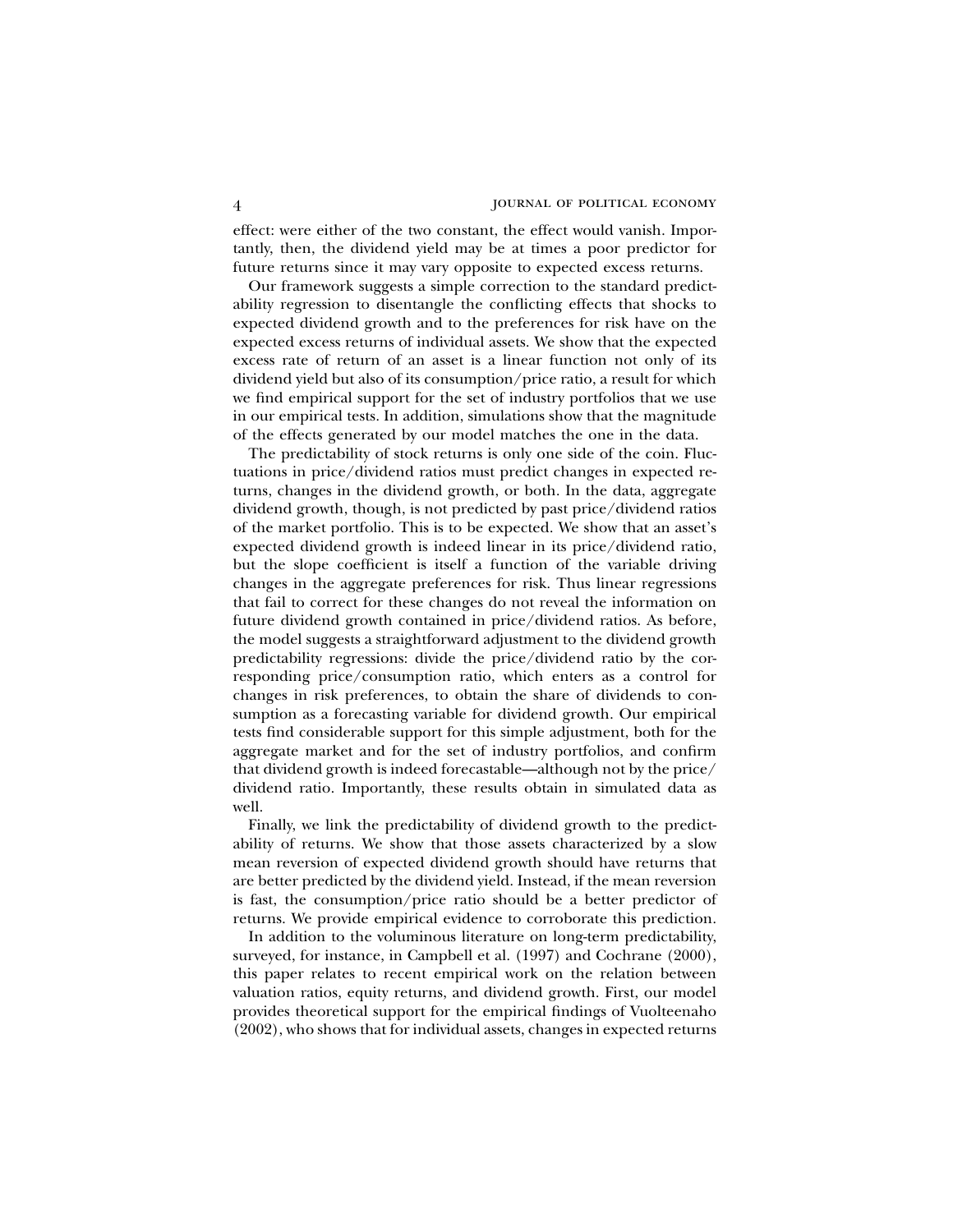and changes in expected cash flow growth are positively related, specially for small stocks. Second, Lettau and Ludvigson (2003) find that aggregate dividends are forecastable, but not by the price/dividend ratio, and argue for the existence of common components in expected returns and dividend growth, which they assume exogenously. Our model shows that this common component should be expected in equilibrium, since positive changes in expected dividend growth naturally increase the asset's riskiness and thus its required premium.

We introduce the model in Section II. The theoretical and empirical results are contained in Sections III and IV, respectively. Section V presents conclusions. Proofs are contained in the Appendix.

# **II. The Model**

# *A. Preferences*

The economy is composed of a representative consumer who maximizes

$$
\mathbb{E}\bigg[\int_0^\infty u(C_\rho, X_\rho, t)dt\bigg] = \mathbb{E}\bigg[\int_0^\infty e^{-\rho t} \log\left(C_t - X_t\right)dt\bigg],\tag{1}
$$

where  $X_t$  denotes the habit level and  $\rho$  denotes the subjective discount rate. We assume throughout that habit is *external* to the individual; that is, an individual's habit level is determined by aggregate consumption rather than by his own.<sup>3</sup>

The effect of habit persistence on the agent's attitudes toward risk can be conveniently summarized by the *surplus/consumption ratio*, S<sub>p</sub> defined as

$$
S_t = \frac{C_t - X_t}{C_t}.\tag{2}
$$

Movements of this surplus produce fluctuations of the local curvature of the utility function,  $1/S<sub>p</sub>$  and hence they translate naturally into the

<sup>3</sup> On habit persistence and asset pricing, see Sundaresan (1989), Abel (1990), Constantinides (1990), Detemple and Zapatero (1991), Ferson and Constantinides (1991), Daniel and Marshall (1997), Chapman (1998), Li (2001), and Wachter (2001). These papers focus on questions different from the present one.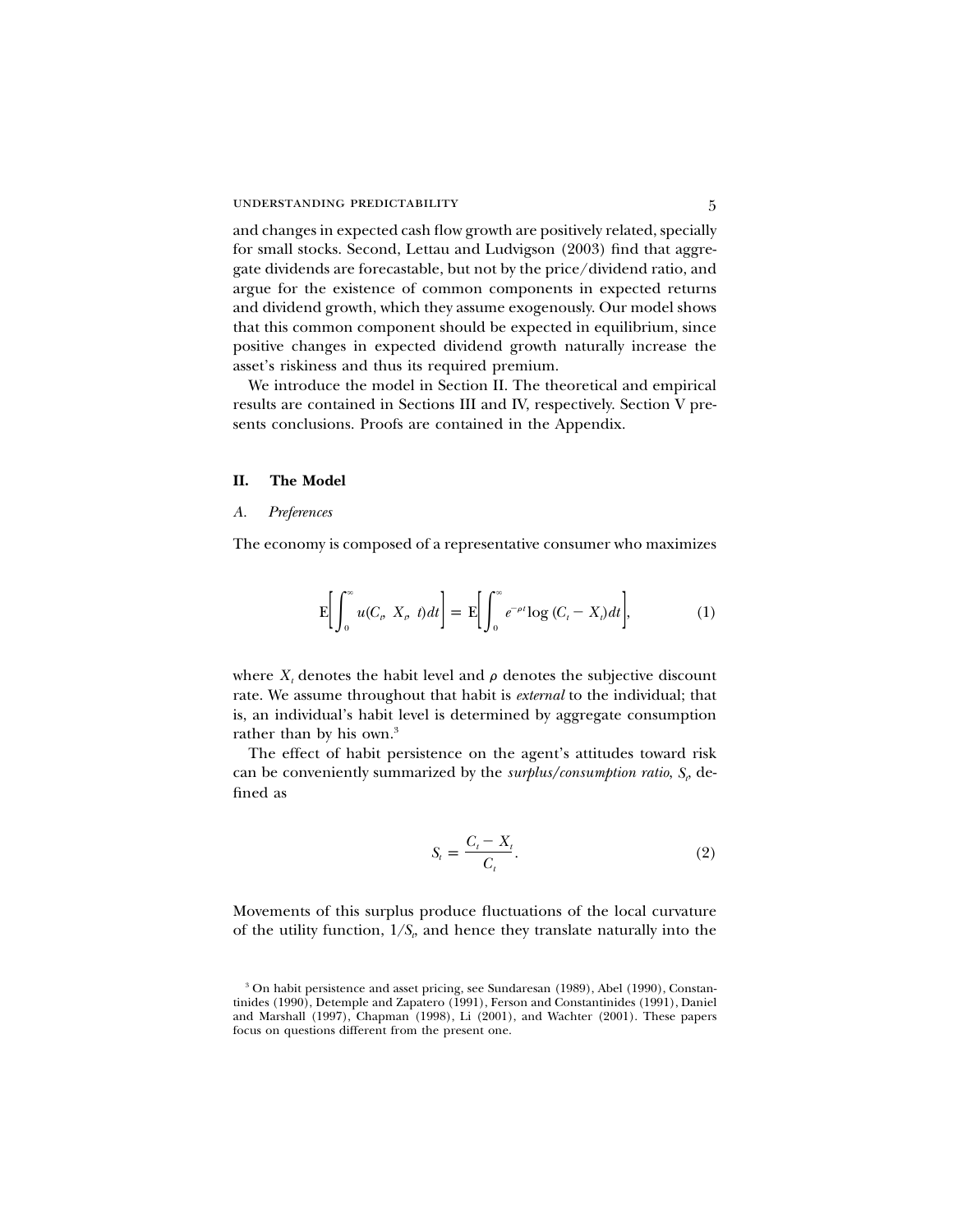corresponding variation on the prices and returns of financial assets.<sup>4</sup> Thus, the particular assumptions on the dynamics of  $S_t$  are of critical importance. Campbell and Cochrane (1999) assume that log (*S*<sub>i</sub>) follows a mean-reverting process with shocks that are conditionally perfectly correlated with innovations in consumption growth. For tractability, we find it convenient instead to impose the stochastic structure on the *inverse* of the surplus/consumption ratio, which we denote  $Y_t$ :

$$
Y_{t} = \frac{1}{S_{t}} = \frac{C_{t}}{C_{t} - X_{t}} = \frac{1}{1 - (X_{t}/C_{t})} > 1.
$$
\n(3)

Throughout we refer to  $Y_t$  as the *inverse surplus*. Analogously to Campbell and Cochrane (1999), we assume that it follows a mean-reverting process, perfectly negatively correlated with innovations in consumption growth:

$$
dY_t = k(\overline{Y} - Y_t)dt - \alpha(Y_t - \lambda)(dc_t - \mathbb{E}_t[dc_t]),
$$
\n(4)

where  $\overline{Y}$  is the long-run mean of the inverse surplus and *k* is the speed of the mean reversion. Here  $c_t = \log(C_t)$ , and we assume that it follows the process

$$
dc_{t} = \mu_{c}dt + \sigma_{c}dB_{t}^{1}, \qquad (5)
$$

where  $\mu_c$  is the mean consumption growth,  $\sigma_c > 0$  is a scalar, and  $B_t^1$  is a Brownian motion.

The parameter  $\alpha > 0$  in (4) captures the impact of unexpected consumption growth on the inverse surplus process. A negative innovation to consumption growth, for example, results in an increase in the inverse surplus or, equivalently, a decrease in the surplus level, capturing the intuition that the consumption level  $C$ , moves farther away from a slowmoving habit  $X_t$ . The parameter  $\lambda \geq 1$  ensures a lower bound for the inverse surplus and an upper bound for the surplus itself. For instance, if the surplus  $S_t$  is to live in  $[0, 0.1]$  (as in the calibration of Campbell and Cochrane [1999]), then  $Y_t \in [10, \infty]$ , and this can be guaranteed by setting  $\lambda = 10$ . Clearly, we assume that  $\overline{Y} > \lambda$ .

Finally, in our model, as in Campbell and Cochrane (1999), habit is implicitly defined as  $X_t = C_t(1 - S_t)$ , and as a consequence, we must ensure that its joint properties with aggregate consumption conform to

$$
RRA_{t} = \overline{Y} + \frac{\rho}{\rho + k} (Y_{t} - \overline{Y}),
$$

<sup>&</sup>lt;sup>4</sup> As in Campbell and Cochrane (1999), we term  $-(u_{cc}/u_c)C_t$  the local curvature of the utility function. However, in our setting, the same calculations as in the appendix of Campbell and Cochrane (1998) imply a value of the Arrow-Pratt coefficient of relative risk aversion equal to

where  $Y_t = 1/S_t$  as in eq. (3). With a slight abuse of terminology then, we refer to  $Y_t$  as the degree of risk aversion.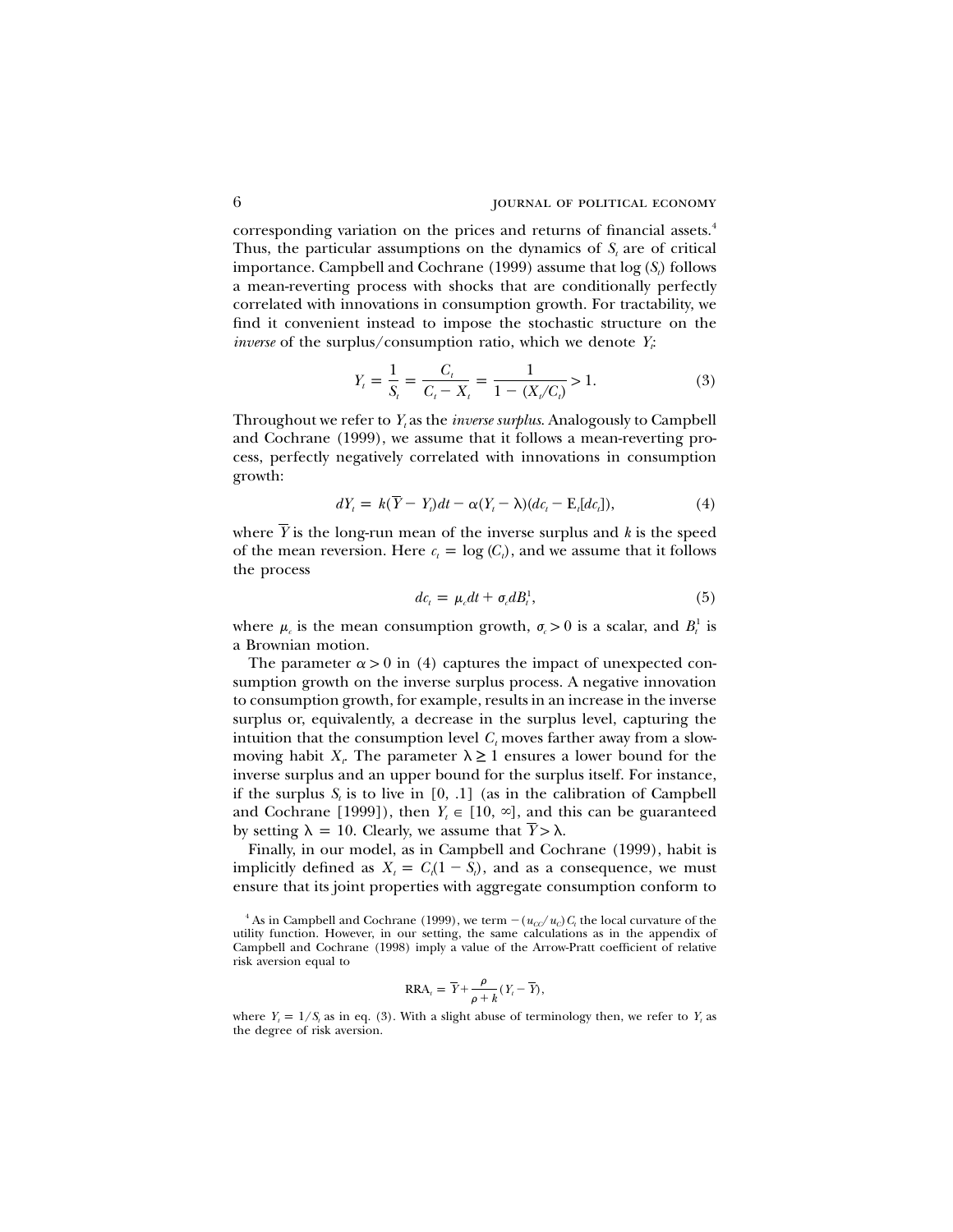economic intuition. Specifically, we impose the restriction that  $Cov_t$  (*dC<sub>p</sub>*  $dX_t$ ) > 0 for all  $S_t$  to guarantee that positive shocks to aggregate consumption result in a utility loss for the individual agent. For this to be the case, it is enough to bound the parameter  $\alpha$  by  $\alpha(\lambda)$ , that is,

$$
\alpha \leq \overline{\alpha}(\lambda) = (2\lambda - 1) + 2\sqrt{\lambda(\lambda - 1)},
$$
\n(6)

which we assume holds throughout.<sup>5</sup>

#### *B. The Cash Flow Model*

There are *n* risky financial assets paying a dividend rate,  $\{D_i\}_{i=1}^n$ , in units of a homogeneous and perishable consumption good. We assume that agents' total income is made up of these *n* cash flows plus other proceeds such as labor income and government transfers. Let  $D_t^0$  be the aggregate income flow that is not financial in nature. Thus agents' total income is given by  $\sum_{i=0}^{n} D_i^i$ . As the consumption good is immediately perishable, in equilibrium, total income equals total consumption and, hence,  $C_t = \sum_{i=0}^n D_t^i$ .

Rather than modeling the process for the dividend rates themselves, we assume that the *share* of consumption that each asset produces,

$$
s_i^i = \frac{D_i^i}{C_i} \text{ for } i = 1, \dots, n,
$$
 (7)

evolves according to a mean-reverting process of the form<sup>6</sup>

$$
ds_t^i = \phi^i(\bar{s}^i - s_t^i)dt + s_t^i\sigma^i(\mathbf{s}_i)d\mathbf{B}_t',
$$
\n(8)

where  $\mathbf{B}_t = (B_t^1, \ldots, B_t^N)$  is an *N*-dimensional row vector of standard Brownian motions,  $\vec{s}^i \in [0, 1)$  is asset *i*'s average long-term consumption share,  $\phi^i$  is the speed of mean reversion, and

$$
\boldsymbol{\sigma}^{i}(\mathbf{s}_{i}) = \mathbf{v}^{i} - \sum_{j=0}^{n} s_{i}^{j} \mathbf{v}^{j} = [\sigma_{1}^{i}(\mathbf{s}_{i}), \ \sigma_{2}^{i}(\mathbf{s}_{i}), \ \dots, \ \sigma_{N}^{i}(\mathbf{s}_{i})]
$$
(9)

is an *N*-dimensional row vector of volatilities, with  $\mathbf{v}^i = [v_1^i, v_2^i, ..., v_n^i]$  $v_N^i$  for  $i = 0, 1, ..., n$  a row vector of constants with  $N \leq n + 1$ . The term  $\sigma^i(s)$  is parametrically indeterminate; that is, adding a constant vector to all the  $\mathbf{v}^{\prime\prime}$ s leaves the share processes unaltered. For analytical

<sup>5</sup> It is enough to guarantee that

 $Cov_t (dC_t, dX_t) = C_t^2 [(1 - S_t) - \alpha S_t (1 - \lambda S_t)] \sigma_t^2 > 0$ 

for  $S^{\min} = (1 + \alpha)/2\lambda\alpha$ . We thank George Constantinides for pointing this out to us.  $6$ <sup>6</sup> The process for the alternative source of income,  $s_t^0$ , follows immediately from the fact that  $s_i^0 = 1 - \sum_{i=1}^n s_i^i$ . For the model's implications for the relation of labor income to stock returns, see Santos and Veronesi (2001).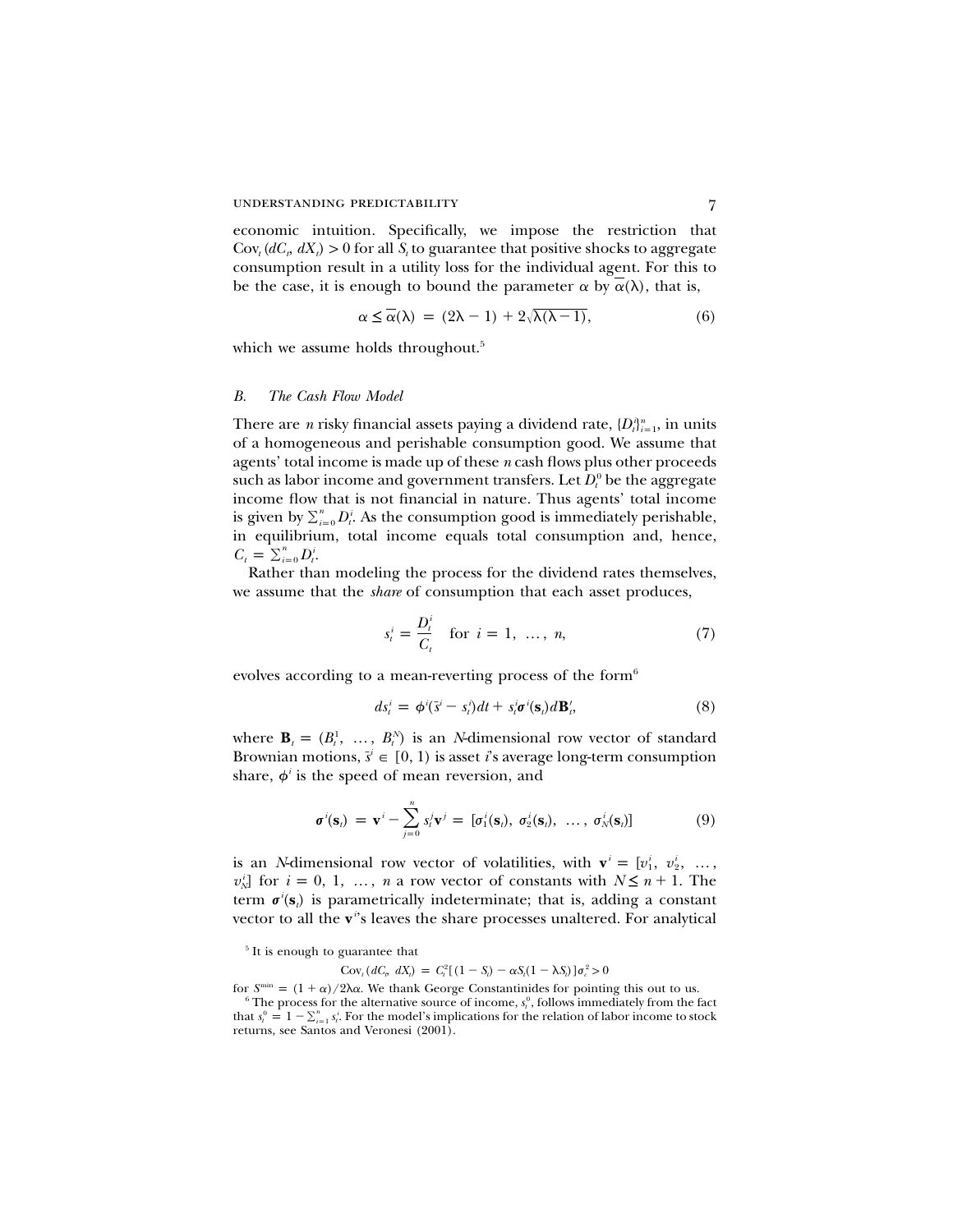convenience, we then renormalize the constants,  $\mathbf{v}^s$ s, for  $i = 0, 1$ , … , *n*, so that

$$
\sum_{j=0}^{n} \bar{\mathbf{y}}^{j} \mathbf{v}^{j} = 0. \tag{10}
$$

The share process described in (8) has a number of reasonable properties. The functional form of the volatility term (9) arises for *any* homoskedastic dividend growth model. That is, if we denote  $\delta_t^i$  =  $\log(D_i^i)$ , (9) results from any model of the form  $d\delta_i^i = \mu^i(\mathbf{D}_i)dt + \mathbf{v}^i d\mathbf{B}_i^i$ as it is immediate to verify by applying Ito's lemma to  $s_t^i$  =  $D_i^i/(\sum_{i=0}^n D_i^j)$ . Tighter assumptions, in contrast, are imposed on the drift of (8), and this is the essence of our cash flow model. It is an economically sensible assumption that no asset should dominate the whole economy, and for this reason we impose that the process is mean-reverting. In addition, we show in the Appendix that, in order to guarantee that dividends are positive, that is,  $s_t \geq 0$ , and that total income equals total consumption, that is,  $\sum_{i=0}^{n} s_i^i = 1$ , it is enough to assume that  $\sum_{i=1}^{n} \bar{s}^i$ 1 and  $\phi^i > \sum_{i=1}^n \bar{s}^i \phi^j$ , which we do throughout.

Finally, the covariance between share and consumption growth is given by

$$
Cov_t\left(\frac{ds_i^i}{s_i^i}, \frac{dC_i}{C_i}\right) = \theta_{CF}^i - \sum_{j=0}^n \theta_{CF}^j s_i^j,
$$
\n(11)

where  $\theta_{CF}^i = v_1^i \sigma_c$ 

The sign of this covariance, which given (10) is largely determined by the sign of  $\theta_{CF}^i$ , characterizes asset *i* as a good or a bad hedge against adverse consumption shocks. If, say, the covariance is negative, then the asset is a larger fraction of consumption when consumption shrinks, and hence it serves as a partial hedge against bad times.

# 1. Implications of the Share Model for Cash Flows

A straightforward application of Ito's lemma shows that  $\delta_i^i = \log(D_i^i)$ follows the process<sup>7</sup>

$$
d\delta^i_t = \mu^i_D(\mathbf{s}_t)dt + \sigma^i_D(\mathbf{s}_t)d\mathbf{B}'_t,
$$

where

$$
\mu_D^i(\mathbf{s}_i) = \mu_c + \phi^i \left( \frac{\bar{s}^i}{s_i^i} - 1 \right) - \frac{1}{2} \boldsymbol{\sigma}^i(\mathbf{s}_i) \boldsymbol{\sigma}^i(\mathbf{s}_i)', \tag{12}
$$

<sup>&</sup>lt;sup>7</sup> Even if for some asset *i* we have  $\bar{s}^i = 0$ , the share itself is strictly positive if it was positive at time  $t = 0$ . Thus there are no difficulties in taking the logarithm of  $s_t^i$ .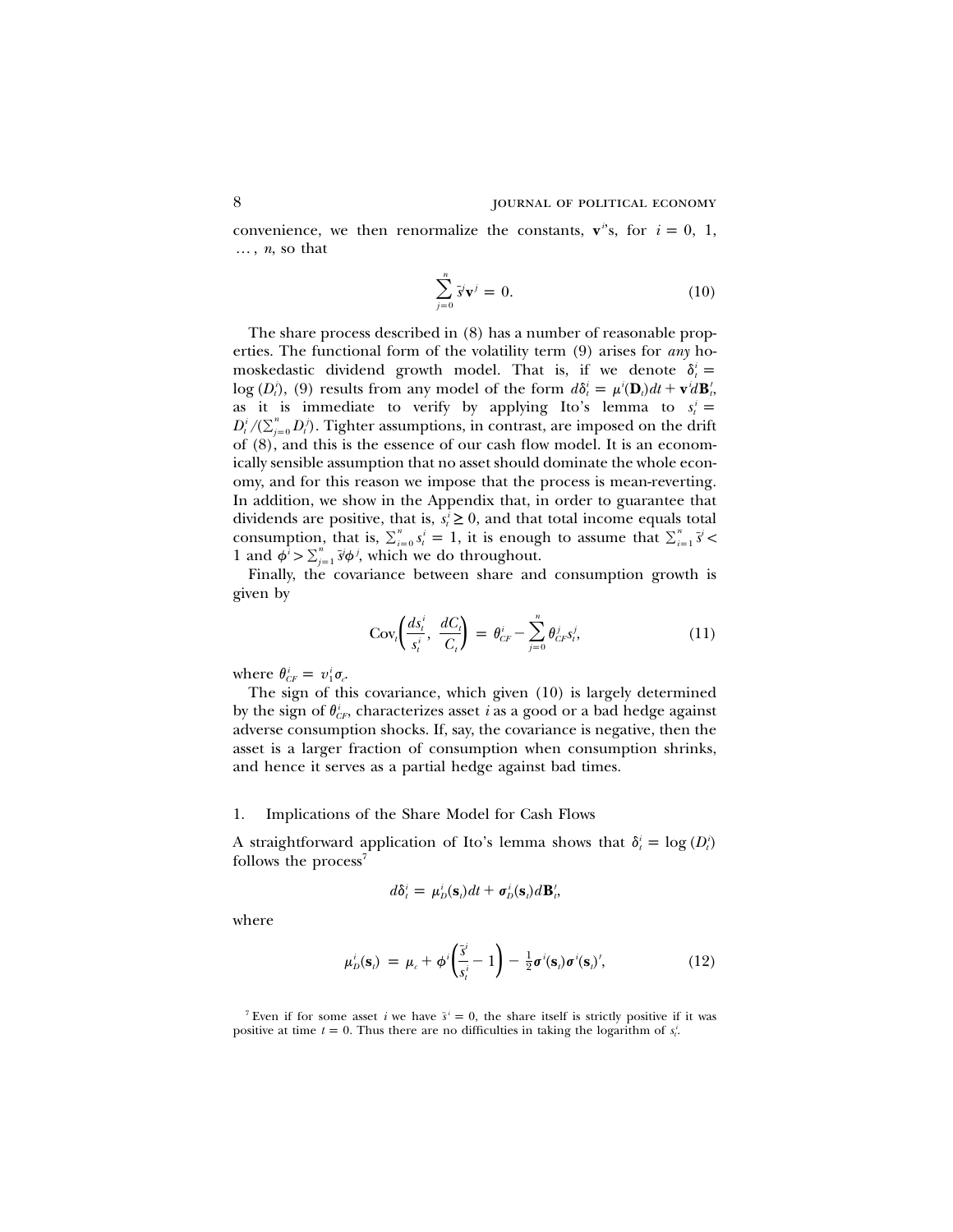and

$$
\sigma^i_D(\mathbf{s}_i) = \sigma_c + \sigma^i(\mathbf{s}_i), \tag{13}
$$

where  $\sigma_c = (\sigma_c, 0, \ldots, 0)$ .

The drift of the dividend growth process, (12), is given by that of consumption plus two additional terms. The first term is governed by fluctuations in  $\vec{s}/s_t^i$  around its long-run value of one. If, for instance,  $\bar{s}/s_i^i > 1$ , asset *i* experiences high dividend growth in order to "catch up" to its long-run share of consumption,  $\bar{s}$ <sup>*i*</sup>. We call  $\bar{s}$ <sup>*i*</sup> $s$ <sup>*i*</sup><sub>*i*</sub> the *relative share*, and it is our proxy for *expected* dividend growth. The second term in (12) is the usual Jensen's inequality term. The asset then can experience dividend growth rates that are, say, well above those of consumption for long periods of time, but eventually it must grow at a rate that is consistent with that of consumption; otherwise the asset will eventually dominate the economy. Modeling this long-run connection between consumption and dividends is important, particularly if one is interested in the long-run predictability of returns or, more generally, low-frequency moments of the return distribution.

The diffusion component, (13), depends on the vector of share processes,  $s<sub>r</sub>$ . This heteroskedasticity is a consequence of both the restriction that the shares of the different financial assets add up to a process bounded between zero and one and the assumption that log consumption is given by (5). We find that the magnitude of this heteroskedasticity, however, is negligible compared to the volatility level.

Finally, the covariance between dividend and consumption growth is given by

$$
Cov_t(d\delta_v^i \ d c_i) = \sigma_c^2 + \theta_{CF}^i - \sum_{j=0}^n s_i^j \theta_{CF}^j,
$$
 (14)

where  $\theta_{CF}^i$  was defined in (11). The normalization in (10) implies that the unconditional expected covariance between dividend growth and consumption is given by  $E[Cor_{i} (d\delta_{r}^{i} d\epsilon_{i})] = \sigma_{c}^{2} + \theta_{CF}^{i}$  as  $\sum_{i=0}^{n} \bar{s}^{i} \theta_{CF}^{i} = 0$ .

In summary, then, our cash flow model rests on two assumptions. First, log dividends and log consumption are cointegrated, and their levels are in a fixed long-run relation given by  $\bar{s}^i$ . Second, as shown in (12), the relative share  $\vec{s}/s_i^i$  should predict future dividend growth. We show in Section IV that there is strong empirical support for both assumptions.

# **III. Prices, Future Dividend Growth, and Expected Returns**

In this section we investigate the way prices reflect information about changes in expected returns, in dividend growth, or in both. We assume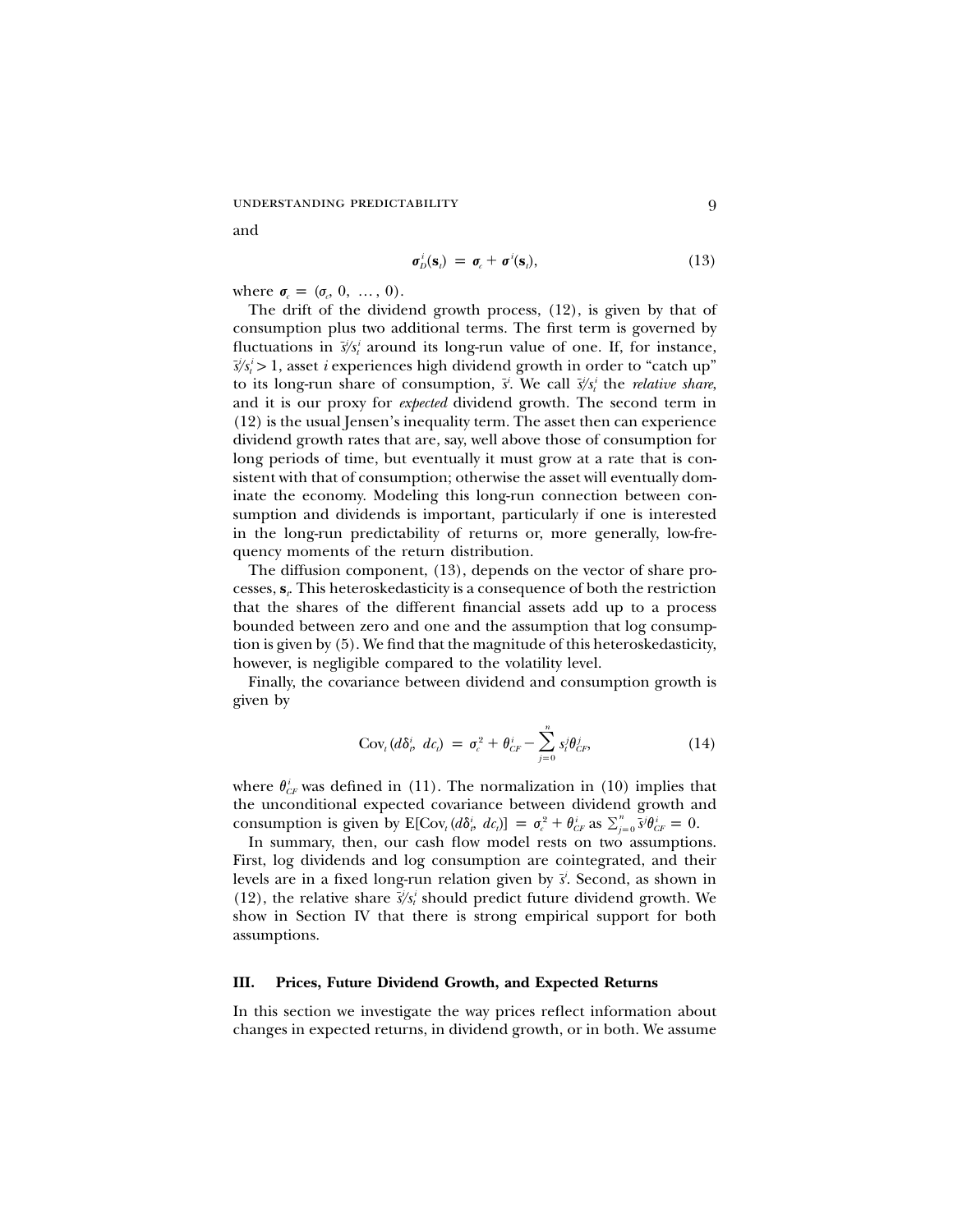the existence of a representative investor. Then if asset *g* pays  $D_t^g$  =  $s^g_\tau C_t$  at time  $\tau$ , the price at time t is

$$
P_t^{\varepsilon} = \mathcal{E}_t \left[ \int_t^{\infty} e^{-\rho(\tau - \theta)} \left[ \frac{u_c(C_{\tau} - X_{\tau})}{u_c(C_t - X_t)} \right] D_{\tau}^{\varepsilon} d\tau \right]
$$
  
= 
$$
\frac{C_t}{Y_t} \mathcal{E}_t \left[ \int_t^{\infty} e^{-\rho(\tau - \theta)} s_{\tau}^{\varepsilon} Y_{\tau} d\tau \right].
$$
 (15)

Closed-form solutions obtain whenever the expectation in (15) can be solved, which, under suitable conditions, $\delta$  is identical to solving

$$
\mathbf{E}_{t}[e^{-\rho(\tau-t)}s_{\tau}^{s}Y_{\tau}].
$$
\n(16)

Excess returns are then given by  $dR_t^g = [(dP_t^g + s_t^g C_t dt)/P_t^g] - r_t dt$ .

# *A. The Total Wealth Portfolio*

For the total wealth portfolio,  $D_{\tau}^{g} = C_{\tau}$ , and hence  $s_{\tau}^{g} = 1$ . Then we can show the following result.

PROPOSITION 1. (*a*) The price/consumption ratio of the total wealth portfolio is given by

$$
\frac{P_t^{TW}}{C_t} = \frac{1}{\rho} \left( \frac{\rho + k \overline{Y} S_t}{\rho + k} \right). \tag{17}
$$

(*b*) The process for excess returns on the total wealth portfolio is given by  $dR_t^{TW} = \mu_R^{TW}(S_i)dt + \sigma_R^{TW}(S_i)dB_t^1$ , where

$$
\mu_R^{TW}(S_i) = [1 + \alpha (1 - \lambda S_i)] \sigma_R^{TW}(S_i) \sigma_c \qquad (18)
$$

and

$$
\sigma_{R}^{TW}(S_{i}) = \left[1 + \frac{kYS_{i}(1 - \lambda S_{i})\alpha}{kYS_{i} + \rho}\right]\sigma_{c}.
$$
\n(19)

Expression (17) neatly captures the mechanism embedded in habit persistence models. A positive innovation in aggregate consumption increases  $S_p$ , which decreases the local curvature of the utility function, making the investor less "risk averse," and hence the increase in  $P_t^{T}\mathcal{V}C_t$ .

The expected excess return and volatility of returns of the total wealth portfolio, (18) and (19), are plotted in figure 1*c*. As intuition suggests, for high values of  $S_p$  both  $\mu_R^{TW}(S_p)$  and  $\sigma_R^{TW}(S_p)$  are decreasing in  $S_p$ . How-

<sup>&</sup>lt;sup>8</sup> We assume that the process for  $Y_t$  is such that  $\mathbb{E}_t \left[ \int_t^{\infty} e^{-\rho(\tau-t)} Y_t d\tau \right] < \infty$ . Thus we can invoke Fubini's theorem to justify the inversion of integration and expectation implicit in (16).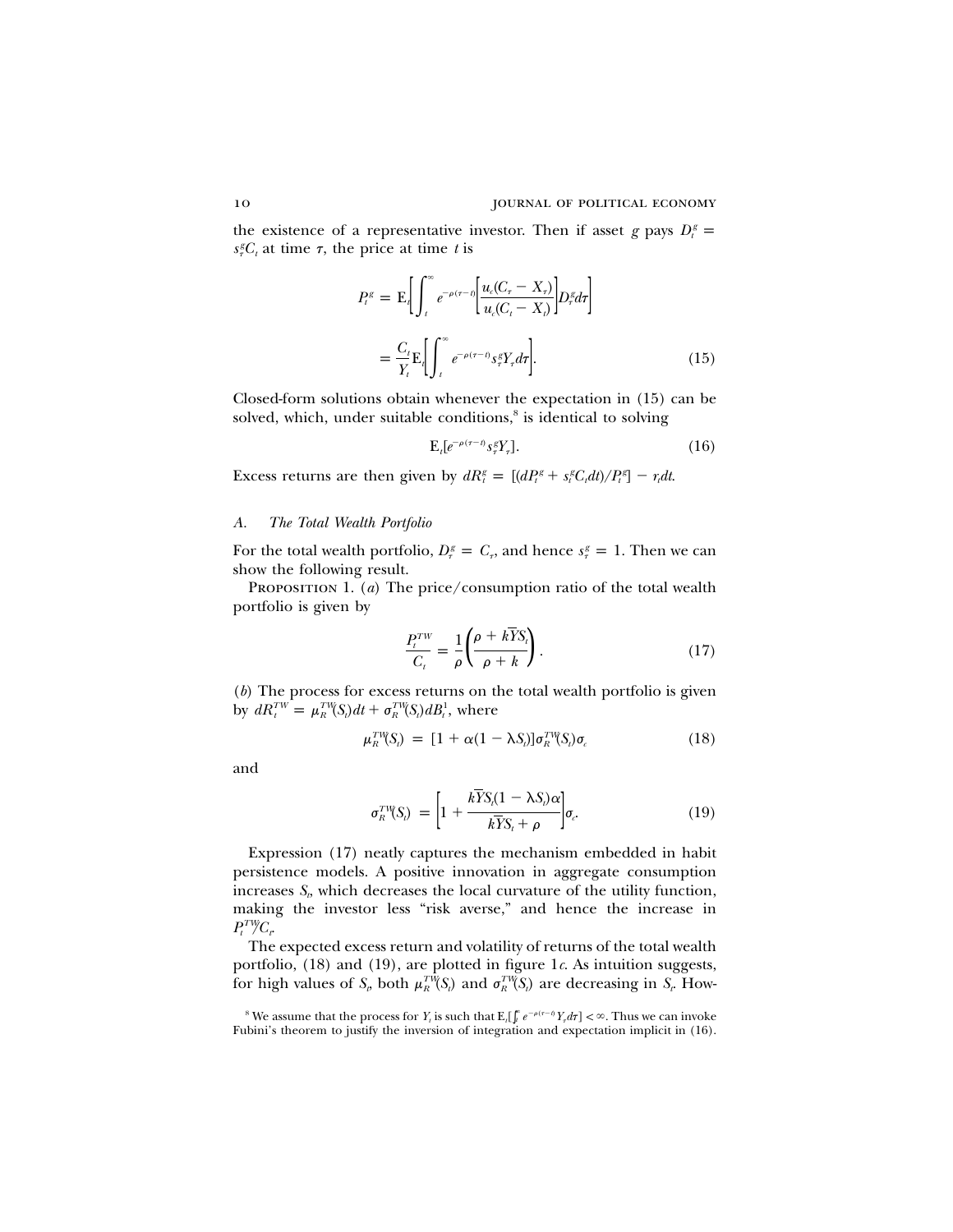

Fig. 1.—Aggregate quantities. *a*, Stationary density function of  $S_t$ , *b*, Price/consumption ratio of the total wealth portfolio. *c*, Expected excess returns and volatility of returns of the total wealth portfolio, and the risk-free rate. *d*, Sharpe ratio of the total wealth portfolio. The parameters used are those of table 1 below.

ever, they are increasing in  $S_t$  for very low values of  $S_t$ . The reason is that as  $S_t \rightarrow 0$ , its volatility must necessarily vanish in order to prevent  $S<sub>t</sub>$  from becoming negative; otherwise the marginal utility of consumption could become negative. This results in a lower volatility of returns and, thus, in a decrease in the expected excess return. To gauge the quantitative importance of the backward-bending side of both  $\mu_R^{TW}(S_i)$ and  $\sigma_R^{TW}(S_i)$ , figure 1*a* shows the stationary density of S<sub>*r*</sub>. Notice that this density has a relatively thin left-hand-side tail, and thus this effect does not seem quantitatively important. Finally, the Sharpe ratio,  $[1 +$  $\alpha(1 - \lambda S_i) \sigma$ , increases monotonically as  $S_i$  drops (fig. 1*d*).<sup>9</sup>

# *B. Individual Securities*

In this case  $s^g_\tau = s^i_\tau$ , the share of asset *i*, and now the expectation in (16) depends on the term  $s^i Y_t$ . To highlight the main novel implications

<sup>&</sup>lt;sup>9</sup> This follows from (18) and (19). In the case of log utility with no habit, i.e.,  $\alpha = 0$ and  $Y_t = \overline{Y} = \lambda = 1$ ,  $S_t = 1/\overline{Y}$  for  $t \ge 0$  and  $P_t^{\text{TW}}/C_t = 1/\rho$ ,  $\mu_R^{\text{TW}} = \sigma_c^2$ , and  $\sigma_R^{\text{TW}} = \sigma_c$  (Rubinstein 1976).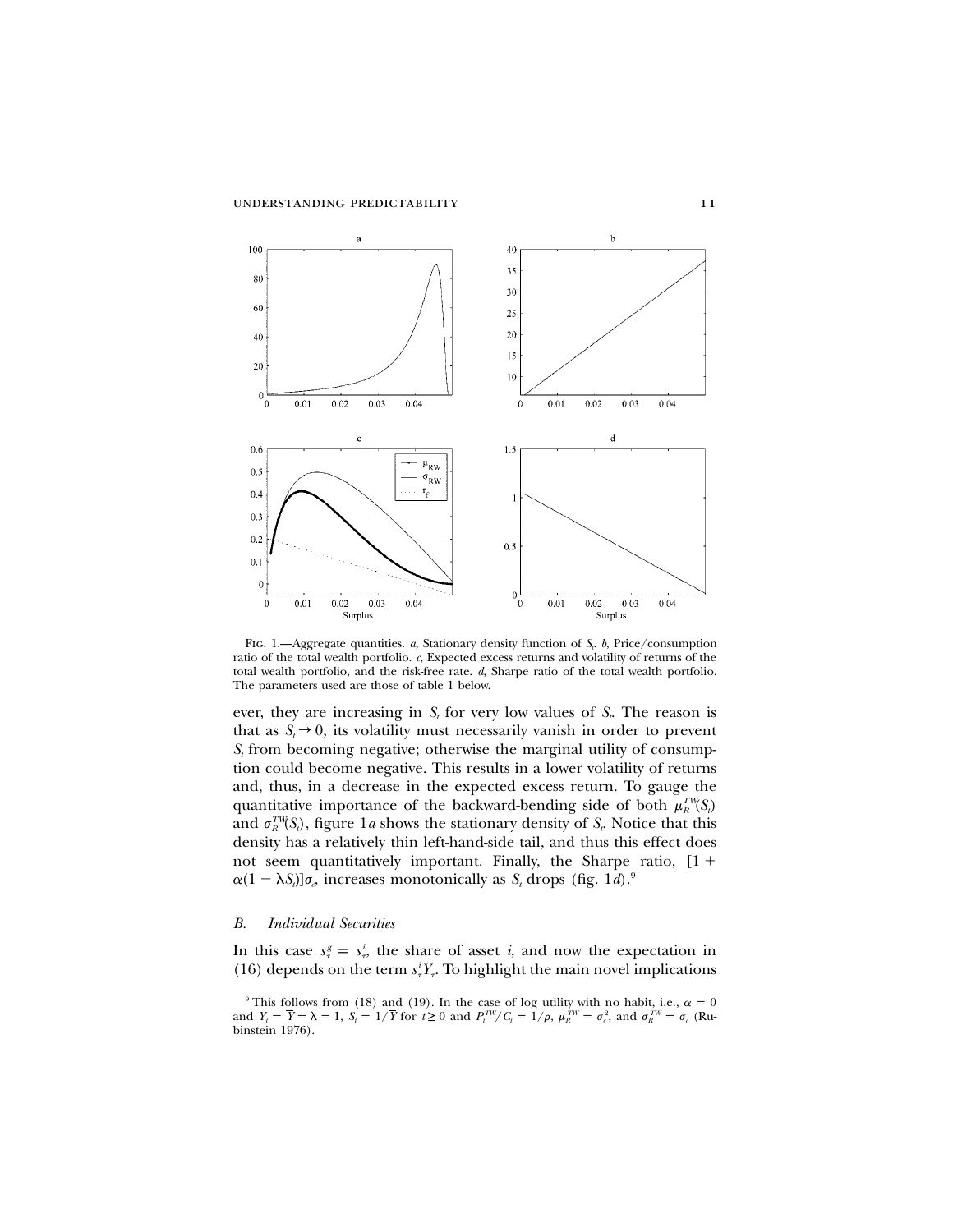of our model for predictability, we study first the simpler case in which all assets have equal cash flow risk, that is, identical covariance between dividend growth and consumption growth. In this case, we obtain a closed-form solution for prices. We cover next the case in which there are cross-sectional differences in cash flow risk. In this case, we can still obtain closed-form solutions for prices in the absence of habit persistence and an extremely accurate approximate solution when both habit persistence and cross-sectional differences in cash flow risk are present.

# 1. Price/Dividend Ratios and Predictability Regressions with Equal Cash Flow Risk

Assume that  $\theta_{CF}^i = 0$  in (14) so that Cov ( $d\delta_{P}^i$  dc<sub>i</sub>) =  $\sigma_c^2$  for all  $i = 1$ , ..., *n*.<sup>10</sup> Then we can prove the following proposition.

**PROPOSITION** 2. Let  $\theta_{CF}^i = 0$  for all  $i = 0, 1, 2, ..., n$ . Then (*a*) the price/dividend ratio is given by

$$
\frac{P_t^i}{D_t^i} = a_0^i + a_1^i S_t + a_2^i \frac{\bar{s}^i}{s_t^i} + a_3^i \frac{\bar{s}^i}{s_t^i} S_t, \tag{20}
$$

where  $a_0^i$ ,  $a_1^i$ ,  $a_2^i$ , and  $a_3^i$  are all positive and are given in (A8) in the Appendix. (*b*) The expected excess return of asset *i* is given by

$$
\mathrm{E}_{i}[dR'_{i}] = [1 + \alpha(1 - \lambda S_{i})] \bigg\{ 1 + \frac{k \overline{Y} S_{i} \alpha (1 - \lambda S_{i})}{k \overline{Y} S_{i} + \rho [1 + f(\overline{s}' S_{i}^{i})]} \bigg\} \sigma_{c}^{2}, \quad (21)
$$

where  $f(\cdot)$  is given in (A11) in the Appendix and is such that  $f(1)$  = 0 and  $f' < 0$ .

Equation (20) shows that a high relative share  $\vec{s}/s_i^i$ , which signals high expected dividend growth (see [12]), translates into a high price/dividend ratio. The price/dividend ratio is a linear function of the surplus/ consumption ratio  $S_t$  as well. Intuitively, a high surplus/consumption ratio implies a lower aggregate expected return and, thus, a higher price/dividend ratio. Moreover, as captured by the interaction term in (20), a high relative share increases the price/dividend ratio more the larger the surplus/consumption ratio,  $S<sub>p</sub>$  since future cash flows are in this case less heavily discounted.

Expected excess returns, expression (21), are driven by both the surplus/consumption ratio S<sub>i</sub> and the relative share,  $\bar{s}/s$ <sup>*i*</sup>, The properties of  $E_i[dR_i^i]$  with respect to  $S_p$  and the economic intuition behind them, are similar to those of the total wealth portfolio, and in the interest of space

<sup>&</sup>lt;sup>10</sup> This is a general result: In a general equilibrium setting, since for any *t* we have  $\Sigma_{i=0}^{n}D_{i}^{i} = C_{p}$  the only case in which all assets have identical cash flow risk is the case in which their dividend growth has a covariance with consumption growth that equals the variance of consumption growth itself.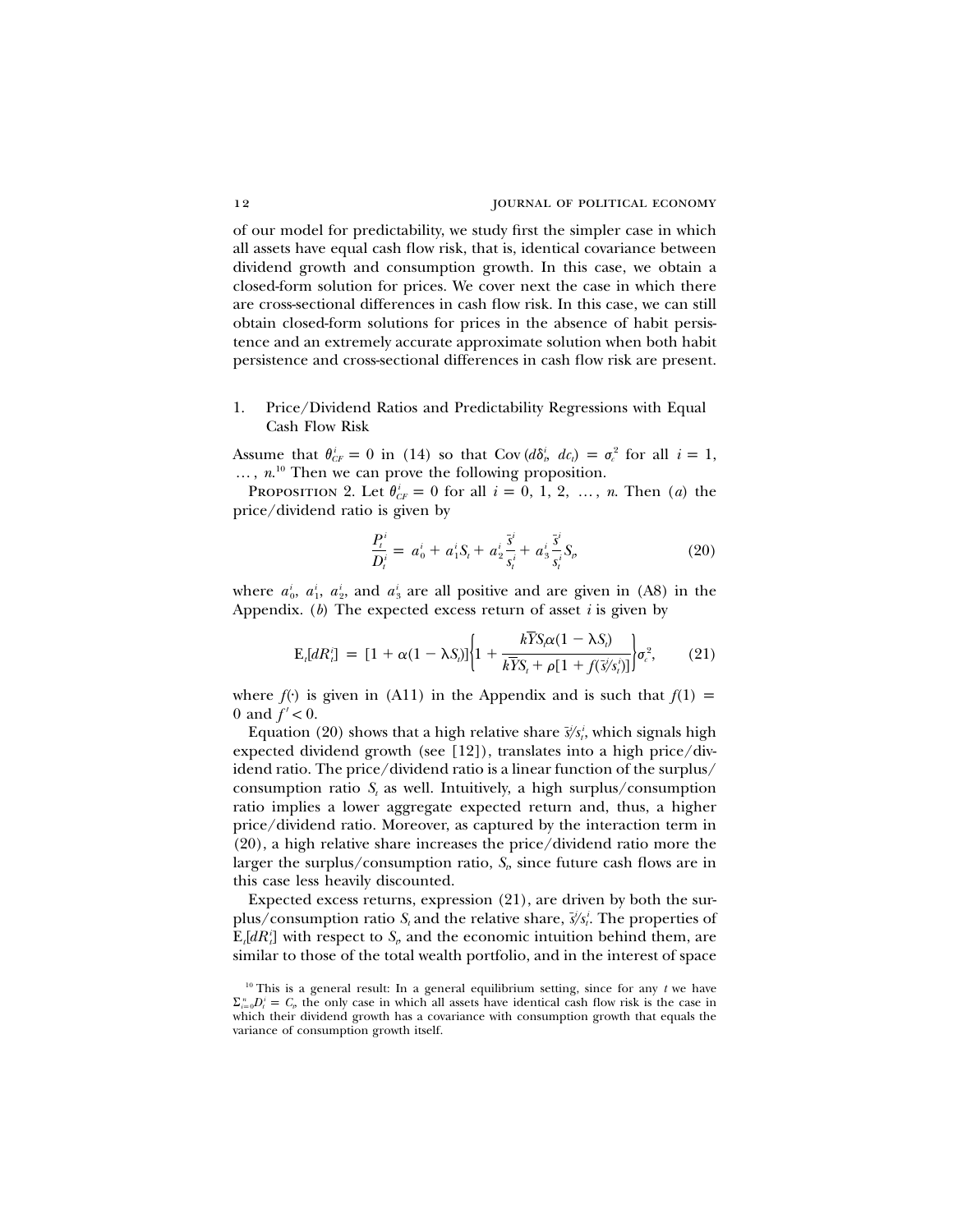we do not repeat them here. Instead, for a given  $S<sub>p</sub>$ , the expected excess return is increasing in the relative share  $\vec{s}/s_i^i$  since the function  $f(\cdot)$  in (21) is decreasing in it. The reason is that when  $\bar{s}/s_t^i$  is high, asset *i* pays the bulk of its dividend far in the future; thus it is naturally more sensitive to movements in the stochastic discount factor than an otherwise identical asset whose cash flows are paid earlier and, thus, are less heavily discounted. This sensitivity is naturally priced as it correlates with the stochastic discount factor and hence results in a higher required premium. Still, in equilibrium, the higher premium is not sufficient to offset the increase in the price/dividend ratio stemming from the higher expected dividend growth. A high relative share then translates into both high price/dividend ratios *and* high expected excess returns.

Notice then the key implication of the model: time-varying risk preferences  $(S_i)$  and time-varying expected dividend growth  $(\bar{s}/s_i)$  have opposite implications for the relation between expected returns and price/ dividend ratios. Whereas the first induces the standard negative relation between price/dividend ratios and expected excess returns, the second induces a positive relation between them. The next proposition shows how to correct the predictability regressions, for both returns and dividend growth, to account for the complex interaction between changes in expected dividend growth and changes in risk preferences.

**PROPOSITION** 3. Let  $\theta_{CF}^i = 0$  for all  $i = 0, 1, 2, ..., n$ . Then (*a*) the expected excess rate of return can be written as

$$
\mathcal{E}_t[dR_t^i] = b_0^i(S_t) + b_1^i(S_t) \frac{D_t^i}{P_t^i} + b_2^i(S_t) \frac{C_t}{P_t^i},
$$
\n(22)

where  $b_i^i(S_i)$ ,  $j = 0, 1, 2$ , are given in (A12) in the Appendix. (*b*) The expected log dividend growth can be written as

$$
\mathcal{E}_{i}[d\delta^{i}] = m_{0}^{i}(S_{\rho} \mathbf{s}_{i}) + m_{1}^{i}(S_{i}) \frac{P_{i}^{i}}{D_{i}^{i}}, \qquad (23)
$$

where  $m_0^i(S, s)$  is given in (A13) in the Appendix, and

$$
m_1^i(S_i) = \frac{\phi^i}{a_2^i + a_3^i S_i}.
$$
\n(24)

Expected excess returns, equation (22), are linear in both the dividend yield and the consumption/price ratio. These two predictors are obviously not orthogonal, but each "picks" a different side of return predictability. Intuitively, as seen in (20), the price/dividend ratio depends directly on the relative share  $\vec{s}/s_i^i$ , and hence it is more sensitive to changes in expected excess returns that result from shocks to the relative share. In contrast, it follows immediately from (20) by multiplying both sides by  $s_t^i = D_t^i / C_t$  that the price/consumption ratio is linear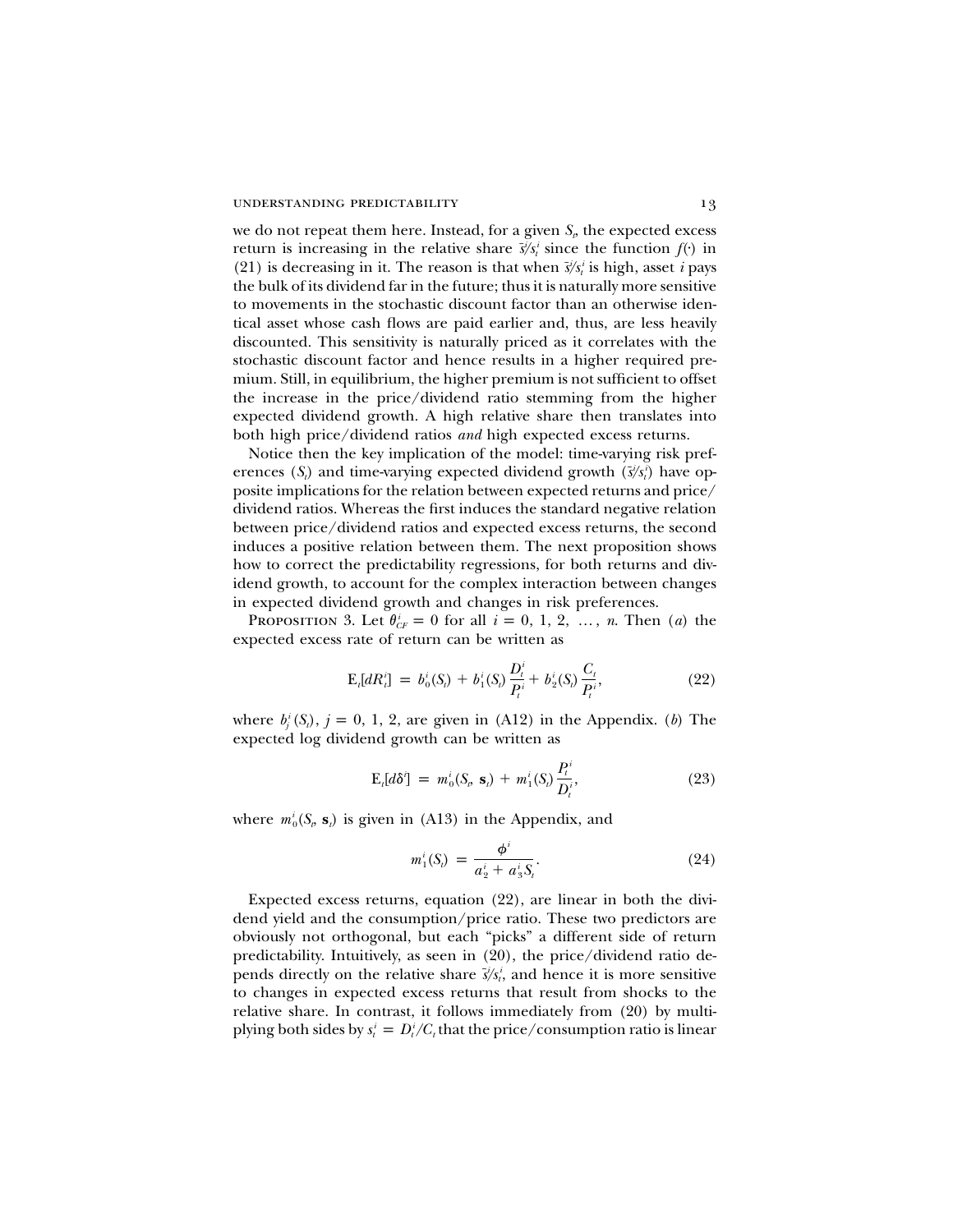

FIG. 2.—Predictive regression coefficients. *a* and *b*, Theoretical slope coefficients  $b_1(S)$  and  $b<sub>2</sub>(S)$  on the dividend/price ratio and consumption/price ratio, respectively, in the return predictability regression. *c* and *d*, Theoretical intercept  $m_0(S, s)$  and slope coefficient *m*1(*S*) on the price/dividend ratio in the dividend growth predictability regression. In addition to the parameters in table 1, all plots use  $\phi = 0.5$  or 0.05, and  $\theta = 2/10,000$  or  $2/10,000$ .

in  $s_i^i$ . Thus it is relatively less sensitive to changes in  $\bar{s}_i^i s_i^i$  and relatively more to changes in the surplus  $S_r$ . As a consequence, the consumption/ price ratio captures better variation in  $E<sub>i</sub>[dR<sub>i</sub><sup>i</sup>]$  that results from fluctuations in the aggregate discount as proxied by  $S_t$ .

Figures 2*a* and *b* plot  $b_1^i(S_i)$  and  $b_2^i(S_i)$  against  $S_i$ <sup>11</sup> The nonlinear pattern of these coefficients is inherited from the form of the expected return on the total wealth portfolio, discussed in Section III*A*, and it implies that return predictability is stronger during "bad" times, since the overall size of expected returns is higher.<sup>12</sup> Figures  $2a$  and *b* also shows that a low speed of mean reversion  $\phi^i$  yields a high slope coefficient for the dividend yield,  $b_1^i(S_i)$ , and a low coefficient on the con-

<sup>&</sup>lt;sup>11</sup> Figure 2 reports the coefficients  $b<sub>1</sub>(S)$  and  $b<sub>2</sub>(S)$  also for various values of the average cash flow risk parameter  $\theta_{cr}^i$ . Section III*B*2 shows that a result similar to (22) holds also when  $\theta_{cr}^i \neq 0$ , although approximately.

<sup>&</sup>lt;sup>12</sup> Still, simulations show that this state dependency has a minor effect on the degree of predictability of returns when both  $D/P$  and  $C/P$  are included in the regression, as we discuss in Sec. IV.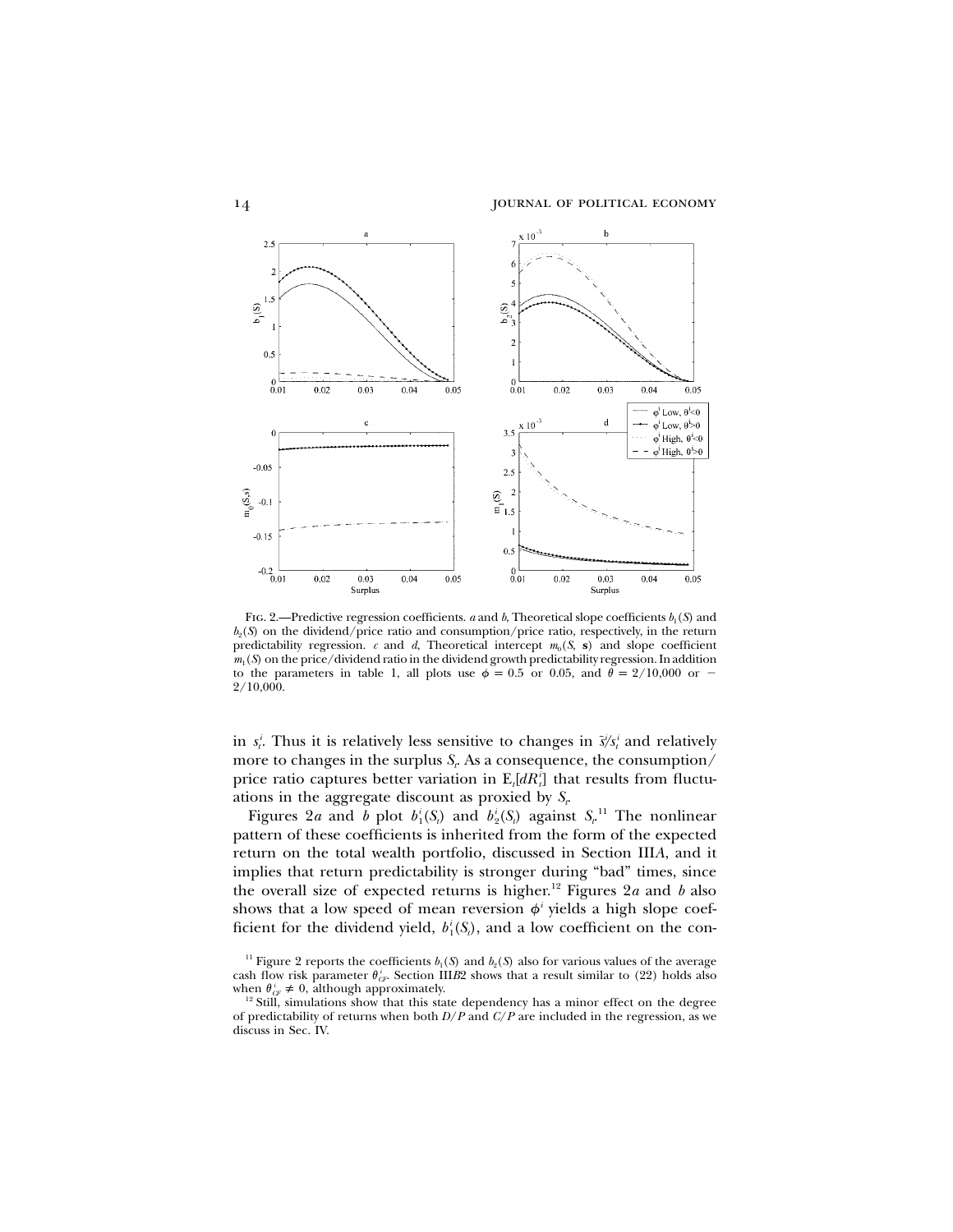$\mathrm{sumption/price}$  ratio,  $b^i_2(S_i)$ . $^{13}$   $\mathrm{Indeed,}$  the lower the  $\phi^i$ , the more it takes for  $s_i^i$  to revert to  $\bar{s}^i$ , which implies a greater long-term covariance between expected excess returns and dividend yields, since they both move slowly together with  $\bar{s}/s_i^i$  and thus the higher coefficient on  $D_t^i/P_t^i$ , and the lower one on  $C_i/P_i^i$ .

Part *b* of proposition 3 shows that the ability of the price/dividend ratio to predict future dividend growth is mediated by the surplus/ consumption ratio. In particular, the size of the coefficient  $m_1^i(S_i)$  depends inversely on S<sub>r</sub>. If, say, S<sub>c</sub> increases but the relative share stays constant, the price/dividend ratio will increase as well, but the coefficient  $m_i^i(S_i)$  will decrease to offset the change in  $P_i^i/D_i^i$  and leave the forecast of future dividend growth unaltered. Figures 2*c* and *d* plot both  $m_0^i(\mathbf{s}_i, \mathbf{s}_i)$ , for  $\mathbf{s}_i = \bar{\mathbf{s}}$ , and  $m_1^i(\mathbf{s}_i)$  as a function of  $\mathbf{s}_i$  for two different values of the speed of mean reversion  $\phi$ <sup>*i*</sup>. A smaller mean-reversion coefficient  $\phi^i$  leads, not surprisingly, to a lower slope coefficient on the price/ dividend ratio, since the same happens to the relative share  $\bar{s}/s_t^i$  itself.

To uncover the information on future dividend growth that the price/ dividend ratio contains, we can then proxy the denominator of  $m_1^i(S)$ by  $P_t/C_p$ , which, as already argued, is relatively more sensitive to changes in  $S_t$ . Given that  $s_t = D_t^i / C_t$ , though, (23) collapses simply to a version of equation (12). That is, dividend growth should be predicted by the asset's inverse share,  $1/s<sub>i</sub>$ , which is, in the context of our model, the only variable needed to do so.

# 2. Price/Dividend Ratios and Predictability Regressions with Heterogeneous Cash Flow Risk

Differences in cash flow risk are a key component in determining crosssectional differences in asset pricing. We study first the case without habit persistence to better isolate the effect that cash flow risk has on expected returns.

PROPOSITION 4. Let  $\alpha = 0$  and  $Y_t = \overline{Y} = \lambda = 1$ , that is,  $u(C_p, X_p)$  $t = u(C_t, t) = e^{-\rho t} \log(C_t)$ . Then (*a*) the price/dividend ratio of the asset *i* is

$$
\frac{P_i^i}{D_i^i} = \frac{1}{\rho + \phi^i} \left[ 1 + \frac{\phi^i}{\rho} \left( \frac{\vec{s}^i}{s_i^i} \right) \right].
$$
\n(25)

<sup>&</sup>lt;sup>13</sup> That  $b_i^i(S_i)$  is decreasing in  $\phi^i$  holds always, whereas, in contrast, that  $b_2^i(S_i)$  is an increasing function of  $\phi^i$  holds only for parameter values that are empirically relevant, but not in general.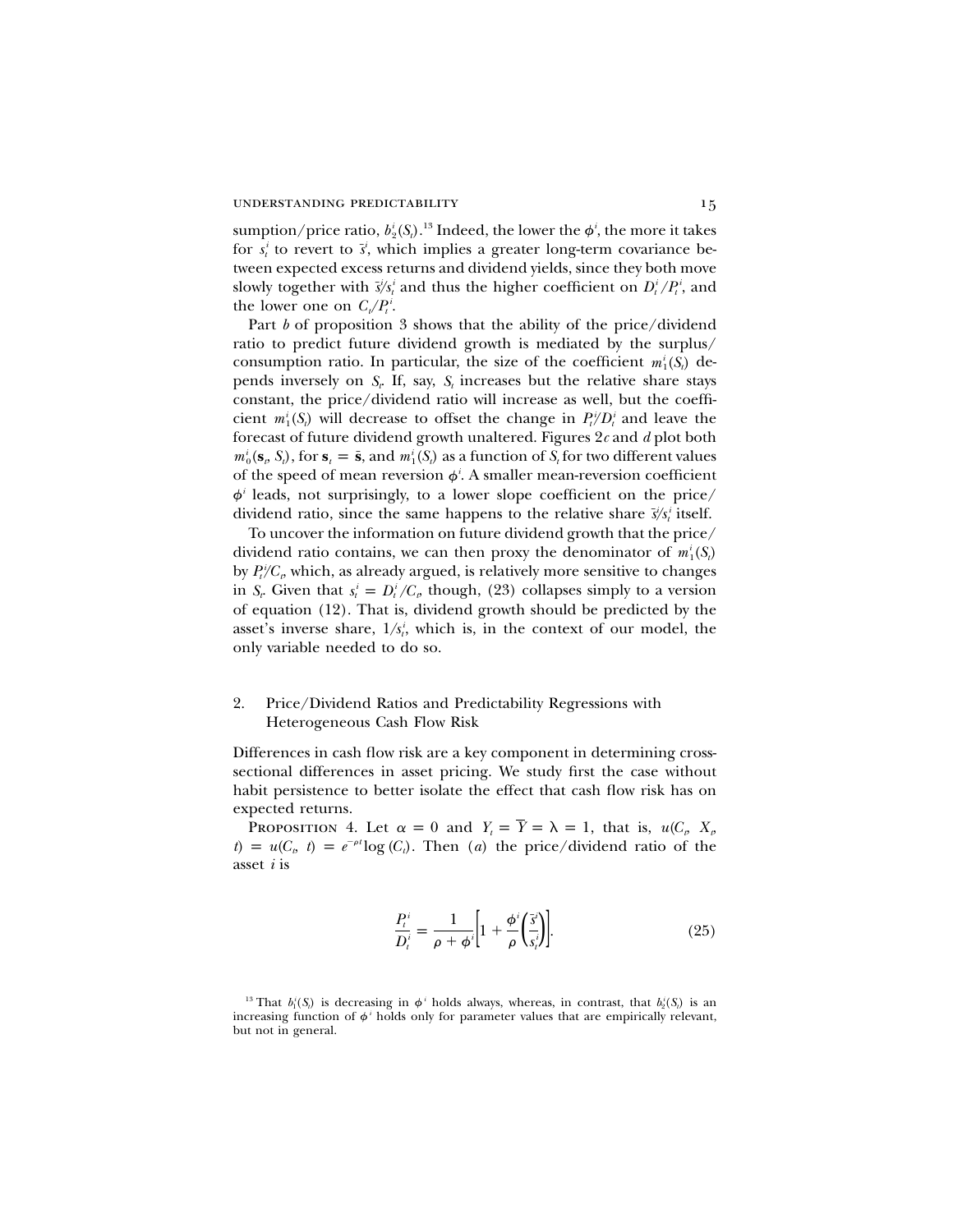(*b*) The expected excess return of asset *i* is given by

$$
E_{t}[dR_{t}^{i}] = \sigma_{c}^{2} + \frac{\theta_{CF}^{i} - \sum_{j=0}^{n} \theta_{CF}^{j} s_{t}^{j}}{1 + (\phi^{j}/\rho)(\bar{s}^{j}/s_{t}^{i})}.
$$
 (26)

(*c*) The expected excess return of asset *i*,  $E_i[dR_i^i]$ , can be written as

$$
\mathcal{E}_i[dR_i^i] = b_0 + b_1^i(\mathbf{s}_i) \frac{D_i^i}{P_i^i},\tag{27}
$$

where  $b_0 = \sigma_c^2$  and

$$
b_1^i(\mathbf{s}_i) = \frac{\theta_{CF}^i - \sum_{j=0}^n \theta_{CF}^j s_i^j}{\rho + \phi^i}.
$$
 (28)

In this version of the model, the price/dividend ratio and expected dividend growth are perfectly correlated, and, as before, a high relative share results in a high price/dividend ratio.<sup>14</sup> The ratio  $\vec{s}/s_t^i$  also affects the level of expected excess return of asset *i*. The intuition is straightforward. Notice first that the numerator in (26) is simply the covariance between share and consumption growth (see eq. [11]). Then, if this covariance is, say, positive, a low relative share translates into a high expected excess return, since now the asset, which pays when consumption is high, is a large fraction of consumption and is thus risky. This effect is weighted by the ratio  $\phi/\rho$ . A shock to  $s_i^i$  has a relatively higher percentage impact on the price of the asset the lower the ratio  $\phi/\rho$ , because either the shock to the share is more persistent (low  $\phi'$ ) or it has a higher weight in the pricing function (high  $\rho$ ).

The implications for predictability, (27), are now immediate. If, for example, the covariance between share and consumption growth is positive, a high dividend yield should predict high future returns. As in Section III*B*1, and for the same reason, a low speed of mean reversion  $\phi^i$  will induce a large coefficient  $b_1^i$  ( $\mathbf{s}_i$ ) on the dividend yield. In addition, the higher the covariance between share and consumption growth, as approximated by  $\theta_{\scriptscriptstyle{CB}}^i$  the higher the slope coefficient  $b_1^i$  ( $\mathbf{s}_i$ ), since in this case expected returns are higher whereas the dividend yield is not affected as it is independent of  $\theta_{\text{CP}}^{i}$ <sup>15</sup>

Closed-form solutions, in contrast, are not available when we combine differences in cash flow risk with habit persistence. Still, the Appendix

<sup>&</sup>lt;sup>14</sup> Notice that in the limit, as  $\phi^i \rightarrow \infty$ , we have that  $s^i \approx \bar{s}^i$  for all *t*, and the Gordon model obtains, with constant dividend growth and a constant price/dividend ratio  $P_t/D_t^i = \rho^{-1}$ .<br><sup>15</sup> The cash flow risk parameter  $\theta_{cR}^i$  does not enter into the pricing equation (25). Under

logarithmic preferences, substitution and wealth effects exactly balance each other out: a high  $\theta_{CF}^i$  yields a higher discount in its price because of the substitution effect but a higher expected return, which induces a wealth effect.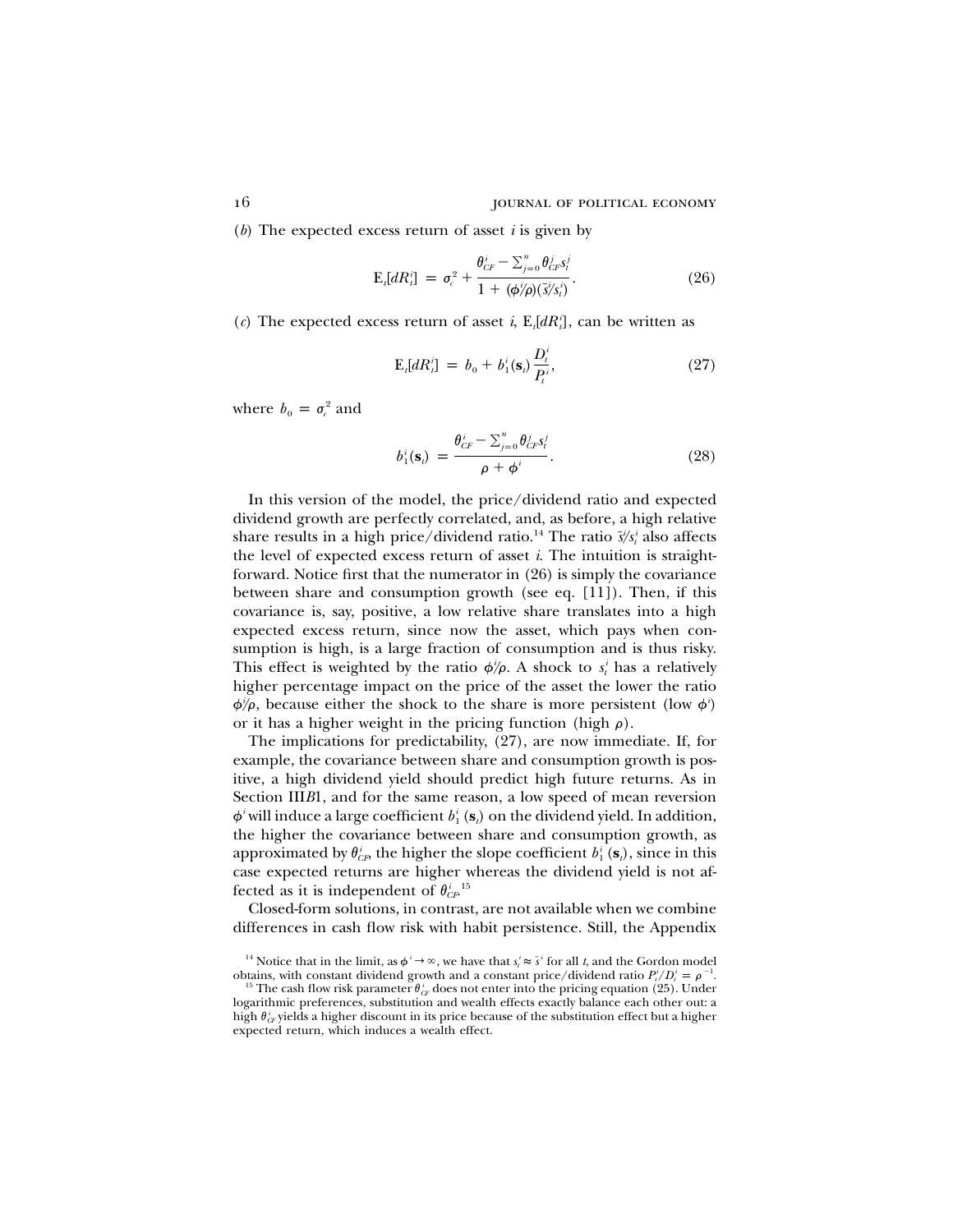shows that an accurate approximation of the price/dividend ratio is given by

$$
\frac{P_i^i}{D_i^i} \approx \hat{a}_0^i + \hat{a}_1^i S_i + \hat{a}_2^i \frac{\bar{s}^i}{s_i^i} + \hat{a}_3^i \frac{\bar{s}^i}{s_i^i} S_\rho \tag{29}
$$

where  $\hat{a}_0^i$ ,  $\hat{a}_1^i$ ,  $\hat{a}_2^i$ , and  $\hat{a}_3^i$  are given in (A15) in the Appendix. Numerical computations show that the approximation error of using (29) is less than 0.1 percent. Expression (29) has a functional form identical to that of (20) in Section III*B*1. Now, though, the coefficients depend on the average cash flow risk parameter  $\theta_{CP}^i$  and, generally, a high  $\theta_{CF}^i$  tends to decrease  $P_i/D_i^{i}$ <sup>16</sup> It follows from (29) that the predictability equations hold approximately as well, that is,

$$
\mathcal{E}_{i}[dR_{i}^{i}] \approx \hat{b}_{0}^{i}(S_{i}) + \hat{b}_{1}^{i}(S_{i})\frac{D_{i}^{i}}{P_{i}^{i}} + \hat{b}_{2}^{i}(S_{i})\frac{C_{i}}{P_{i}^{i}}
$$
(30)

and

$$
\mathbb{E}[d\delta_i^i] \approx \hat{m}_0^i(S_\rho \ \mathbf{s}_i) + \hat{m}_1^i(S_i) \frac{P_i^i}{D_i^i},\tag{31}
$$

where  $\hat{\theta}_j^i(S_i)$ ,  $j = 0, 1, 2, \hat{m}_0(S_i, \mathbf{s}_i)$ , and  $\hat{m}_1(S_i)$  are given in the Appendix and are comparable to their counterparts in Section III*B*1. Now, of course,  $b_i^i(S_i)$ ,  $j = 0, 1, 2$ , depend on  $\theta_{CF}^i$  as well. Figures 2*a* and *b* show though that cross-sectional differences in  $\theta_{CF}^i$  generate small cross-sectional differences in the predictability coefficients,  $\hat{b}_1^i(S_i)$  and  $\hat{b}_2^i(S_i)$ . Finally, figure 2*d* shows that  $\hat{m}_1(S_i)$  is increasing in  $\theta_{CF}^i$ . A high  $\theta_{CF}^i$  implies that the price/dividend ratio is more sensitive to cash flow risk, which is correlated with expected dividend growth, that is, the relative share  $\bar{s}/s_i$ <sup>*i*</sup>. Movements in the relative share are then more correlated with movements in the price/dividend ratio and, thus, the increase in  $\hat{m}_1(S_t)$ .

#### **IV. Empirical Evaluation**

#### *A. Data, Construction of the Cash Flow Series, and Cointegration Tests*

Quarterly dividends, returns, market equity, and other financial series are obtained from the Center for Research in Security Prices (CRSP) database, for the sample period 1947–2001. We focus our empirical exercises on a set of 20 value-weighted industry portfolios. The use of

<sup>&</sup>lt;sup>16</sup> Briefly, the essential technical problem is that the drift rate of  $dq_t^i$ , where  $q_t^i = s_t^i Y_t$ , contains the quadratic Ito term  $(Y_t - \lambda) s_t^i \sum_{j=1}^n s_t^i \theta_{CP}^j$ , which complicates the computation of the expectation in (15). Our estimates in Sec. IVB show that this term is negligible, and thus we approximate  $q_i^i$  with a process  $\hat{q}_i^i$  defined as  $d\hat{q}_i^i = dq_i^i - (Y_i - \lambda)s_i^i \sum_{j=1}^n s_i^i \theta_{i\sigma}^i dt$ .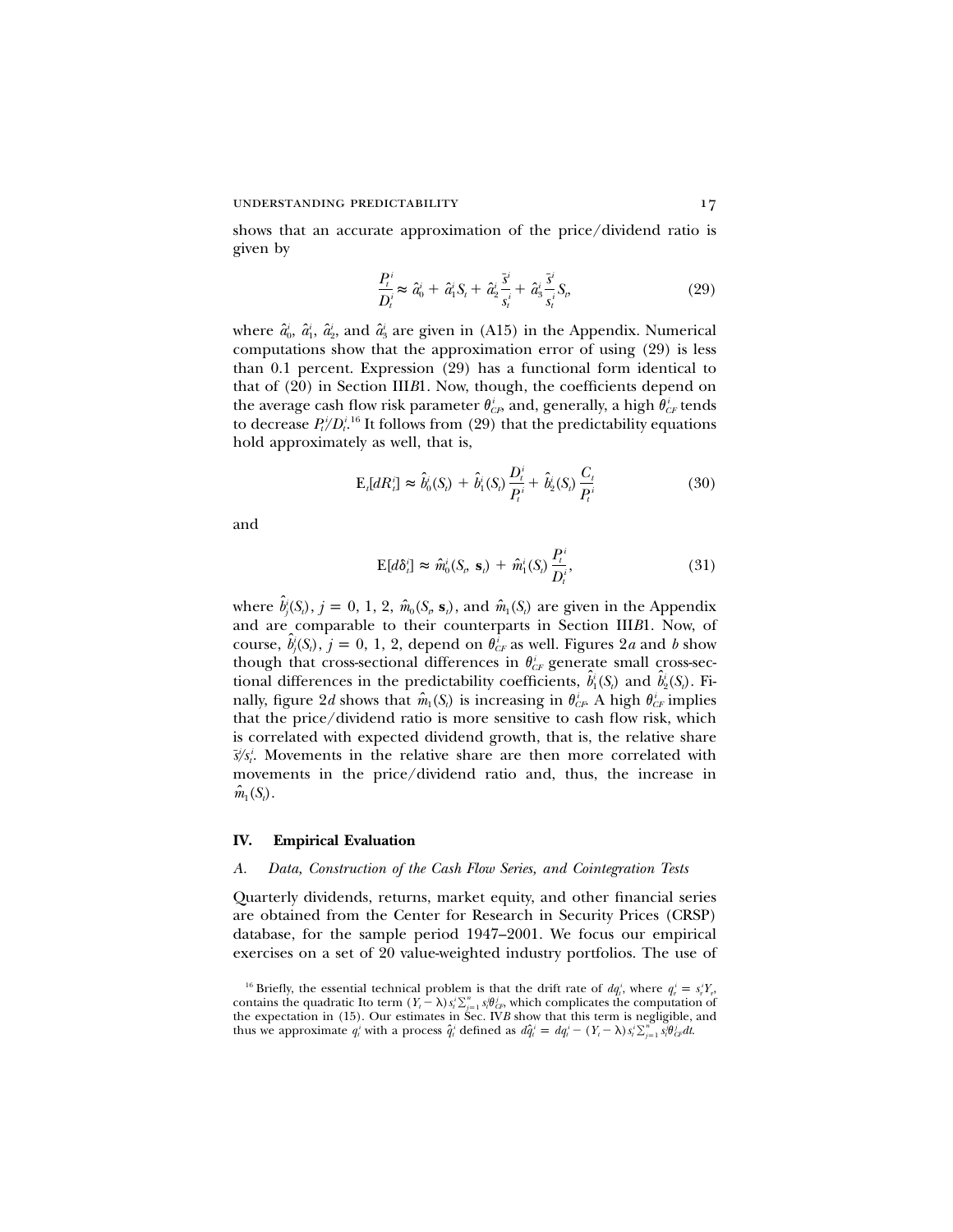portfolios has become a relatively standard procedure in the financial literature in order to mitigate the residual variance of returns. In our case, the use of portfolios enables us to obtain relatively smooth cash flow data that are a priori consistent with the underlying model for cash flows put forward in this paper (eq. [8]). More explicitly, our general equilibrium model focuses on infinitely lived assets. For this reason, we choose to concentrate our empirical exercises on a very coarse definition of industries—the first two standard industrial classification (SIC) codes<sup>17</sup>—which are likely to generate cash flows for a very long time. The secular trend of an industry, if any, can then be interpreted in our framework as a convergence toward its long-term mean  $\bar{s}^i$ , which is assumed to be known by agents, a strong assumption that we discuss further in Section V.

A detailed description of the construction of the cash flow series is contained in the Appendix, and it follows Bansal et al. (2002) and Hansen, Heaton, and Li (2002). Our cash flow series includes both dividends and share repurchases; our construction of the repurchases series is similar to that of Jagannathan, Stephens, and Weisbach (2000) and Grullon and Michaely (2002). With some abuse of terminology we use the expressions "cash flow" and "dividend" interchangeably throughout. Finally, consumption is defined as per capita consumption of nondurables plus services, is seasonally adjusted, and is obtained from the National Income and Product Accounts (NIPA). We use the personal consumption expenditures deflator to convert nominal quantities into real quantities, whenever necessary.

From dividends and consumption, we construct our key cash flow variable  $s_i^i = D_i^i / C_i$ . Our framework assumes that for every asset *i*,  $log (D_t^i) - log (C_t) = log (s_t^i)$ , which is stationary, and hence that  $log$  dividend and log consumption are cointegrated series with cointegrating vector  $[1, -1]$ . In column 5 of panel C in table 1, we test the null hypothesis of no cointegration by using the cointegration test developed by Horvath and Watson (1995), a test that explicitly exploits knowledge of the cointegrating vector under the alternative hypothesis, as in our case. First, as can be seen in the very last line of the panel, log dividends and log consumption are indeed cointegrated for the case of the market portfolio, since we can reject the null of no cointegration at the 1 percent level. At the individual industry level, we can reject the null of no cointegration for 12 industries at the 5 percent level—seven of which at the 1 percent level. Failure to reject no cointegration for some industries is to be expected even within our model since while the share

<sup>&</sup>lt;sup>17</sup> The two-digit SIC groupings are similar to those employed by Moskowitz and Grinblatt (1999). The SIC codes are obtained from CRSP, which reports the time series of industry classification codes. Although the Compustat classification is considered to be more accurate, the series is modified only from 1994, which leads to a survival bias.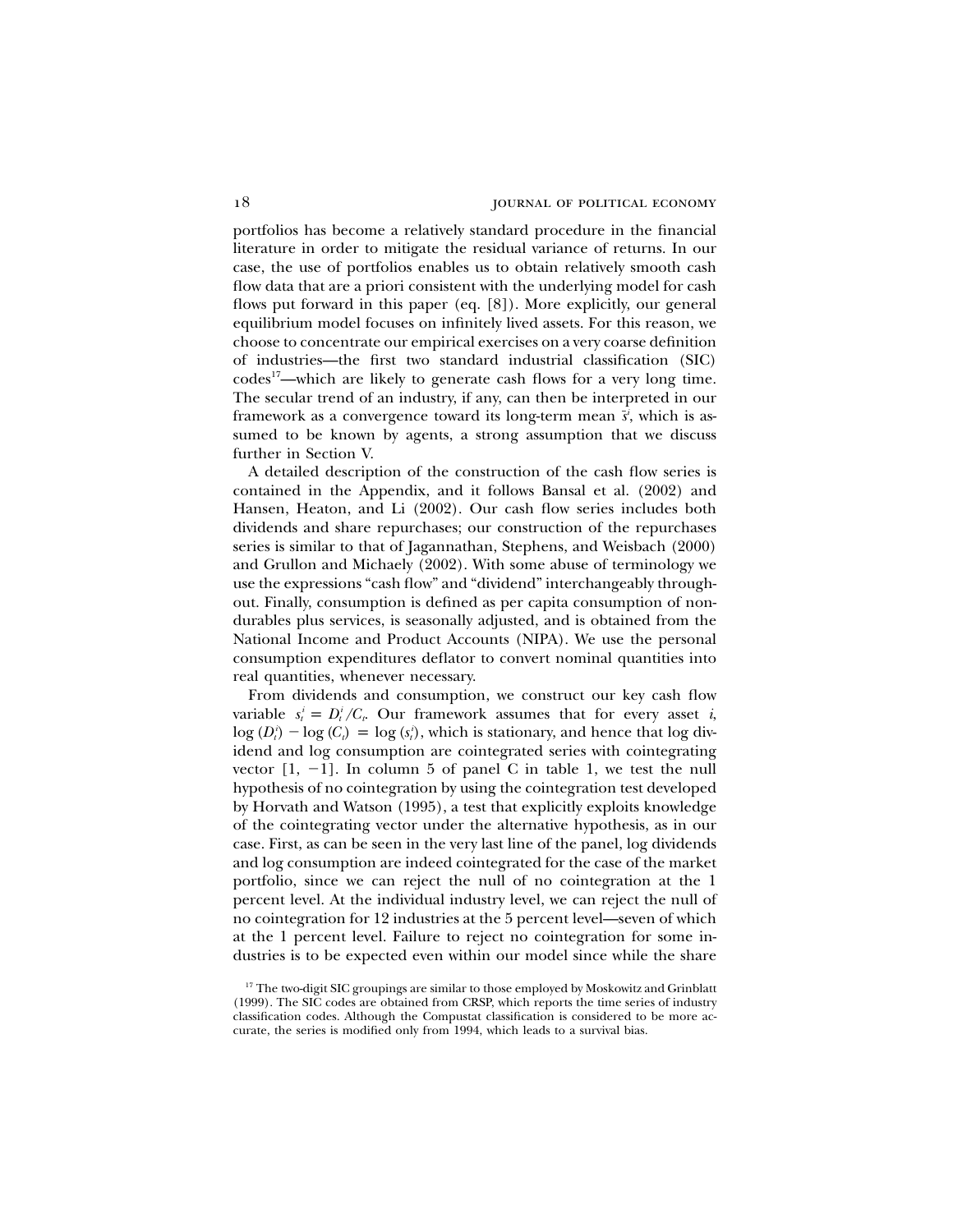| TABLE 1                                              |  |
|------------------------------------------------------|--|
| MODEL PARAMETERS AND MOMENTS OF AGGREGATE QUANTITIES |  |

| $\rho$                              | $\overline{Y}$     | $\boldsymbol{k}$             | λ                              | $\alpha$                                                     | $\mu_c$                                  | $\sigma_C$             |
|-------------------------------------|--------------------|------------------------------|--------------------------------|--------------------------------------------------------------|------------------------------------------|------------------------|
| .04                                 | 34                 | .16                          | 20.00                          | 79.39                                                        | .02                                      | .01                    |
|                                     |                    |                              | <b>B. AGGREGATE MOMENTS</b>    |                                                              |                                          |                        |
|                                     | E(R)<br>(1)        | Vol(R)<br>(2)                | E(r)<br>(3)                    | $Vol(r_{\theta})$<br>(4)                                     | Ave(PC)<br>(5)                           | Sharpe<br>Ratio<br>(6) |
| Data<br>Model                       | .07<br>.07         | .16<br>.23                   | .01<br>.01                     | .01<br>.04                                                   | 30<br>30                                 | .46<br>.31             |
|                                     |                    |                              | <b>C. SHARE PROCESS</b>        |                                                              |                                          |                        |
| Industry                            | $\bar{s}^i$<br>(1) | $\boldsymbol{\phi}^i$<br>(2) | $\theta^i$<br>(x 1,000)<br>(3) | $\text{Cov}\left(\textit{dc},\textit{d}\delta\right)$<br>(4) | Horvath-<br>Watson<br><b>Test</b><br>(5) |                        |
| Construction                        | .04                | .52                          | $-.12$                         | .05                                                          | 14.26*                                   |                        |
| Railroads                           | .09                | .20                          | $-.47$                         | $-.30$                                                       | 12.91**                                  |                        |
| Retail                              | .04                | .20                          | $-.09$                         | .08                                                          | 22.95*                                   |                        |
| Petroleum                           | .52                | .16                          | $-.20$                         | $-.02$                                                       | 12.29**                                  |                        |
| Mining                              | .05                | .16                          | $-.33$                         | $-.15$                                                       | 3.93                                     |                        |
| Electrical equipment                | .09                | .14                          | $-.21$                         | $-.03$                                                       | $10.21**$                                |                        |
| Apparel                             | .01                | .12                          | $-.16$                         | .01                                                          | 6.18                                     |                        |
| Machinery                           | .12                | .11                          | $-.10$                         | .08                                                          | 19.92*                                   |                        |
| Paper                               | .05                | .11                          | $-.19$                         | $-.02$                                                       | 14.13*                                   |                        |
| Other transportation                | .01                | .09                          | $-.06$                         | .11                                                          | $11.03**$                                |                        |
| Department stores<br>Transportation | .09                | .09                          | $-.03$                         | .15                                                          | 14.83*                                   |                        |
| equipment                           | .25                | .08                          | .27                            | .44                                                          | 7.91                                     |                        |
| Manufacturing                       | .05                | .06                          | $-.13$                         | .05                                                          | 3.63                                     |                        |
| Other                               | .17                | .06                          | $-.08$                         | .09                                                          | 11.85**                                  |                        |
| <b>Fabricated</b> metals            | .03                | .05                          | $-.17$                         | .00                                                          | 21.13*                                   |                        |
| Financial                           | .05                | .04                          | $-.02$                         | .15                                                          | 27.30*                                   |                        |
| Chemical                            | .29                | .03                          | $-.14$                         | .03                                                          | 9.33***                                  |                        |
| Primary metals                      | .12                | .01                          | $-.32$                         | $-.14$                                                       | 1.19                                     |                        |
| Utilities                           | .10                | .00                          | $-.06$                         | .11                                                          | 4.85                                     |                        |
| Food                                | .15                | .00                          | $-.09$                         | .09                                                          | 5.30                                     |                        |
| Market portfolio                    | 2.22               | .07                          | $-.10$                         | .07                                                          | 16.70*                                   |                        |

A. Preference Parameters and Consumption Parameters

Norr.—Panel A: Annualized preference and consumption process parameters chosen to calibrate the mean average<br>excess returns, the average price/consumption ratio, the average risk-free rate and its volatility, and the Shar ratio, Ave(PC); and Sharpe ratio of the market portfolio. Panel C: Estimates of the long-run mean, 5', and the speed of<br>mean reversion  $\phi'$ , cash flow risk,  $\theta'_{C,r}$ , and covariance between dividend growth and consumptio likelihood ratio statistic for testing the null of no cointegration vs. the alternative of cointegration with the prespecified<br>cointegrating vector as described in Horvath and Watson (1995). All entries in the table are in

\*\* Those industries for which the null of no cointegration can be rejected at the 5 percent level. \*\*\* Those industries for which the null of no cointegration can be rejected at the 10 percent level.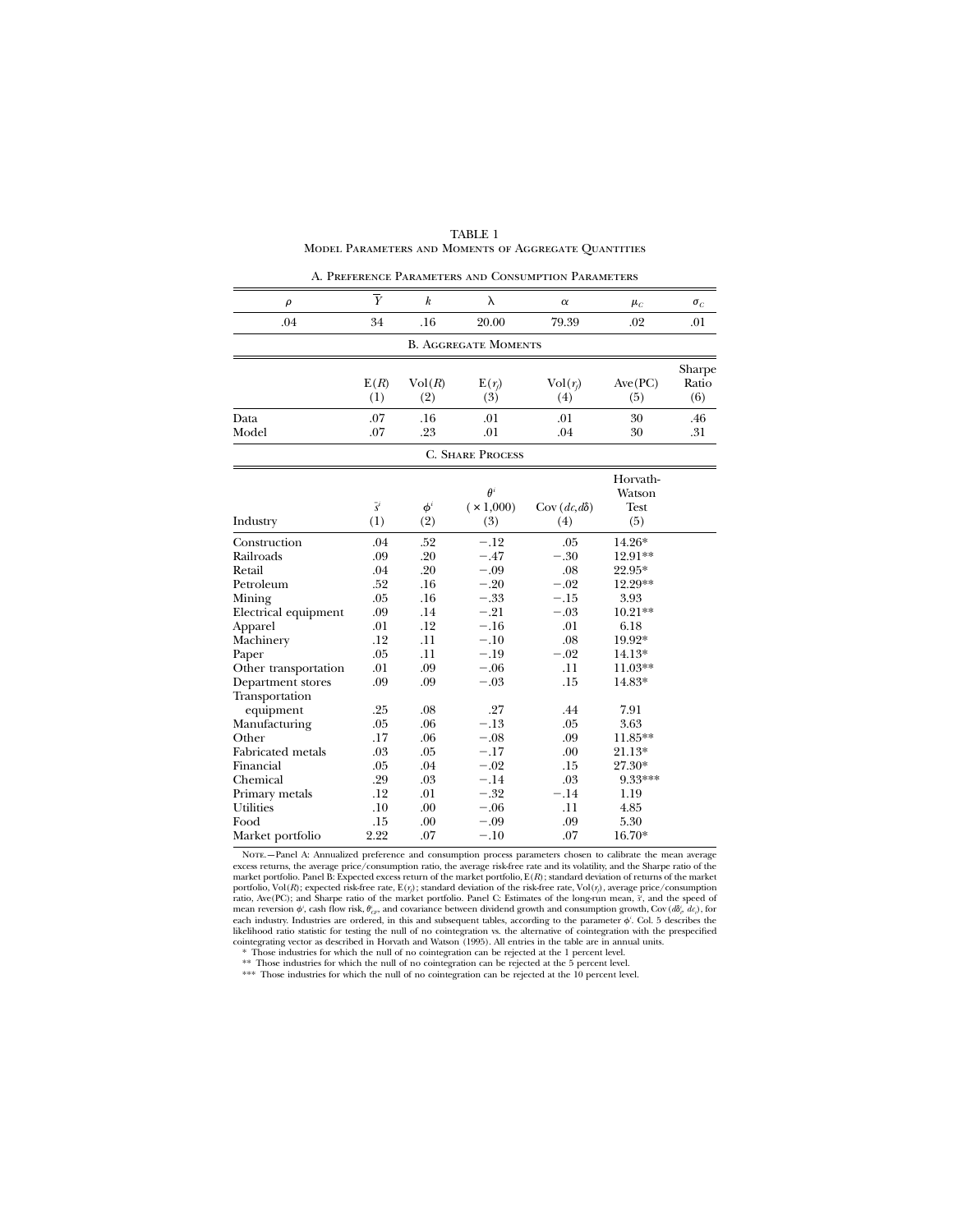$s_i^i$  slowly converges to its long-run value  $\bar{s}^i$ , it may entail a trend in the data due to a small sample.

#### *B. Choice of Parameters*

As in Campbell and Cochrane (1999), we choose preference parameters to match basic moments of the market portfolio. We use the stationary distribution of the process  $Y_p$  given in equation (A3) in the Appendix, to calibrate these parameters to the market expected excess rate of return, its Sharpe ratio, and the mean risk-free rate.<sup>18</sup> In addition, simulations show that a high value of  $\lambda$  is necessary to match the long-run predictability of stock returns at reasonable levels, and for this reason we set  $\lambda = 20$ . This level implies a lower bound for the local curvature of the utility function that matches that of Campbell and Cochrane (1999). We also set  $\overline{Y} = 34$  to match the steady-state value of the instantaneous local curvature of the utility function in Campbell and Cochrane (1999).<sup>19</sup> Panel A of table 1 lists the values of the remaining parameters. Panel B contains the moments obtained for the aggregate portfolio.

As for the share process (8), we estimate the speed of mean reversion  $\phi^i$  and the long-term mean  $\bar{s}^i$  by applying time-series linear regressions to their discretized version. In order to estimate the parameter  $\theta_{CF}^{i}$ 's, we appeal to the relation (14), which, under condition (10), implies that  $\theta_{CF}^i = \mathbb{E}[\text{Cov}_t(d\delta_{\rho}^i d c_i)] - \text{Var}(dc_i)$ . Since  $\mathbb{E}_t[dc_i]$  is constant, we therefore simply find that  $\theta_{CF}^i = \text{Cov}(d\delta_t^i, dc_i) - \text{Var}(dc_i)$ . The results of the estimation are contained in panel C. Given the central role that the speed of mean reversion parameter  $\phi^i$  plays in the interpretation of our results below, we have ordered the industries by the decreasing size of the estimated  $\phi^i$ .

# *C. The Model's Pricing Ability*

Table 2 reports the results of both cross-sectional and time-series regressions of the form

$$
\ln\left(\frac{P_i^i}{D_i^j}\right) = \alpha_0^i + \alpha_1^i \ln\left(\widehat{PD}_i^i\right) + \epsilon_p^i \tag{32}
$$

<sup>&</sup>lt;sup>18</sup> We match the unconditional moments for the total wealth portfolio with the average values for the *market* portfolio in the data. Clearly the two portfolios are different, but simulations show that their unconditional moments are similar. The availability of ananalytical formula for the stationary density of  $Y_t$  favors the use of the total wealth portfolio for calibration purposes.

<sup>&</sup>lt;sup>19</sup> This value of  $\overline{Y}$  is slightly higher than the one in Campbell and Cochrane (1999). The steady-state surplus/consumption ratio of these authors is  $S = .0676$ . Given that they work with  $\gamma = 2$  rather than with  $\gamma = 1$ , their steady-state local curvature is  $\gamma / S \approx 29.6$ . The difference is due to the fact that our results match the numerical average in our generated Campbell and Cochrane surplus/consumption series.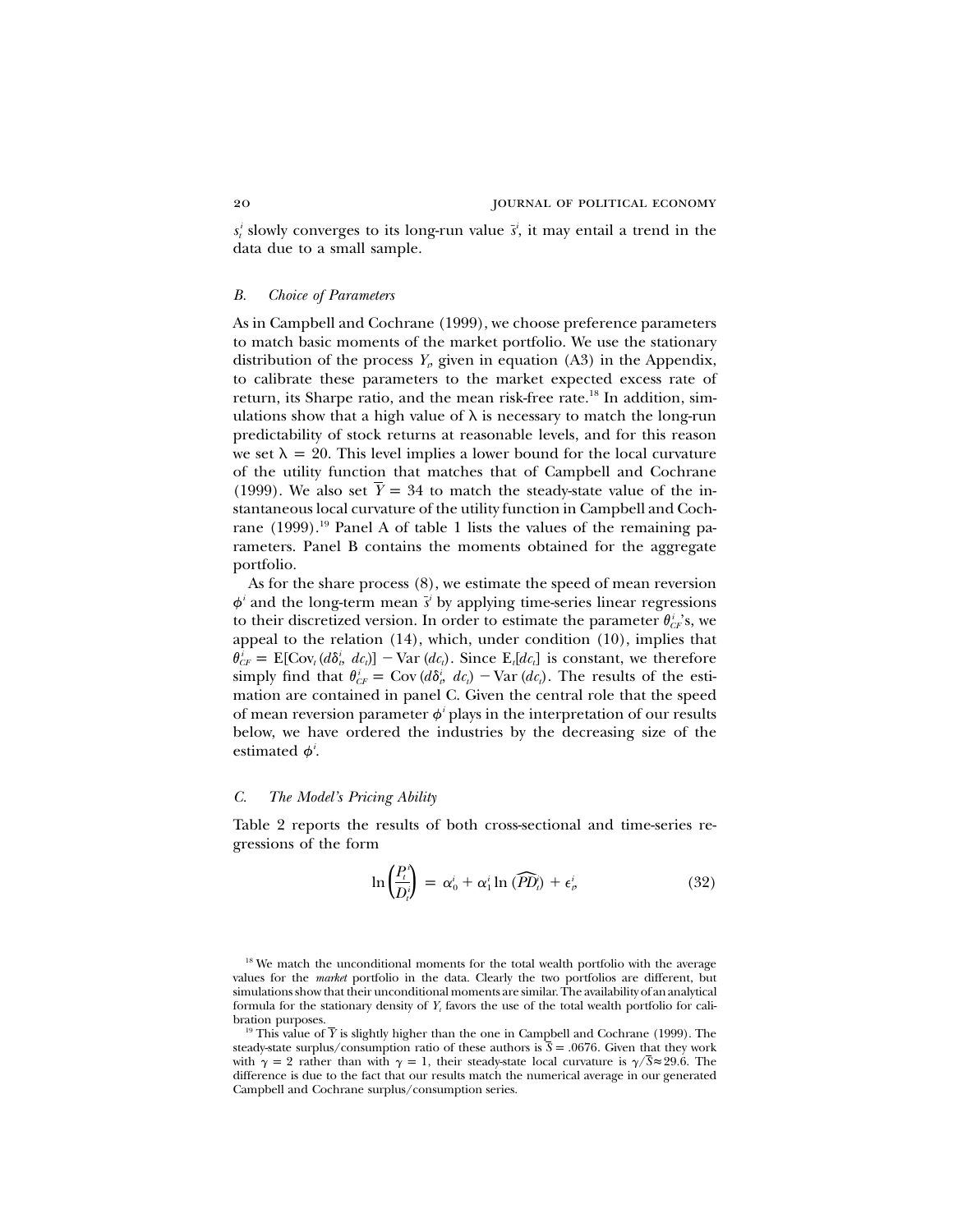TABLE 2 Price/Dividend Ratios

|                          |            | <b>SURPLUS FROM</b> |       |                                 |                                        |       |
|--------------------------|------------|---------------------|-------|---------------------------------|----------------------------------------|-------|
|                          |            | <b>CONSUMPTION</b>  |       |                                 | SURPLUS FROM $P^{\rm nkt}/D^{\rm mkt}$ |       |
|                          | $\alpha_0$ | $\alpha_1$          | $R^2$ | $\alpha_0$                      | $\alpha_1$                             | $R^2$ |
|                          |            |                     |       | A. All Industries               |                                        |       |
|                          | 1.43(0.30) | .55(.09)            | .20   | 1.45(0.30)                      | .55(.09)                               | .20   |
|                          |            |                     |       | <b>B.</b> Individual Industries |                                        |       |
| Construction             | 1.88(0.66) | .38(.18)            | .17   | 1.28(0.43)                      | .57(.12)                               | .49   |
| Railroads                | 1.18(0.35) | .54(.11)            | .42   | .50(.46)                        | .75(0.14)                              | .59   |
| Retail                   | 2.27(.61)  | .36(.17)            | .11   | .80(.39)                        | .82(.12)                               | .55   |
| Petroleum                | 1.55(0.46) | .44(.13)            | .21   | .20(.29)                        | .86(.09)                               | .76   |
| Mining                   | 1.39(0.83) | .62(.22)            | .33   | 1.31(48)                        | .65(.13)                               | .57   |
| Electric equipment       | 2.53(.52)  | .28(.15)            | .04   | $-.78(.41)$                     | 1.31(0.13)                             | .67   |
| Apparel                  | 1.36(0.35) | .52(.11)            | .32   | 1.27(0.30)                      | .55(.10)                               | .49   |
| Machinery                | 1.63(41)   | .57(.13)            | .16   | .73(.41)                        | .85(.13)                               | .53   |
| Paper                    | 2.19(0.39) | .33(.12)            | .11   | .19(.48)                        | .96(0.15)                              | .60   |
| Other transportation     | .47(.51)   | .90(0.15)           | .48   | .27(.27)                        | .98(0.08)                              | .68   |
| Department stores        | 1.37(0.64) | .63(.19)            | .19   | $-.30(.31)$                     | 1.15(0.09)                             | .73   |
| Transportation equipment | 1.65(0.62) | .38(.18)            | .14   | .85(0.26)                       | .64(07)                                | .58   |
| Manufacturing            | 2.68(0.65) | .31(.21)            | .04   | $-.00(.55)$                     | 1.13(0.18)                             | .47   |
| Other                    | 2.11 (.58) | .35(.18)            | .10   | .16(.44)                        | .95( .14)                              | .69   |
| <b>Fabricated metals</b> | 1.79(0.56) | .44(.17)            | .13   | $-.17(.32)$                     | 1.04(0.10)                             | .79   |
| Financial                | 2.28(41)   | .29(.12)            | .09   | .05(0.20)                       | .99(0.06)                              | .84   |
| Chemical                 | 2.47(0.39) | .27(.13)            | .08   | $-.03$ (.24)                    | 1.04(07)                               | .81   |
| Primary metals           | 1.28(41)   | .52(.12)            | .28   | .63(.39)                        | .72(.12)                               | .61   |
| <b>Utilities</b>         | 1.93(0.58) | .27(.18)            | .06   | .88(.73)                        | .60(0.23)                              | .26   |
| Food                     | 2.44(0.61) | .24(.18)            | .06   | .45(.41)                        | .86(.13)                               | .65   |

df<sup>63</sup>.ceps - Panel A: Parameter estimates of the cross-sectional regression

$$
\ln\left(\!\frac{P^i_t}{D^i_t}\!\right)=\alpha_0+\alpha_1\ln\left(\widehat{PD}^i_t\right)+\epsilon^i_p
$$

where  $\widehat{PD}^i_i$  is the price/dividend ratio implied by the model. That is, given the parameter values for the cash flow processes, preference, and consumption contained in table 1, we feed our pricing formula, eq. (29), the observed consumption and<br>dividend realizations to obtain  $\widetilde{P\!D^{\cdot}}$ . The results are reported both for the case in which the obtained from consumption shocks and also for the case in which the total wealth portfolio is approximated by the market portfolio and expression (17) is used to obtain a time series of S<sub>c</sub> Standard errors are in parentheses. We use the Fama-MacBeth methodology, and standard errors are adjusted for heteroskedasticity and autocorrelation. Adjusted  $R^2$ 's are also reported. Panel B: Parameter estimates of analogous time-series regressions, industry by industry. Standard errors are adjusted<br>for heteroskedasticity and autocorrelation. The sample period is 1947–2001, and the data are q

where  $\widehat{PD}_t^i$  is the model-implied price/dividend ratio, obtained by feeding into formula (29) the realized time series of the relative share and the surplus/consumption ratio for the parameter values contained in table 1. We use two proxies for the surplus/consumption ratio  $S_n$ , which is not observed. The first is obtained from innovations in real consumption growth,  $\widehat{\Delta B}_t = (1/\sigma_c)(\Delta c_{t+1} - \mathbb{E}_t[\Delta c_{t+1}])$ . We use this series to approximate the Brownian motion appearing in the process for the inverse surplus  $Y_t$  in (4) and thus compute  $S_t = 1/Y_t$  for all *t*. The second proxy relies on approximating the total wealth price/consumption ratio,  $P_t^{TW}C_p$  by the price/dividend ratio of the market,  $P_t^{mkt}/D_t^{mk}$ . Inverting formula (17), we can then extract  $S_t$  from  $P_t^{\text{mk}}/D_t^{\text{mk}t}$  for all *t*.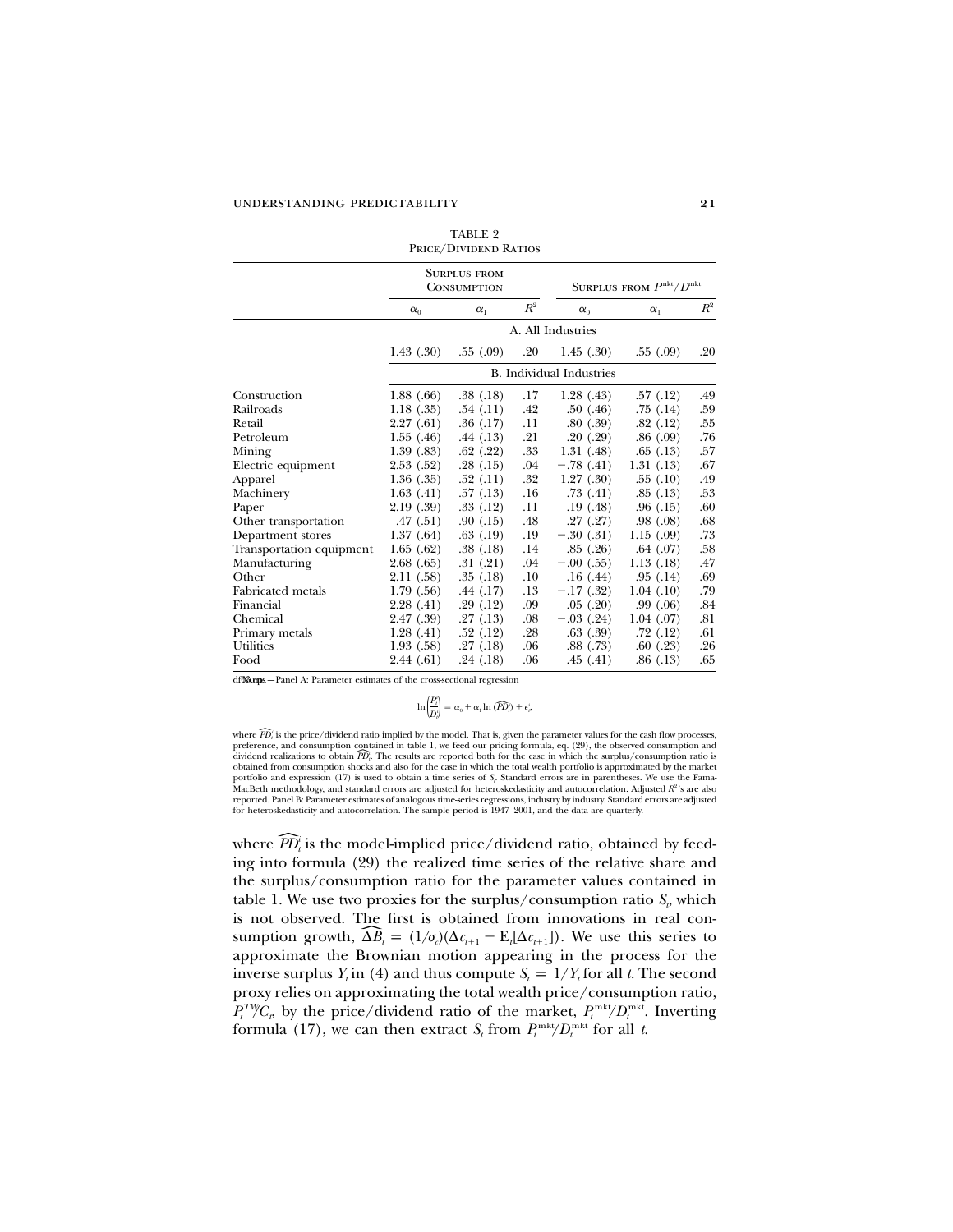Panel A of table 2 reports the result of Fama-MacBeth (1973) crosssectional regressions, where  $\ln (P_t / D_t)$  is regressed, period by period, on a constant and the model-implied  $\ln(\widehat{PD}_i)$ . The table reports the average intercept and slope, together with their standard errors, which are Newey-West adjusted for heteroskedasticity and autocorrelation. Note first that, independently of whether  $S<sub>i</sub>$  is extracted from consumption growth or from the market price/dividend ratio, the average slope coefficient,  $\alpha_1$ , is .55 and is significantly different from zero at the 5 percent level. Still, we can reject that  $\alpha_0 = 0$  and  $\alpha_1 = 1$ . The model then is able to generate a substantial component of the cross-sectional dispersion of the price/dividend ratios observed in the data, although not completely.

Panel B reports the results of time-series regressions, industry by industry, as in (32). When S<sub>t</sub> is extracted from real consumption, the slope coefficient  $\alpha_1^i$  is significantly different from zero for most industries, namely, 15 out of 20. In other words, even when only cash flows and consumption data are used in the fitting exercise, and in particular no information from asset prices contaminates the inference, the model shows that relative shares and surplus combine to yield a good description of the dynamics of asset prices. When we use information from the price/dividend ratio of the market portfolio to compute  $S<sub>r</sub>$ , the results improve substantially, and essentially all regression coefficients are different from zero. Moreover, in this case we cannot reject the null that  $\alpha_0^i = 0$  and  $\alpha_1^i = 1$  for 14 of the 20 industries in our sample. Figure 3 provides a visual impression of the results contained in panel B of table 2 by plotting the log price/dividend ratios of the market portfolio and three industries, financials, paper, and utilities (solid-dot line), together with the corresponding model predictions (dotted line). These three industries were chosen because they provided the best, the median, and the worst fit in terms of the  $R^2$  of the time-series regression (32).

#### *D. The Predictability of Dividend Growth*

Our cash flow model implies that the relative share forecasts future dividend growth. To test this implication we run

$$
\Delta d_{t,t+\tau}^i = \beta_0^i + \beta_X^i X_t + \epsilon_{t,t+\tau}^i \quad \text{for } \tau = 1, 4, \text{ and 7 years,} \tag{33}
$$

where  $X_t$  is either  $\bar{s}/s_t^i$ ,  $P_t^i/D_t^i$ , or, in a multivariate regression, both of them.

Panel A of table 3 shows the results for the market portfolio. The relative share is a strongly significant predictor of dividend growth at the aggregate level with  $R^2$ 's equal to 5 percent, 31 percent, and 41 percent for the one-, four-, and seven-year horizons, respectively. Instead the price/dividend ratio is never significant, and, moreover, it enters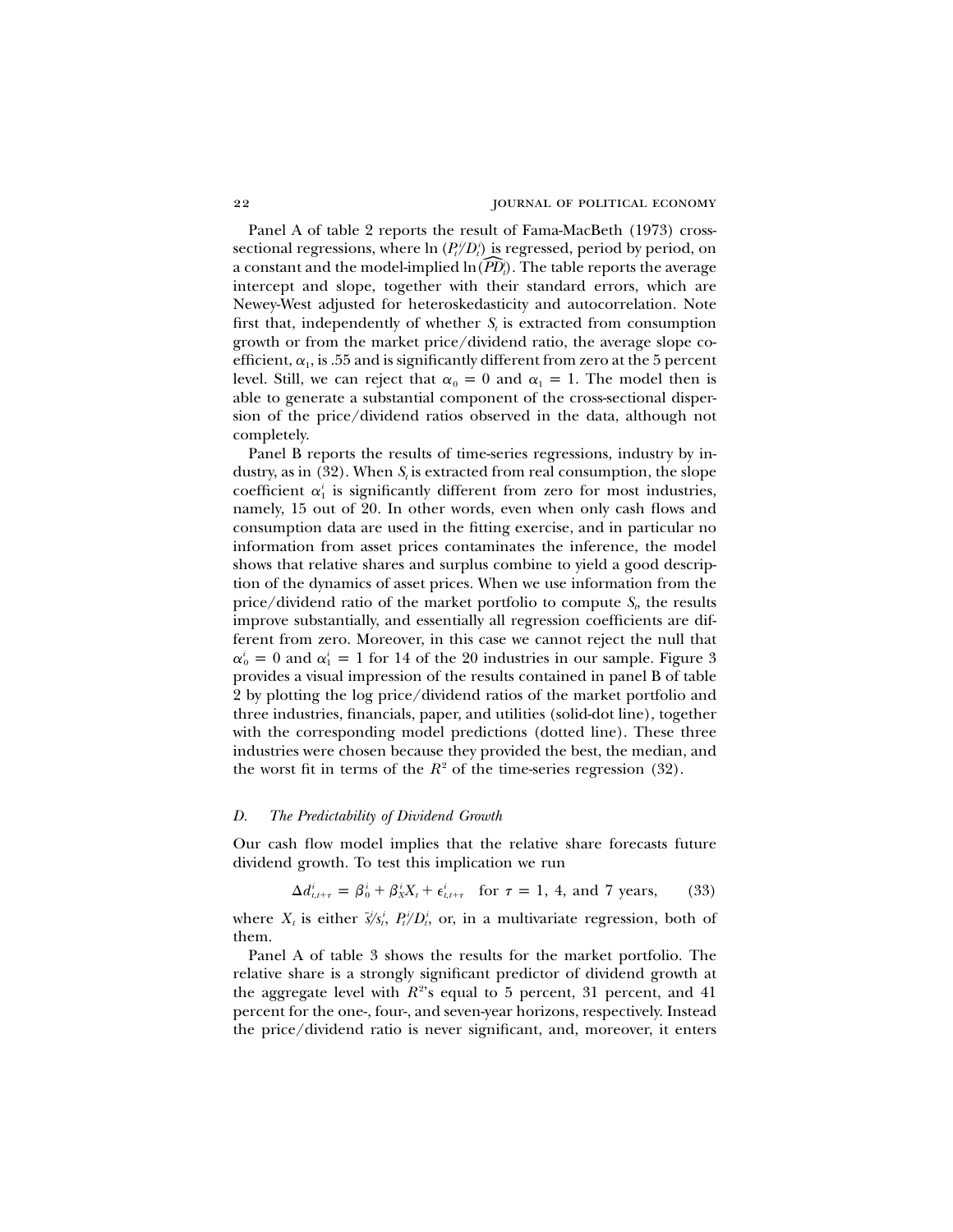

Fig. 3.—Log price/dividend ratios: *a*, market portfolio; *b*, financials;*c*, paper; and *d*, utilities. All panels plot the log price/dividend ratio in the data (solid dot) and implied by the model (dotted). The model-implied plots use the relative share  $\bar{s}^i / s^i$  from the data, and the surplus/ consumption ratio  $S_p$  as arguments in the price function. For the market portfolio, the surplus  $S_t$  is computed from consumption shocks, whereas for the three industry portfolios it is extracted from the price/dividend ratio of the market portfolio itself. The three industries are those with the highest, median, and lowest  $R^2$  from a time-series regression of price/ dividend ratios onto the model-implied counterparts (table 2).

with the wrong sign—a standard result in the predictability literature. There is then substantial predictability of dividend growth at the aggregate level, but the price/dividend ratio is not capturing it.<sup>20</sup>

For individual industries, panel B of table 3 reports the results of a pooled regression (33), with fixed industry effects, for the same three horizons. The relative share  $\bar{s}/s_t^i$  is again the strongest predictor of future dividend growth, with  $R^2$ 's equal to 6 percent, 20 percent, and 24 percent for the three horizons, respectively. Now, however, also the price/ dividend ratio enters significantly for the one- and four-year horizons,

<sup>&</sup>lt;sup>20</sup> Ang and Bekaert (2001) find that dividend *and* earnings yields predict cash flow growth in a cross section of five countries at short horizons, and Ang (2002) finds predictability using dividend yields in the United States for the sample period 1927–2000. Lettau and Ludvigson (2003) find predictability in dividend growth at longer horizons at the aggregate level using a variable that measures deviations of consumption from a stable relation with dividends from human and nonhuman (financial) wealth. Ribeiro (2003) finds that the ratio of dividends to labor income also contains information about future dividend growth.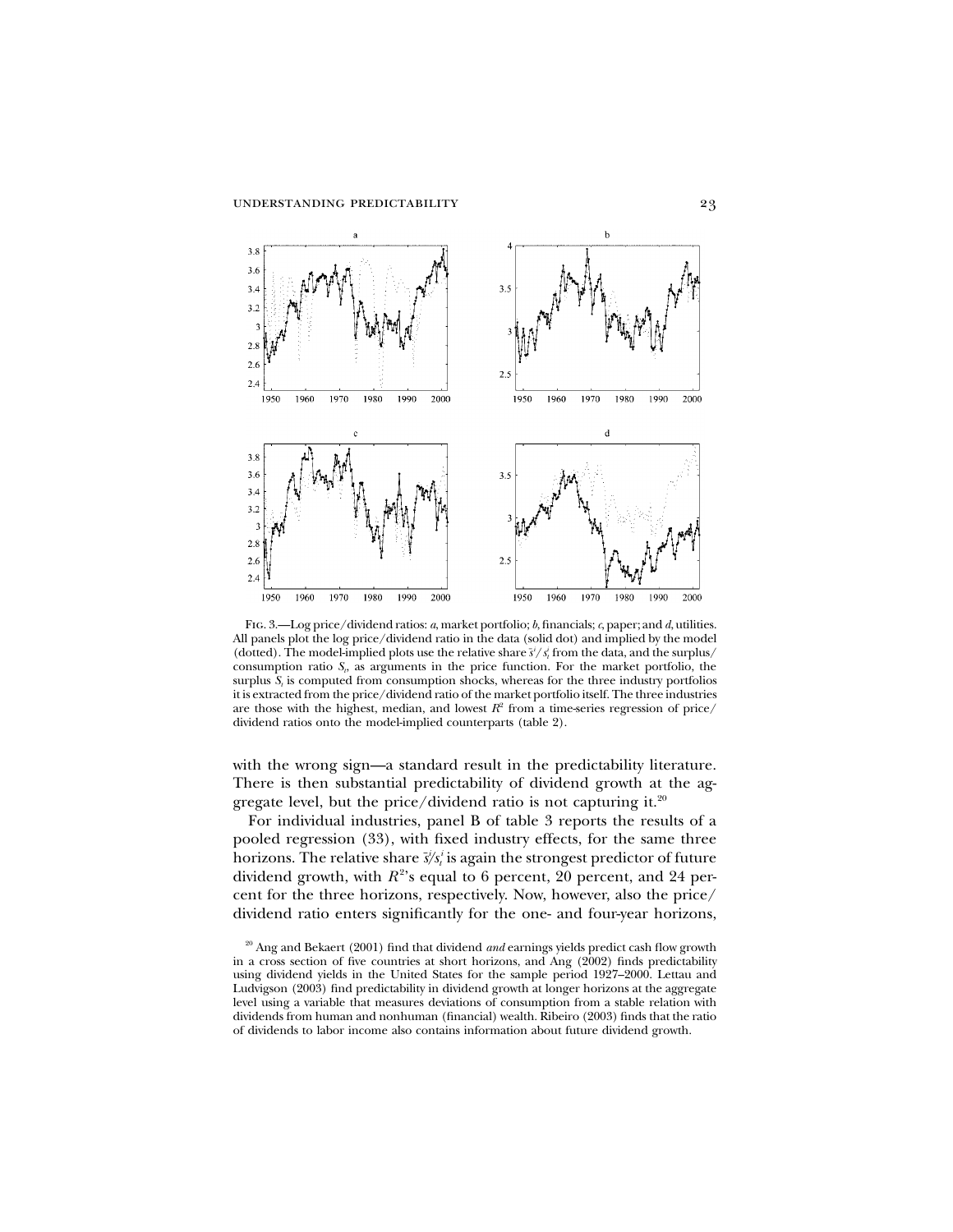|              |                   | PRICE/DIVIDEND<br><b>RELATIVE SHARE</b><br>RATIO |                                              |                                      |                              |                          | <b>MULTIVARIATE REGRESSION</b> |               |        |       |  |
|--------------|-------------------|--------------------------------------------------|----------------------------------------------|--------------------------------------|------------------------------|--------------------------|--------------------------------|---------------|--------|-------|--|
|              | $\bar{s}^i/s_t^i$ | $R^2$<br>(1)<br>(2)                              |                                              | $R^2$<br>$P_t^i/D_t^i$<br>(3)<br>(4) |                              | $\bar{s}^i/s_t^i$<br>(5) |                                | $P_t^i/D_t^i$ |        | $R^2$ |  |
|              |                   |                                                  |                                              |                                      |                              |                          |                                | (6)           |        | (7)   |  |
|              |                   |                                                  |                                              |                                      | A. Market Portfolio          |                          |                                |               |        |       |  |
| Horizon:     |                   |                                                  |                                              |                                      |                              |                          |                                |               |        |       |  |
| 1-year       | $.11*$<br>(.05)   | .05                                              | $-.43$                                       | (1.57)                               | .00.                         | $.11*$                   | (.05)                          | $-.09$        | (1.57) | .04   |  |
| 4-year       | $.68*$<br>(.26)   | .31                                              | $-.75$                                       | (7.51)                               | .00.                         | $.68*$                   | (.27)                          | .62           | (6.22) | .30   |  |
| 7-year       | $.92*$<br>(.26)   | .41                                              | $-6.83$                                      | (8.28)                               | .05                          | $.89*$                   | (.32)                          | $-4.10$       | (6.59) | .41   |  |
|              |                   |                                                  |                                              |                                      | <b>B.</b> Pooled Regressions |                          |                                |               |        |       |  |
| Horizon:     |                   |                                                  |                                              |                                      |                              |                          |                                |               |        |       |  |
| 1-year       | $.09*$<br>(.02)   | .06                                              | $3.69*$                                      | (.76)                                | .04                          | $.08*$                   | (.02)                          | $2.82*$       | (.63)  | .08   |  |
| 4-year       | .28*<br>(.06)     | .20                                              | 8.38*                                        | (2.50)                               | $.10\,$                      | $.25*$                   | (.06)                          | $5.43*$       | (1.91) | .23   |  |
| 7-year       | $.35*$<br>(.09)   | .24                                              | $5.83*$                                      | (2.72)                               | $.10\,$                      | $.34*$                   | (.09)                          | 3.12          | (2.07) | .24   |  |
|              |                   |                                                  | C. Individual Industries (Four-Year Horizon) |                                      |                              |                          |                                |               |        |       |  |
| Construction | $.68*$<br>(.29)   | .35                                              | 15.80                                        | (15.63)                              | .07                          | $.65*$                   | (.27)                          | 10.65         | (8.44) | .36   |  |
| Railroads    | $.58*$<br>(.14)   | .37                                              | 33.70*                                       | (8.00)                               | .29                          | $.43*$                   | (.13)                          | 13.46*        | (4.23) | .38   |  |
| Retail       | (.23)<br>.49*     | .19                                              | 8.32                                         | (5.99)                               | .10                          | $.41*$                   | (.19)                          | 3.93          | (6.46) | .19   |  |

TABLE 3 The Predictability of Dividend Growth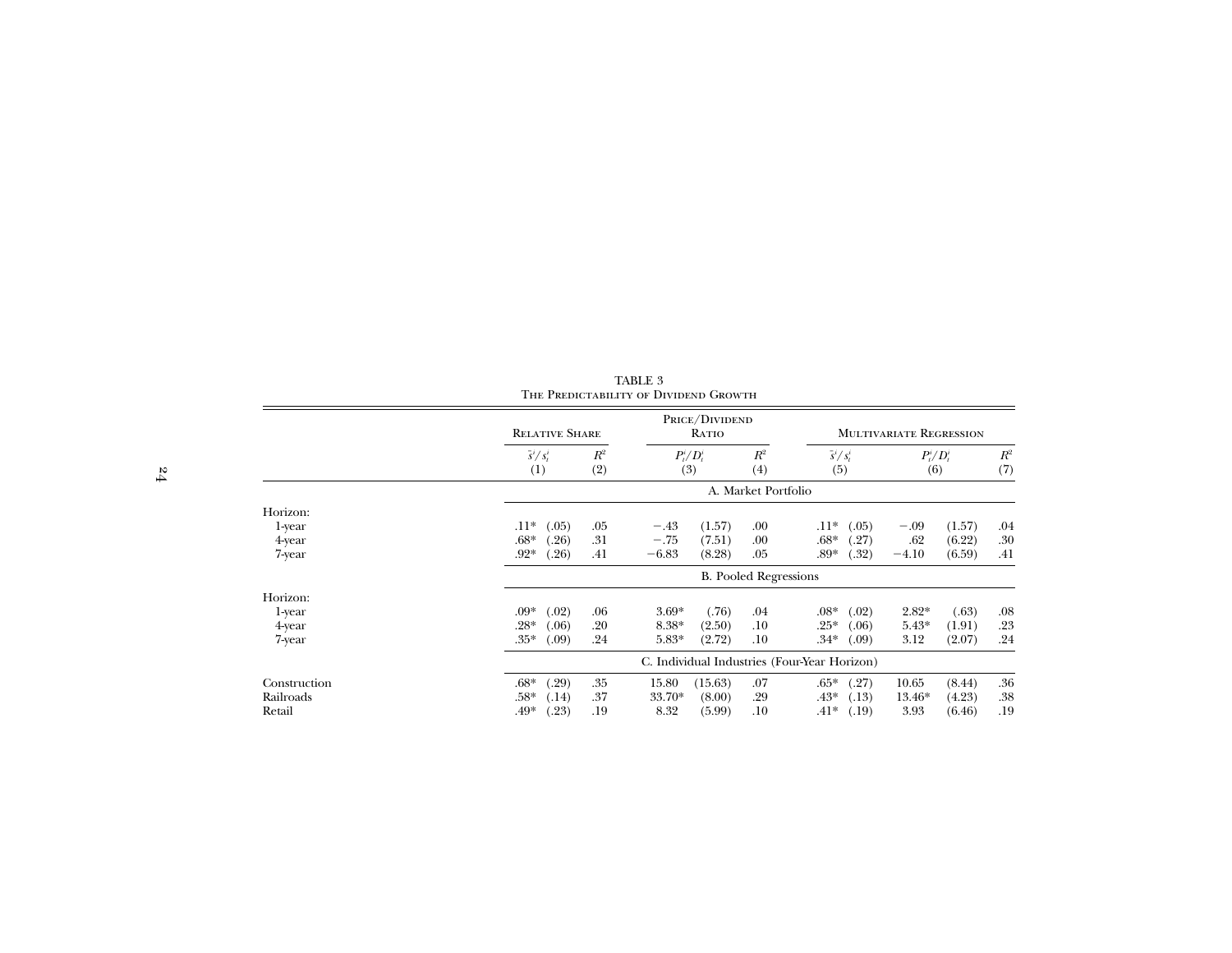| Petroleum                | $.60*$ | (.17)  | .31 | 7.36     | (12.47) | .02      | $.60*$ | (.15)  | .97      | (6.22)  | .29 |
|--------------------------|--------|--------|-----|----------|---------|----------|--------|--------|----------|---------|-----|
| Mining                   | .30    | .23)   | .08 | $16.07*$ | (8.20)  | .22      | .03    | (0.24) | 15.49    | (10.09) | .20 |
| Electrical equipment     | $.67*$ | (14)   | .29 | 1.99     | (5.98)  | .01      | $.71*$ | (.15)  | 3.80     | (5.37)  | .30 |
| Apparel                  | $.44*$ | 0.08   | .39 | 12.49    | (8.49)  | .11      | .44*   | (.09)  | $-.63$   | (4.00)  | .37 |
| Machinery                | $.64*$ | .09)   | .43 | 12.22    | (7.36)  | .19      | .59*   | (.06)  | $9.55*$  | (3.34)  | .54 |
| Paper                    | .72*   | (.18)  | .38 | 1.24     | (3.91)  | .00      | .73*   | (.14)  | 2.55     | (2.08)  | .38 |
| Other transportation     | $.66*$ | (.14)  | .40 | 12.05    | (10.08) | .13      | .69*   | (.13)  | $-1.68$  | (5.32)  | .39 |
| Department stores        | $.87*$ | (.31)  | .43 | 6.85     | (6.18)  | .08      | $.86*$ | (.31)  | .08      | (3.51)  | .42 |
| Transportation equipment | $.43*$ | (0.09) | .34 | $38.71*$ | (16.22) | .27      | .34*   | (.09)  | $26.78*$ | (13.04) | .44 |
| Manufacturing            | .11    | .13)   | .03 | .06      | (1.60)  | $_{.00}$ | .11    | (.14)  | .21      | (1.60)  | .01 |
| Other                    | $.37*$ | (15)   | .27 | 3.53     | (6.06)  | .01      | $.37*$ | (.15)  | 3.04     | (4.77)  | .27 |
| Fabricated metals        | .74*   | .22)   | .34 | 13.81    | (9.39)  | .18      | $.63*$ | (.19)  | 6.78     | (7.92)  | .37 |
| Financial                | $.54*$ | .20)   | .19 | $-5.13$  | (6.14)  | .03      | $.55*$ | (.22)  | $-5.61$  | (5.21)  | .21 |
| Chemical                 | .12    | (15)   | .02 | $-5.85$  | (3.42)  | .08      | .17    | (.15)  | $-6.71$  | (3.51)  | .10 |
| Primary metals           | .11*   | .04)   | .17 | 32.61    | (16.79) | .26      | .04    | (0.04) | 26.60    | (20.01) | .26 |
| <b>Utilities</b>         | $-.09$ | .07)   | .07 | $8.26*$  | (3.47)  | .16      | $-.02$ | (.07)  | $7.66*$  | (3.23)  | .14 |
| Food                     | $-.16$ | (15)   | .05 | $-2.11$  | (9.01)  | .01      | $-.16$ | (.16)  | $-1.60$  | (8.92)  | .03 |

Nore. - Dividend growth predictability regressions for market portfolio (panel A), pooled individual industries (panel B), and individual industries (panel C). For each of the three cases, df64prpslictive regression is

#### $\Delta d_{i,t+k} = \alpha + \beta \mathbf{X}_t + \epsilon_{i+k}$

where  $\Delta d'_{i,\iota,\iota}$  denotes the cumulative dividend growth between time *t* and *t* + *r*, and **X**, is either the relative share š/s, the price/dividend ratio P<sub>/</sub>D, or both (multivariate regression). The<br>pooled regressi

\* Statistically significant at the 5 percen<sup>t</sup> level.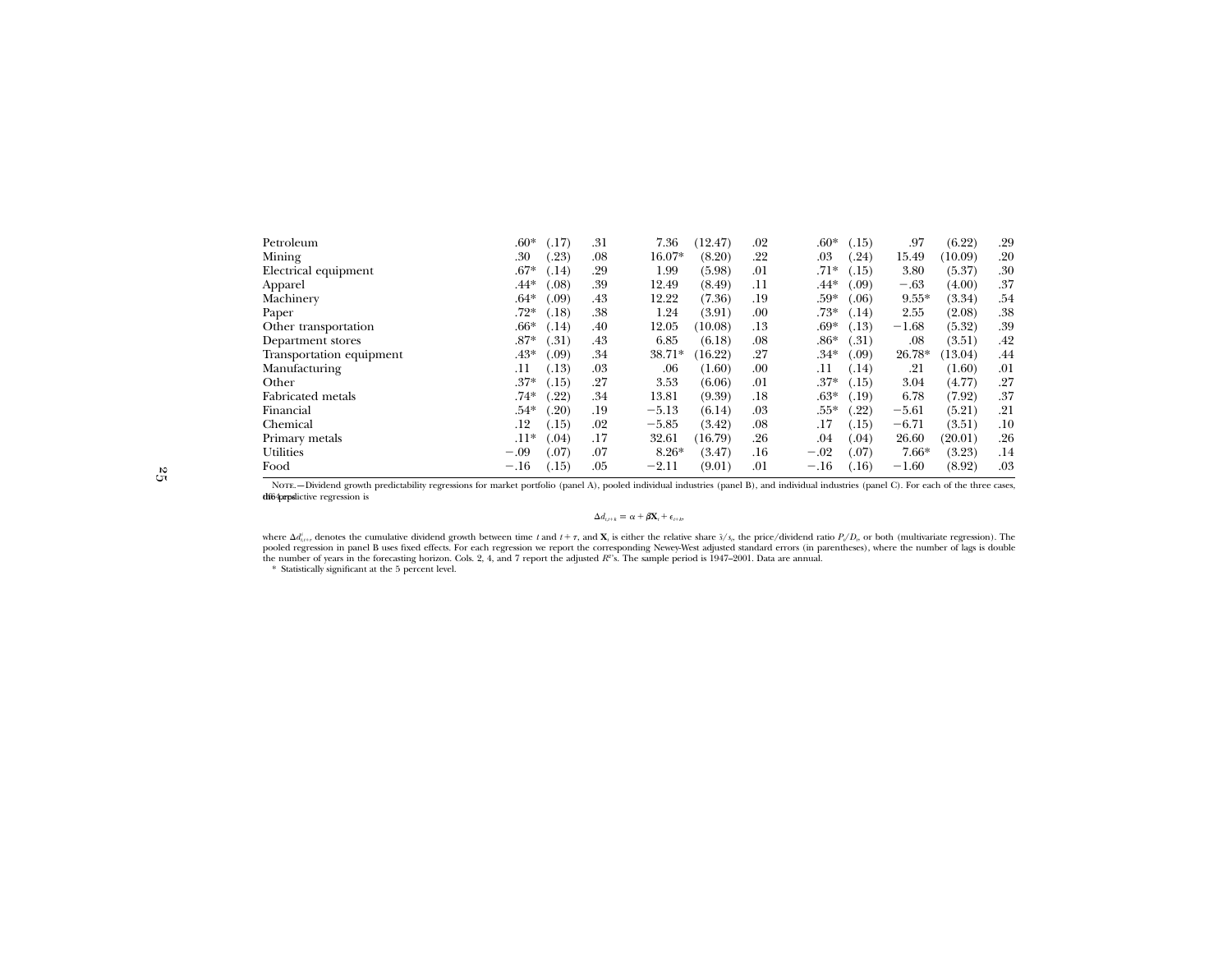although its predictive power is much weaker: the  $R^2$  never exceeds 10 percent across horizons. In a multivariate regression, the relative share remains the strongest predictor.<sup>21</sup>

Panel C of table 3 reports the predictive regression results for individual industries. In the interest of space we report only the four-year regression. As can be seen, and in line with the results of panel B, the relative share is a significant predictor of future dividend growth for 15 of the 20 industries, with  $R^2$ 's above 30 percent in 10 cases. Among the industries for which the relative share does not forecast future dividend growth are those for which the null of no cointegration could not be rejected (see table 1), such as mining, food, utilities, and manufacturing, so the lack of forecasting ability of the relative share is perhaps less surprising. The price/dividend ratio, in contrast, is significant for only four of the 20 industries. As before, the relative share remains the strongest predictor of the two in the multivariate regression.<sup>22</sup>

### 1. Price/Dividend Ratios and Future Dividend Growth

The price/dividend ratio is, at best, a weak predictor of future dividend growth. Is this weak forecasting ability of the price/dividend ratio to be expected even in the presence of substantial dividend growth predictability? To address this question, we run regression (33) in simulated data and compare the results to those in table 3. For this purpose we obtain 40,000 quarters of artificial data by generating dividend and consumption shocks for the processes described in Section II using the parameter values in table 1.

The results are contained in panel A of table 4, for the one- and fouryear horizons. The price/dividend ratio is a substantially worse predictor of future dividend growth than the relative share  $\vec{s}/s_i^i$ , since the former is always associated with a much smaller  $R^2$  than the latter. Indeed, for 10 out of 20 industries, the  $R^2$  associated with the price/dividend ratio is less than half that associated with  $\bar{s}'$ , To put it differently, although the model entails a substantial predictability of future dividend growth across industries, the price/dividend ratio fails to capture it.

We can use the simulation results also to compare the magnitudes of the predictive regression coefficients obtained in the data, panel C of

<sup>&</sup>lt;sup>21</sup> Our cash flow model implies that the relative share  $\bar{s}^i / s^i$  should be the only predictor of future dividend growth. Thus the finding that the price/dividend ratio  $P_t^i/D_t^i$  still remains significant in the multivariate regression can be taken as a rejection of the cash flow model. Still price/dividend ratios are likely to be less affected by measurement error than dividend/ consumption ratios, and this can account for this result.

 $22$  For the one- and seven-year horizons, the relative share is significant for 10 and 15 industries, respectively. Instead, the price/dividend ratio is significant for only eight and four industries for these two horizons. In addition, neither the significance of the relative share nor the  $R^2$ 's were affected by the inclusion of lagged dividend growth.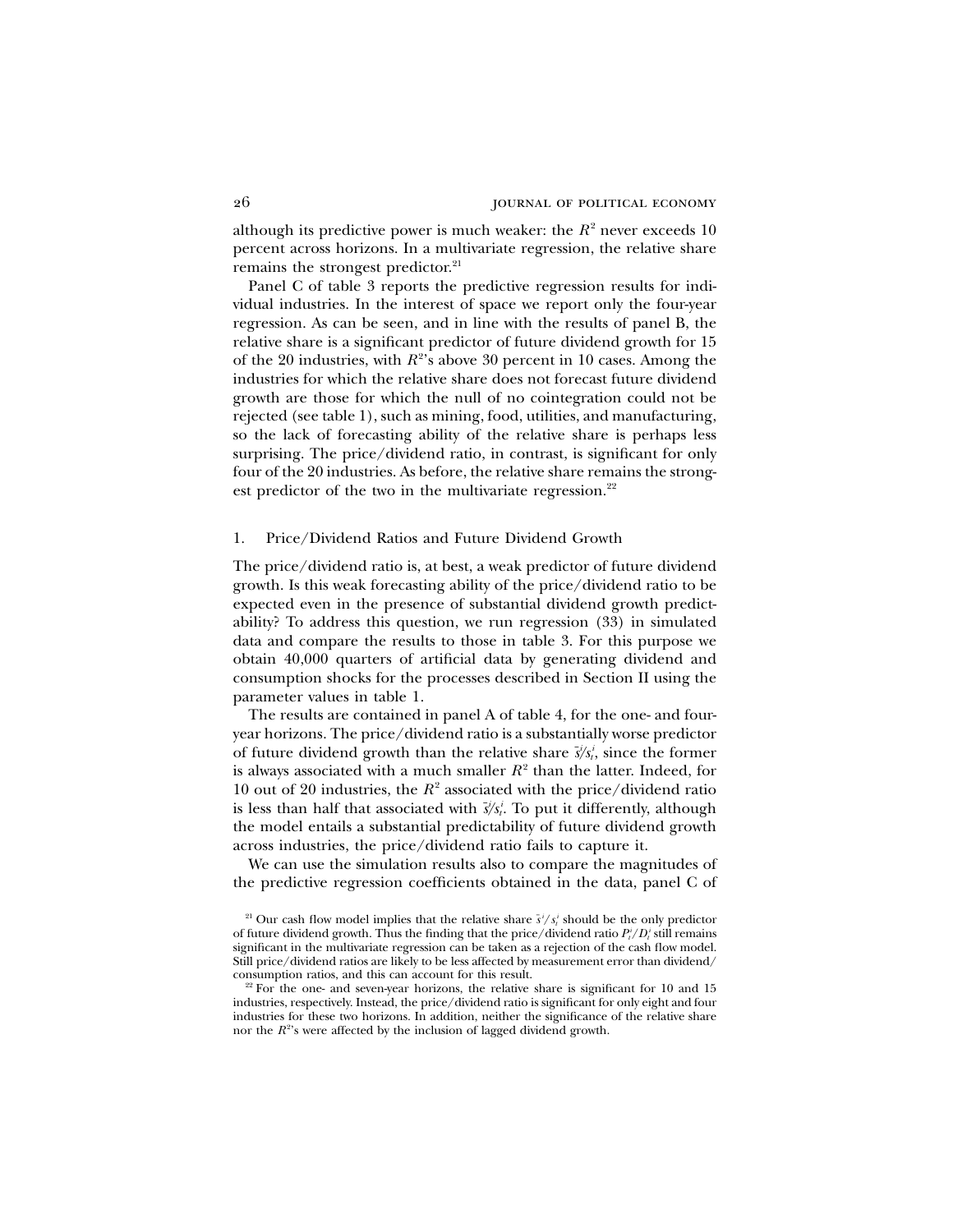TABLE 4 Predictability of Dividend Growth: Simulations

|                          |                               |                       | <b>ONE-YEAR HORIZON</b> |              |                                                 | <b>FOUR-YEAR HORIZON</b> |                      |              |  |  |  |
|--------------------------|-------------------------------|-----------------------|-------------------------|--------------|-------------------------------------------------|--------------------------|----------------------|--------------|--|--|--|
| INDUSTRY                 | $\bar{s}^i / s^i_t$<br>(1)    | $R^2$<br>(2)          | $P_t^i/D_t^i$<br>(3)    | $R^2$<br>(4) | $\bar{\mathcal{S}}^i/\, \mathcal{S}^i_t$<br>(5) | $R^2$<br>(6)             | $P_t^i/D_t^i$<br>(7) | $R^2$<br>(8) |  |  |  |
|                          |                               | A. Simulation Results |                         |              |                                                 |                          |                      |              |  |  |  |
| Market portfolio         | .07                           | .03                   | .50                     | .01          | .25                                             | .09                      | 1.97                 | .02          |  |  |  |
| Construction             | .38                           | .21                   | 9.66                    | .15          | .86                                             | .30                      | 22.11                | .22          |  |  |  |
| Railroads                | .19                           | .11                   | 4.99                    | .08          | .59                                             | .24                      | 15.35                | .17          |  |  |  |
| Retail                   | .18                           | .09                   | 3.14                    | .04          | .59                                             | .21                      | 10.10                | .09          |  |  |  |
| Petroleum                | .16                           | .08                   | 2.34                    | .04          | .51                                             | .19                      | 7.36                 | .08          |  |  |  |
| Mining                   | .13                           | .08                   | 4.00                    | .06          | .44                                             | .18                      | 13.23                | .14          |  |  |  |
| Electrical equipment     | .14                           | .07                   | 1.85                    | .03          | .46                                             | .17                      | 6.28                 | .07          |  |  |  |
| Apparel                  | .11                           | .06                   | 2.82                    | .04          | .39                                             | .15                      | 9.94                 | .10          |  |  |  |
| Machinery                | .11                           | .06                   | 2.37                    | .03          | .38                                             | .14                      | 8.54                 | .08          |  |  |  |
| Paper                    | .10                           | .05                   | 1.58                    | .02          | .36                                             | .13                      | 5.57                 | .06          |  |  |  |
| Department stores        | .09                           | .05                   | 2.81                    | .04          | .32                                             | .13                      | 10.03                | .09          |  |  |  |
| Other transportation     | .08                           | .04                   | 1.59                    | .02          | .29                                             | .11                      | 5.84                 | .05          |  |  |  |
| Transportation equipment | .07                           | .04                   | 2.24                    | .02          | .26                                             | .10                      | 8.04                 | .06          |  |  |  |
| Other                    | .06                           | .03                   | 1.19                    | .01          | .20                                             | .08                      | 4.42                 | .03          |  |  |  |
| Manufacturing            | .06                           | .03                   | .76                     | .01          | .24                                             | .09                      | 3.05                 | .02          |  |  |  |
| Fabricated metals        | .06                           | .03                   | 1.37                    | .02          | .22                                             | .09                      | 5.00                 | .04          |  |  |  |
| Financial                | .04                           | .02                   | .73                     | .01          | .16                                             | .06                      | 3.35                 | .02          |  |  |  |
| Chemical                 | .03                           | .02                   | .70                     | .01          | .11                                             | .05                      | 3.15                 | .02          |  |  |  |
| Primary metals           | .01                           | .01                   | .88                     | .01          | .03                                             | .02                      | 3.35                 | .02          |  |  |  |
| Utilities                | .00                           | .00                   | $-.06$                  | .00          | .00                                             | .00                      | $-.33$               | .00          |  |  |  |
| Food                     | .00                           | .00                   | .20                     | .00          | .00                                             | .01                      | .92                  | .00          |  |  |  |
|                          | B. Data vs. Model Predictions |                       |                         |              |                                                 |                          |                      |              |  |  |  |
| a <sub>0</sub>           | .07                           | .05                   | 2.07                    | .05          | .17                                             | .14                      | 3.09                 | .08          |  |  |  |
|                          | (.03)                         | (.02)                 | (1.23)                  | (.02)        | (.10)                                           | (.04)                    | (4.20)               | (.03)        |  |  |  |
| a <sub>1</sub>           | .83                           | .58                   | 1.14                    | .45          | .83                                             | .91                      | 1.03                 | .46          |  |  |  |
|                          | (.30)                         | (.32)                 | (.66)                   | (.55)        | (.22)                                           | (.27)                    | (.45)                | (.42)        |  |  |  |
| $R^2$                    | .39                           | .20                   | .24                     | .07          | .40                                             | .25                      | .19                  | .07          |  |  |  |

Nore.—Panel A: Simulation results of the time-series regressions  $\Delta d_{i,t+k}^i = \alpha + \beta X_i^i + \epsilon_{i+k}^i$  for  $k = 1$ , 4 years for the market<br>portfolio (first row) and each of the 20 industry portfolios. The term  $\Delta d_{i,t+}^i$ , deno ile65.eps

# $\label{eq:Gaussian} \hat{\beta}_\mathrm{X}^\mathrm{data,\it i} = \, a_\mathrm{0} + \, a_\mathrm{i} \hat{\beta}_\mathrm{X}^\mathrm{simulation,\it i} + \epsilon,$

where  $\hat{\beta}_x^{\text{data}}$  is the data coefficient associated with either the relative share or the price/dividend ratio (from table 3 for the four-year regression) and  $\hat{\beta}_x^{\text{initial}}$  is the population counterpart (from panel A cross-sectional regression of the data  $R^2$  on its population counterpart. For each cross-sectional regression, we report the standard errors (in parentheses) and the  $R^2$ 's.

table 3, with those in simulations that we may take as population values. The magnitude of the coefficients is similar. For the four-year regression, we can reject that the coefficients in table 3 are different from their population counterparts for only five out of the 20 industries. In addition, and as in the data, the  $R^2$  increases with the horizon, although it is slightly lower than the one obtained in the data, with values that range from 30 percent to 0 percent at the four-year horizon. Finally, in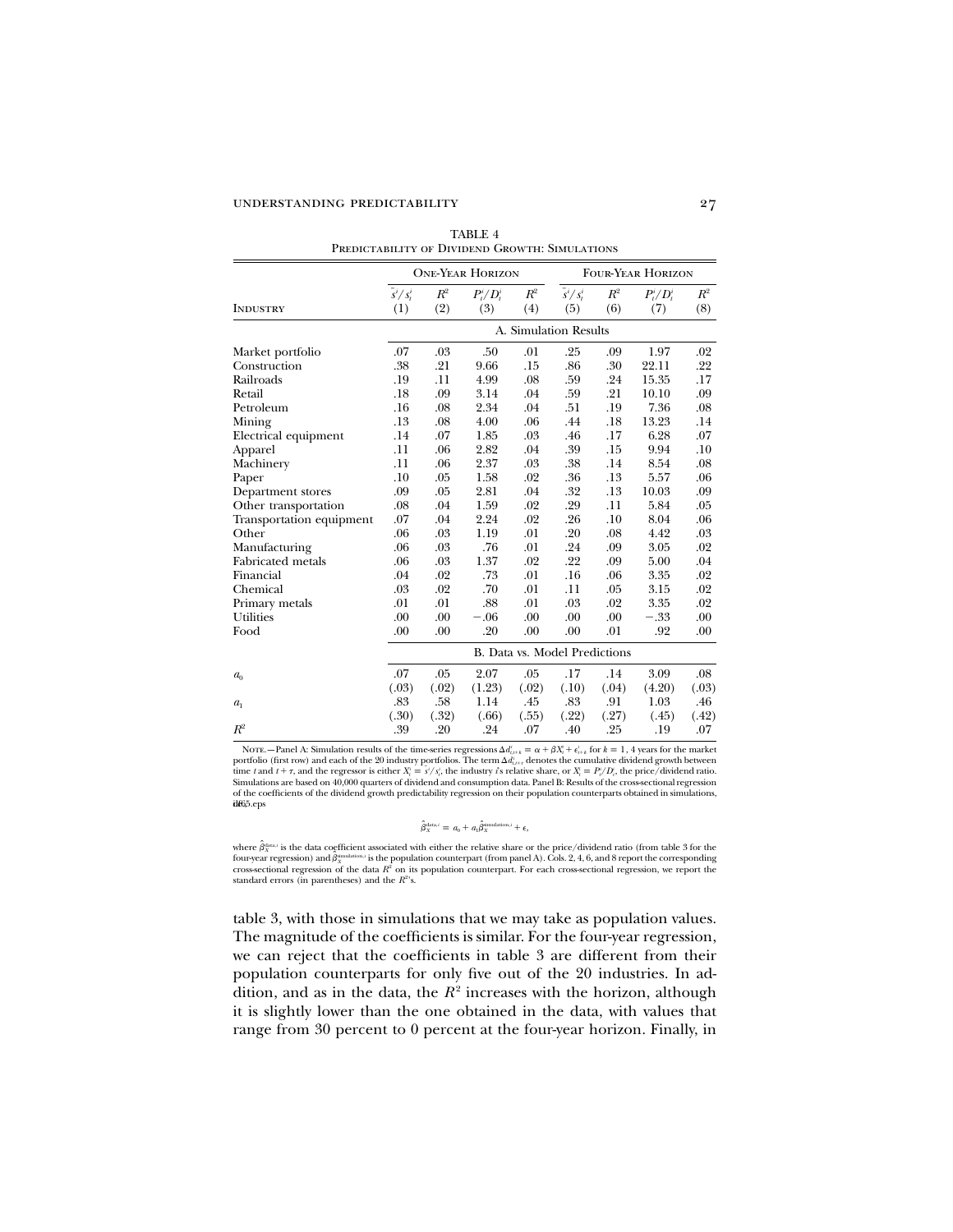results not reported here, for the one-year horizon we can never reject the null that the coefficients on  $\bar{s}/s_t^i$  are equal in the data and in simulations.

To see whether the model captures the observed cross-sectional differences in dividend growth predictability, we also regress cross-sectionally the coefficients obtained from the predictive regressions in the empirical data on their population counterparts. That is, we run

$$
\hat{\beta}_X^{\text{data},i} = a_0 + a_1 \hat{\beta}_X^{\text{simulation},i} + \epsilon^i,
$$
\n(34)

where  $X_t \in \{ \bar{s}_i \ s_i, P_i / D_i^i \}$ . This exercise allows for a simple metric to evaluate the model: the intercept,  $a_0$ , should equal zero and the slope coefficient,  $a_1$ , should equal one. The results are in panel B of table 4.

Start with the case of the relative share. For both the one-year and four-year horizons, the slope  $a_1$  is significantly different from zero and positive, and it is not significantly different from one. The intercept  $a<sub>o</sub>$  is statistically different from zero at the one-year horizon, but not at the four-year horizon. That is, the cross-sectional variation in the predictability of future dividend growth implied by the model matches the data well. Indeed, at the four-year horizon, even regressing the predictive regression  $R^2$  in the data on its population counterpart results in a slope coefficient  $a_1$  that is positive and significantly different from zero, but not significantly different from one. For the one-year horizon, instead, the slope  $a_1$  for the  $R^2$  regression is positive but insignificant. Similar results hold for the price/dividend ratio.

A noticeable difference between the results in table 3 and table 4 is that the level of the  $R^2$ 's in the data is generally higher than in the simulations, which may be the result of small-sample problems. To address this issue, we simulate 1,000 samples of artificial data of 54 years each. On each sample, we performed the same predictive regressions, thereby obtaining the distribution of the regression coefficients as well as that of the  $R^2$ 's. The results for the four-year-ahead predictive regressions case are plotted in figure 4*a*. 23

In each of the subpanels we report the 90 percent confidence intervals for the coefficient on the relative share, the price/dividend ratio, and the  $R^2$  (solid lines) along with its estimated value from the data (stars) for each of the industries in our sample. Recall that the industries are ordered according to the decreasing size of the speed of mean reversion coefficient,  $\phi^i$ . The first plot in figure 4*a* shows that indeed the confidence bands display the predicted downward-sloping pattern, and, moreover, the data coefficients nicely fit in these bands for all but two cases. As for the  $R^2$ , all but one of the  $R^2$ 's from the data lie inside the

<sup>&</sup>lt;sup>23</sup> Results for the one-year predictive regression are similar.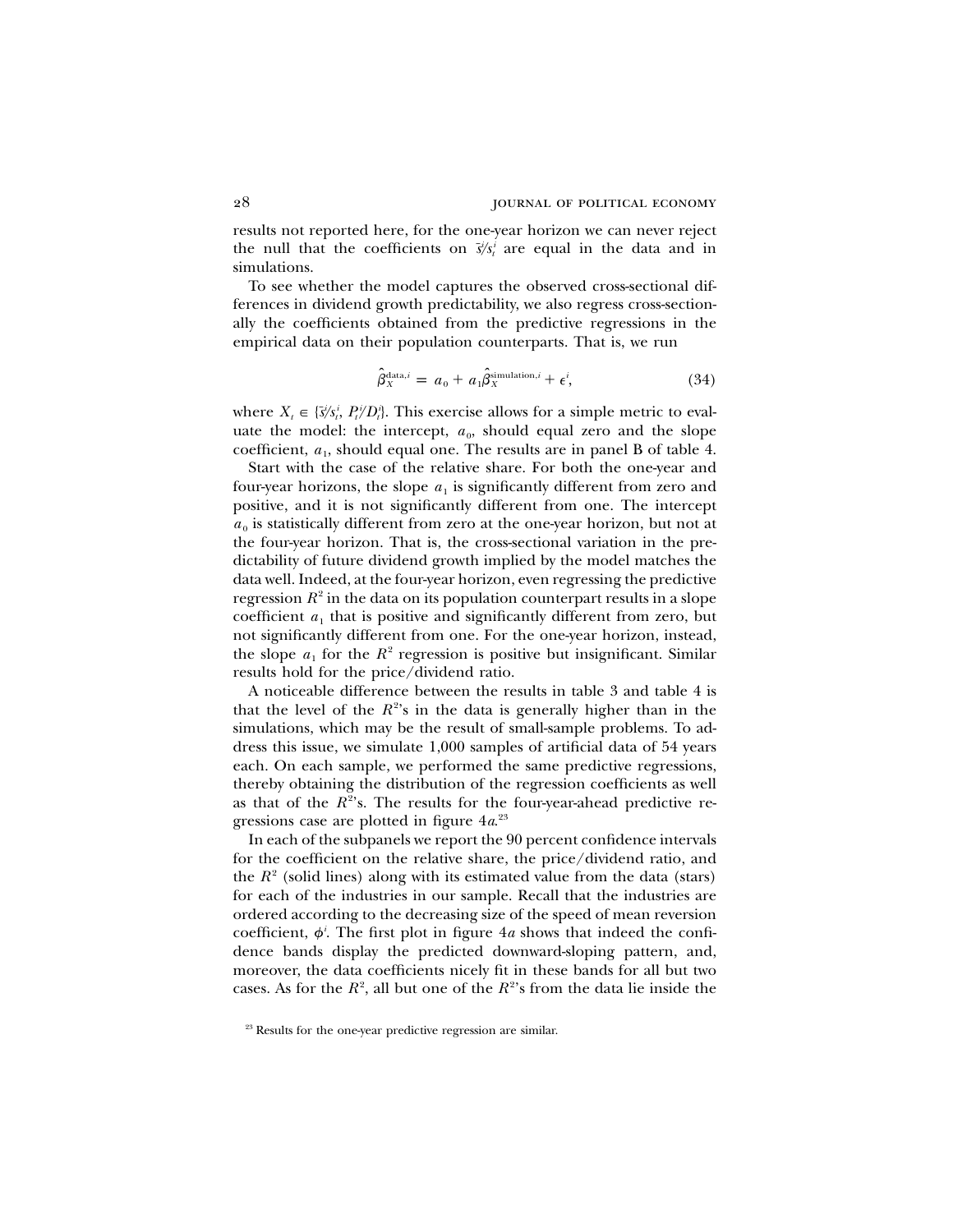

Fig. 4.—Small-sample simulation results. *a*, For each quantity reported on the title of each panel and for each of the 20 industries on the horizontal axis, we report the 90 percent confidence bands obtained through the simulation of 1,000 samples of 55 years each (solid lines) and the data estimates (stars). The first two panels refer to the four-year-ahead predictive regression of future dividend growth using the relative share  $\bar{s}^i/s^i_t$  as predictor, and the second two panels refer to the four-year-ahead predictive regression of future dividend growth using the price/dividend ratio  $P_t^i/D_t^i$  as predictor. Industries are ordered on the horizontal axis inversely to the size of their respective speed of mean reversion  $\phi^i$ , estimated in table 1 (industry 1 has the largest speed of mean reversion  $\phi$ ). *b*, Same quantities as in *a*, but for the multivariate four-year-ahead predictive regression of future returns, where both the dividend yield  $D_i^i/P_i^i$  and the consumption/price ratio  $C_i/P_i^i$  are used as predictors.

90 percent confidence interval obtained from simulations. Notice, though, that, in general, the data  $R^2$ 's are biased upward compared to their counterparts in table 4. As for the price/dividend ratios, for all but five industries, the regression coefficient in the data fits into the confidence bands obtained from simulations. In addition, from the last subpanel in figure 4*a*, the predictive power of the price/dividend ratio is smaller than the one of the relative share, as already discussed.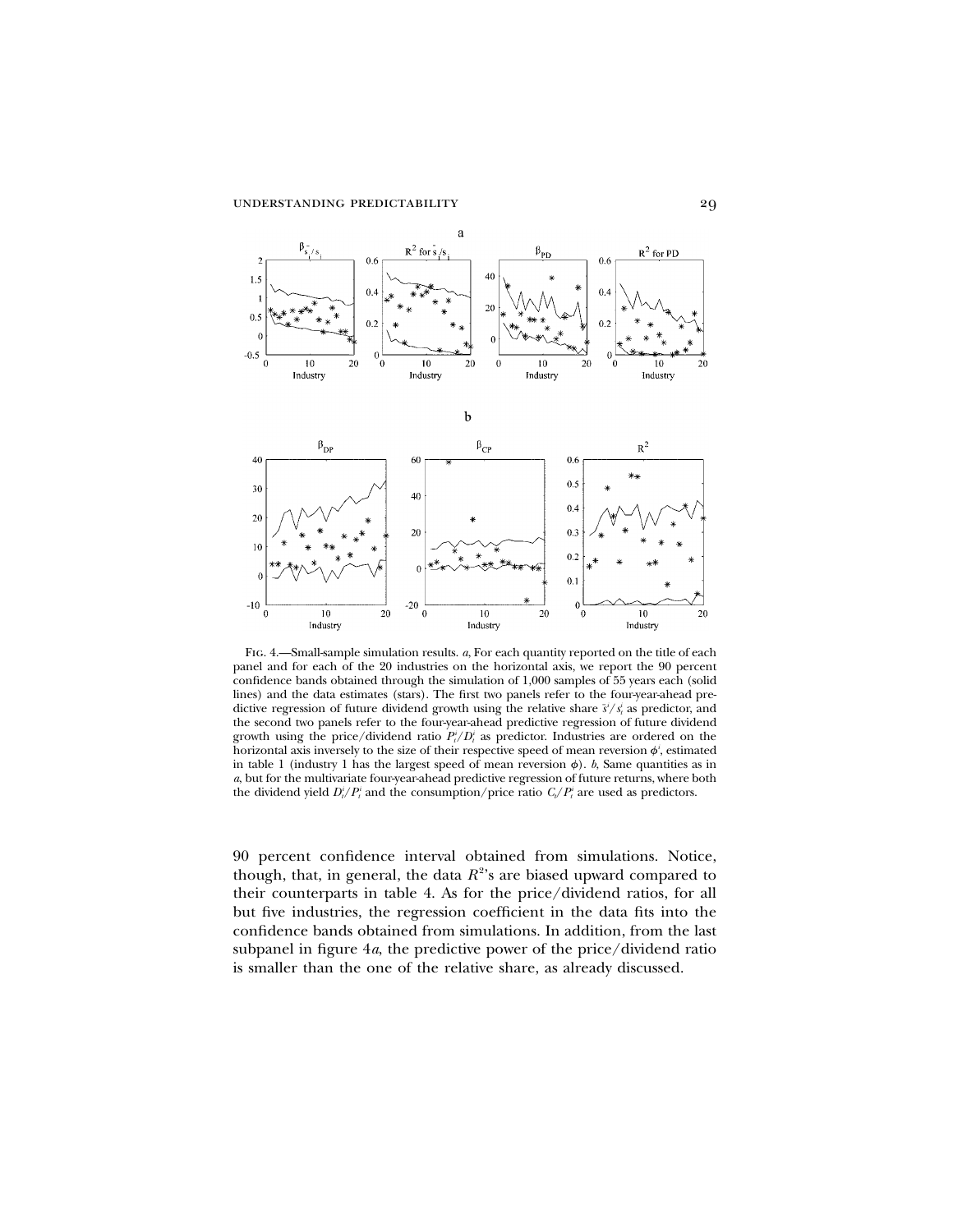# *E. The Predictability of Stock Returns*

Our model provides for a role for both the dividend yield and the consumption/price ratio in the return predictability regressions. To test this implication we run

$$
r_{t,t+\tau}^{i} = \beta_{0}^{i} + \beta_{D/P}^{i} \left( \frac{D_{t}^{i}}{P_{t}^{i}} \right) + \beta_{C/P}^{i} \left( \frac{C_{t}}{P_{t}^{i}} \right) + \epsilon_{t,t+\tau}^{i}, \qquad (35)
$$

where  $r_{t,t+\tau}^i$  denotes the cumulative log excess return on asset *i* between *t* and  $t + \tau$ , and  $\tau = 1$ , 4, and 7 years.

Panel A of table 5 reports the result of running (35) for the aggregate market portfolio. Columns 1–3 show the familiar pattern regarding return predictability: Both the regression coefficient and  $R^2$  increase with the forecasting horizon. Interestingly, the predictability of future return is rather strong, notwithstanding the inclusion of the 1990s in the sample, which was known to have reduced significantly the predictive ability of the dividend yield. The reason is that our dividend series accounts for repurchases, which has mitigated the drop in the dividend yield in the 1990s. The multivariate regression instead shows that the consumption/price ratio has no predictive power for future returns. This result is consistent with our model, however, since the speed of mean reversion of the relative share of the market is quite low, only  $\phi^i = .07$  as shown in table 1, thereby yielding a stronger role for the dividend yield than for the consumption/price ratio in the predictability regression. Simulations, contained in table 6 and discussed below, confirm this finding.

Panel B of table 5 reports the result of a pooled predictive regression with fixed industry effects. The dividend yield is still a strong predictor of future returns. Now, however, the consumption/price ratio also enters significantly in the multivariate regression, showing that at the individual industry level, a second predictor is necessary to uncover the information that prices contain about future returns. This finding is consistent with our model since, as shown in table 1, many industries have a faster mean reversion of the share process than the market and thus the stronger the role of  $C_{\ell}/P_i$  for individual industries.

This intuition is confirmed when we look at individual industries. Panel C reports the four-year-ahead predictive regression for each industry in our sample. The dividend yield alone predicts future returns for nine of the 20 industries, especially for those cases in which the speed of mean reversion is low, as the model requires. When we add the consumption/price ratio in the multivariate regression, the number of industries for which returns are predictable increases to 13 out of 20. In many occasions, the adjusted  $R^2$  jumps up significantly, from levels such as 3 percent (mining) and 8 percent (petroleum) to 37 percent and 48 percent, respectively. In addition, and consistently with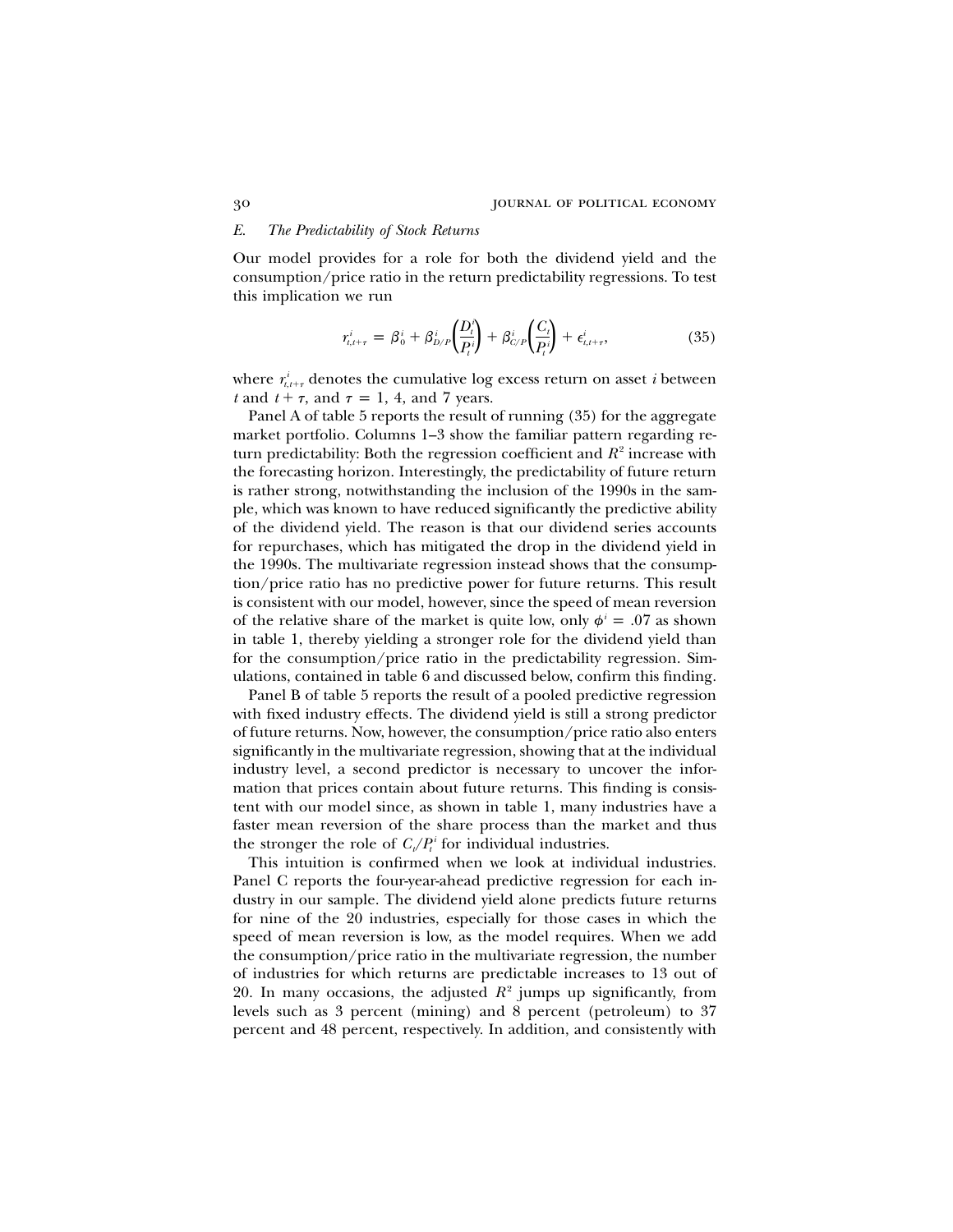|                      | UNIVARIATE                                   |                             |               |                     | MULTIVARIATE |             |          |  |  |  |  |
|----------------------|----------------------------------------------|-----------------------------|---------------|---------------------|--------------|-------------|----------|--|--|--|--|
|                      |                                              |                             |               |                     |              |             | Adjusted |  |  |  |  |
|                      | $D_i^i/P_i^i$                                | $R^2$                       | $D_t^i/P_t^i$ |                     |              | $C_i/P_i^i$ | $R^2$    |  |  |  |  |
|                      | (1)                                          | (2)                         | (3)           |                     |              | (4)         | (5)      |  |  |  |  |
|                      |                                              |                             |               | A. Market Portfolio |              |             |          |  |  |  |  |
| Horizon:             |                                              |                             |               |                     |              |             |          |  |  |  |  |
| 1-year               | $4.78*$<br>(1.46)                            | .12                         | $4.78*$       | (1.47)              | $-28.81$     | (57.64)     | .12      |  |  |  |  |
| 4-year               | 11.72*<br>(5.29)                             | .24                         | 11.72*        | (5.22)              | 55.57        | (230.48)    | .24      |  |  |  |  |
| 7-year               | 25.42*<br>(5.95)                             | .49                         | $25.42*$      | (5.83)              | 54.77        | (267.17)    | .49      |  |  |  |  |
|                      |                                              | <b>B.</b> Pooled Regression |               |                     |              |             |          |  |  |  |  |
| Horizon:             |                                              |                             |               |                     |              |             |          |  |  |  |  |
| 1-year               | $2.94*$<br>(.38)                             | .06                         | $2.94*$       | (.36)               | $.41*$       | (.11)       | .07      |  |  |  |  |
| 4-year               | $7.40*$<br>(1.24)                            | .15                         | $7.40*$       | (1.17)              | $1.10*$      | (.29)       | .17      |  |  |  |  |
| 7-year               | 13.84*<br>(2.18)                             | .25                         | 13.84*        | (2.05)              | $1.97*$      | (.47)       | .29      |  |  |  |  |
|                      | C. Individual Industries (Four-Year Horizon) |                             |               |                     |              |             |          |  |  |  |  |
| Construction         | 4.03<br>(3.06)                               | .08                         | 4.03          | (2.15)              | 2.01         | (1.16)      | .16      |  |  |  |  |
| Railroads            | $4.06*$<br>(1.61)                            | .11                         | $4.06*$       | (1.10)              | $3.50*$      | (1.39)      | .18      |  |  |  |  |
| Retail               | $11.37*$<br>(4.85)                           | .29                         | $11.37*$      | (4.86)              | .35          | (1.48)      | .29      |  |  |  |  |
| Petroleum            | 3.89<br>(2.20)                               | .08                         | 3.89*         | (.92)               | 58.56*       | (7.23)      | .48      |  |  |  |  |
| Mining               | 2.89<br>(3.39)                               | .03                         | $2.89*$       | (1.19)              | $9.67*$      | (1.99)      | .37      |  |  |  |  |
| Electrical equipment | 14.00<br>(7.76)                              | .17                         | 14.00         | (7.60)              | 5.33         | (7.60)      | .18      |  |  |  |  |
| Apparel              | 9.72*<br>(3.47)                              | .25                         | 9.72*         | (2.44)              | $.53*$       | (.25)       | .31      |  |  |  |  |
| Machinery            | 4.44<br>(6.85)                               | .03                         | 4.44          | (3.64)              | 26.96*       | (4.35)      | .53      |  |  |  |  |
| Paper                | 15.53*<br>(3.54)                             | .39                         | $15.53*$      | (2.00)              | 6.98*        | (1.49)      | .53      |  |  |  |  |
| Other transportation | 10.31<br>(6.36)                              | .16                         | $10.31*$      | (4.10)              | $2.13*$      | (1.00)      | .27      |  |  |  |  |
| Department stores    | 9.86<br>(5.51)                               | .17                         | 9.86          | (5.28)              | 2.53         | (3.23)      | .17      |  |  |  |  |
| Transportation       |                                              |                             |               |                     |              |             |          |  |  |  |  |
| equipment            | 5.97<br>(3.77)                               | .10                         | 5.97          | (3.95)              | 10.29        | (6.22)      | .18      |  |  |  |  |
| Manufacturing        | 13.56*<br>(6.90)                             | .19                         | 13.56*        | (6.50)              | $3.79*$      | (1.66)      | .26      |  |  |  |  |
| Other                | 7.18<br>(5.62)                               | .08                         | 7.18          | (5.57)              | 3.18         | (5.67)      | .08      |  |  |  |  |
| Fabricated metals    | 12.46*<br>(3.50)                             | .33                         | 12.46*        | (3.43)              | .87          | (1.14)      | .33      |  |  |  |  |
| Financial            | 14.63*<br>(5.51)                             | .25                         | $14.63*$      | (5.48)              | .61          | (2.37)      | .25      |  |  |  |  |
| Chemical             | 18.99*<br>(4.01)                             | .38                         | 18.99*        | (4.34)              | $-17.63$     | (21.13)     | .41      |  |  |  |  |
| Primary metals       | 9.35<br>(5.69)                               | .19                         | 9.35          | (5.68)              | .36          | (1.11)      | .19      |  |  |  |  |
| Utilities            | 2.89<br>(2.67)                               | .05                         | 2.89          | (2.67)              | .01          | (2.17)      | .05      |  |  |  |  |
| Food                 | 13.78*<br>(4.83)                             | .31                         | 13.78*        | (4.81)              | $-7.65$      | (4.56)      | .36      |  |  |  |  |
|                      |                                              |                             |               |                     |              |             |          |  |  |  |  |

TABLE 5 Predictability of Returns: Dividend Yields and Consumption/Price Ratio

Nore.—Return predictability regressions for the market portfolio (panel A), pooled individual industries (panel B), and<br>**iffdivips**al industries (panel C). For each of the three cases, the predictive regression is

# $r_{_{t,t+k}} = \alpha + \beta \mathbf{X}_{_{t}} + \epsilon_{_{t+k}},$

where  $r'_{i,i+1}$  denotes the cumulative log excess return between time  $t$  and  $t + \tau$ ,  $\mathbf{X}_i = D_i/P_p$  or  $\mathbf{X}_i = [D_i/P_p, C_i/P_s]$ , where the consumption/price ratio is orthogonalized with respect to the dividend yield. The p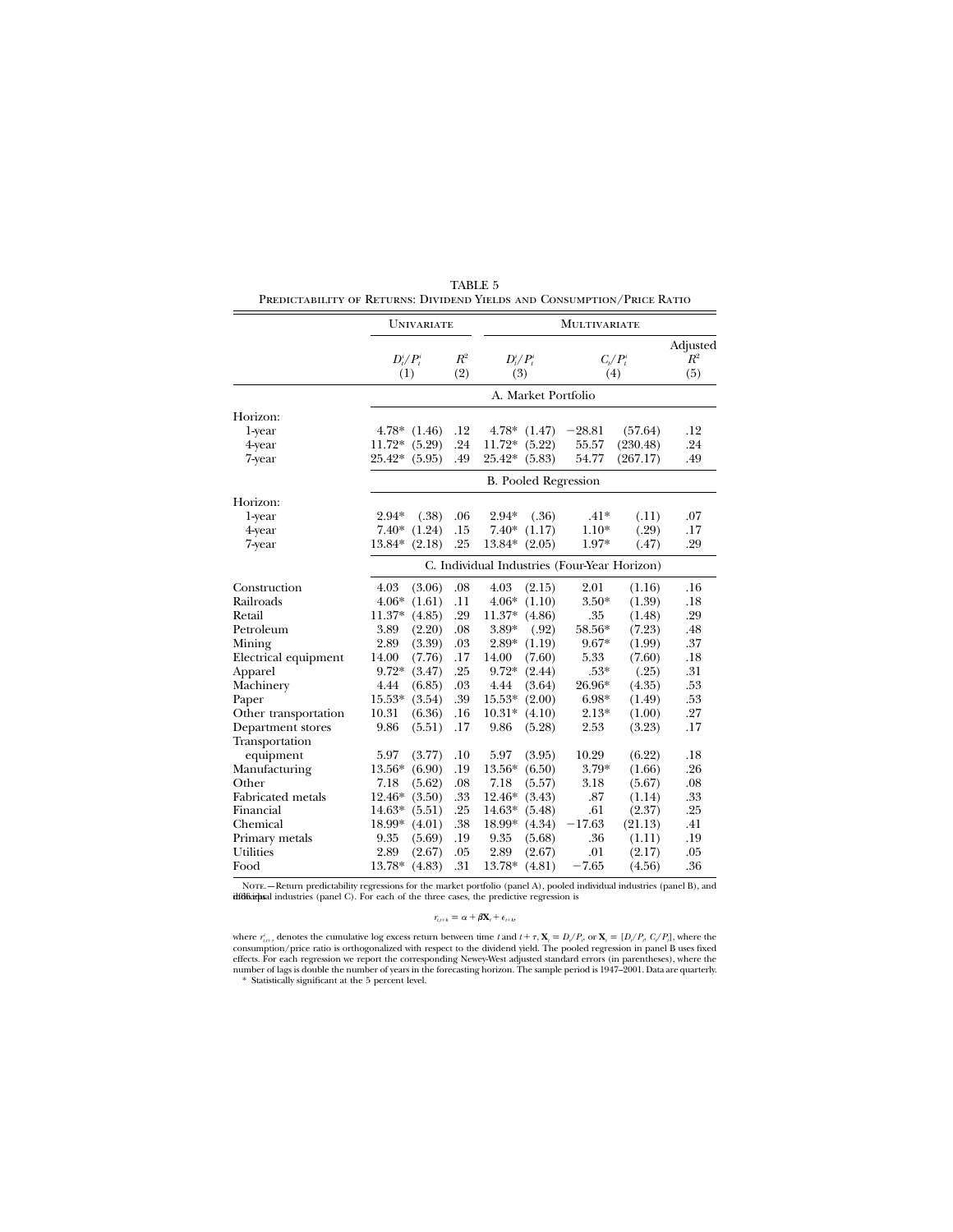our model, most of the cases in which the consumption/price ratio is significant occur for industries that have a strong mean-reverting share  $\boldsymbol{\phi}^{i,24}$ 

Finally, the theoretical results in (30) and figure 2*a* suggest that the regression coefficients  $\beta_{D/P}^i$  and  $\beta_{C/P}^i$  should also depend on the surplus/ consumption ratio. Yet simulations of the model, reported next, show that  $D_t^i / P_t^i$  and  $C_t / P_t^i$  capture most of the information on dividend growth and the aggregate discount, which is at the source of the predictability result. That is, while adding the consumption/price ratio may even double the (adjusted)  $R^2$  in a predictive regression, the inclusion of the valuation ratios interacted with  $S<sub>p</sub>$  for instance, increases the adjusted  $R^2$  by less than 1 percent. This is also confirmed in the data: adding  $S_t$  improves little the predictive power of (35). We omit these additional results in the interest of space.

# 1. Simulation Evidence

Panel A of table 6 reports the results of predictive regressions (35) on a 40,000-quarter sample of artificial data. As was the case in the data, the predictability of the market portfolio return is unaffected by the consumption/price ratio. At the industry level, in contrast, the consumption/price ratio adds substantially to the predictability of the dividend yield, especially for industries with a high speed of mean reversion  $\phi^i$ . For instance, for a number of industries, the (adjusted)  $R^2$  goes from the 7–8 percent range to the 14–15 percent range.

The regression coefficients obtained from data are of the same order of magnitude as the simulated ones, for both the dividend yield and the consumption/price ratio, although the data show a much higher dispersion of the coefficients. For the four-year horizon, for all but three industries we cannot reject the hypothesis that the coefficient on  $D_t^i/P_t^i$  is the same in the data and in simulations. In the multivariate regression, we can reject that the coefficient on  $C/P_i$  in the data equals its population counterpart for six cases.<sup>25</sup>

Panel B of table 6 shows that the model captures the cross-sectional differences in predictability, since the predictive regression coefficients from the data nicely line up with the population ones obtained in simulations, for both one and four years. For instance, a cross-sectional

<sup>&</sup>lt;sup>24</sup> For the one- and seven-year-ahead forecasting regressions, the dividend yield is significant for 15 and 14 industries, respectively. In the multivariate regression,  $C/P_i$  is significant in five and 10 industries for the two horizons, respectively.

 $25$  In results not reported here, for the one-year regression, for all but one industry we cannot reject the null that the coefficients in the data and the simulations are the same. For the coefficient on  $C_i/P_i^i$  in the multivariate regression, we can reject the same null for only three industries.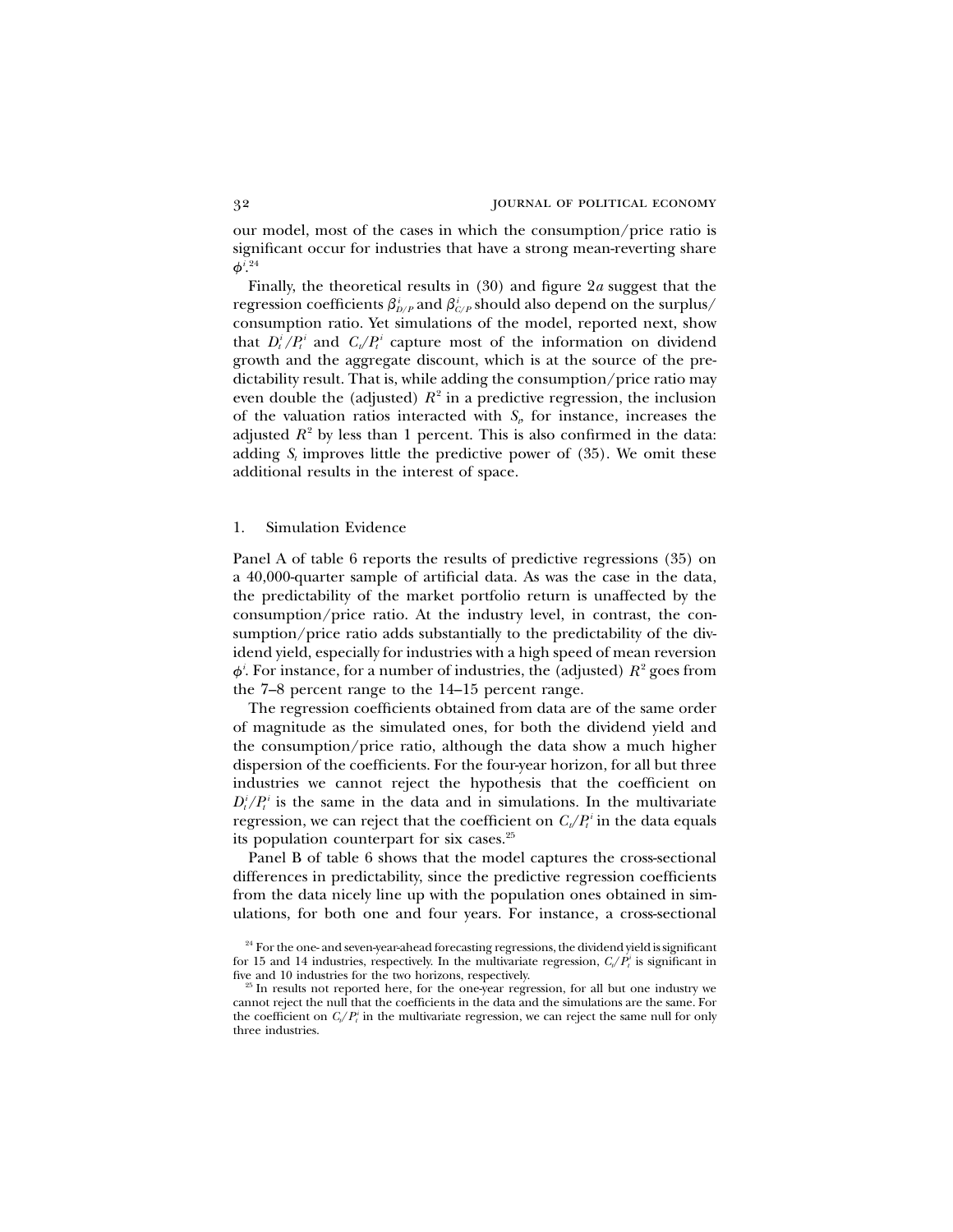regression of the univariate four-year predictability regression coefficient  $\beta_{D/P}^i$  obtained from the data (table 5) on its population counterpart, similar to (34) in subsection *D*, results in an intercept that is statistically not different from zero and a slope coefficient that is strongly different from zero and not different from one. The results concerning  $\beta_{C/P}$  are very similar, and we omit a discussion in the interest of space.

As was the case in the dividend growth predictability regressions, the results related to  $R^2$ 's are the weakest. The slope coefficients have the right sign for the four-year-ahead predictive regression results—that is, those industries that display more return predictability according to the model do as well in the data—but they are not significantly different from zero. Indeed from panel A of table 6, we see that the  $R^2$ 's are lower in simulation than the corresponding ones in the empirical data. There are two reasons for this difference. The first is that we were unable to match the volatility of returns to its empirical counterpart in the calibration. As shown in table 1, the volatility of returns in our model is 23 percent versus the 16 percent observed in the historical sample. Although population values for average predictability can be obtained by resorting to the long sample, the  $R^2$  would clearly be lower because of the higher volatility implied by our model.

The second reason is that the  $R^2$  is biased upward relative to the population one because of the highly persistent nature of both the dividend yield and the consumption/price ratio. To investigate this potential small-sample problem, we turn to the 1,000 samples of 54 years each introduced in Section IV*D*. The results are reported in figure 4*b*. There we show the data estimates (stars) together with the 90 percent confidence bands (solid lines) obtained out of the 1,000 samples, for  $\beta_{D/P}^i$ ,  $\beta_{C/P}^i$  and  $R^2$ . The two slope coefficients are within the 90 percent confidence bands for 19 and 14 of the 20 industries, respectively. As shown in the last panel, the simulated confidence bands for the  $R^2$ 's are rather wide, and only five out of the 20  $R^2$ 's in the data do not fall within these bands.

### *F. The Connection between Dividend Growth and Return Predictability*

Where do the cross-sectional differences in the ability of the dividend yield or the consumption/price ratio to predict future returns come from? We showed in Section III that a high speed of mean reversion  $\phi^i$  should be associated with a low (regression) coefficient of the dividend yield and a high coefficient of the consumption/price ratio. In contrast, differences in the cash flow risk parameter  $\theta_{CF}^i$  had little impact on  $\beta_{D/P}^i$  and  $\beta_{C/P}^i$ . To check whether these predictions are met in the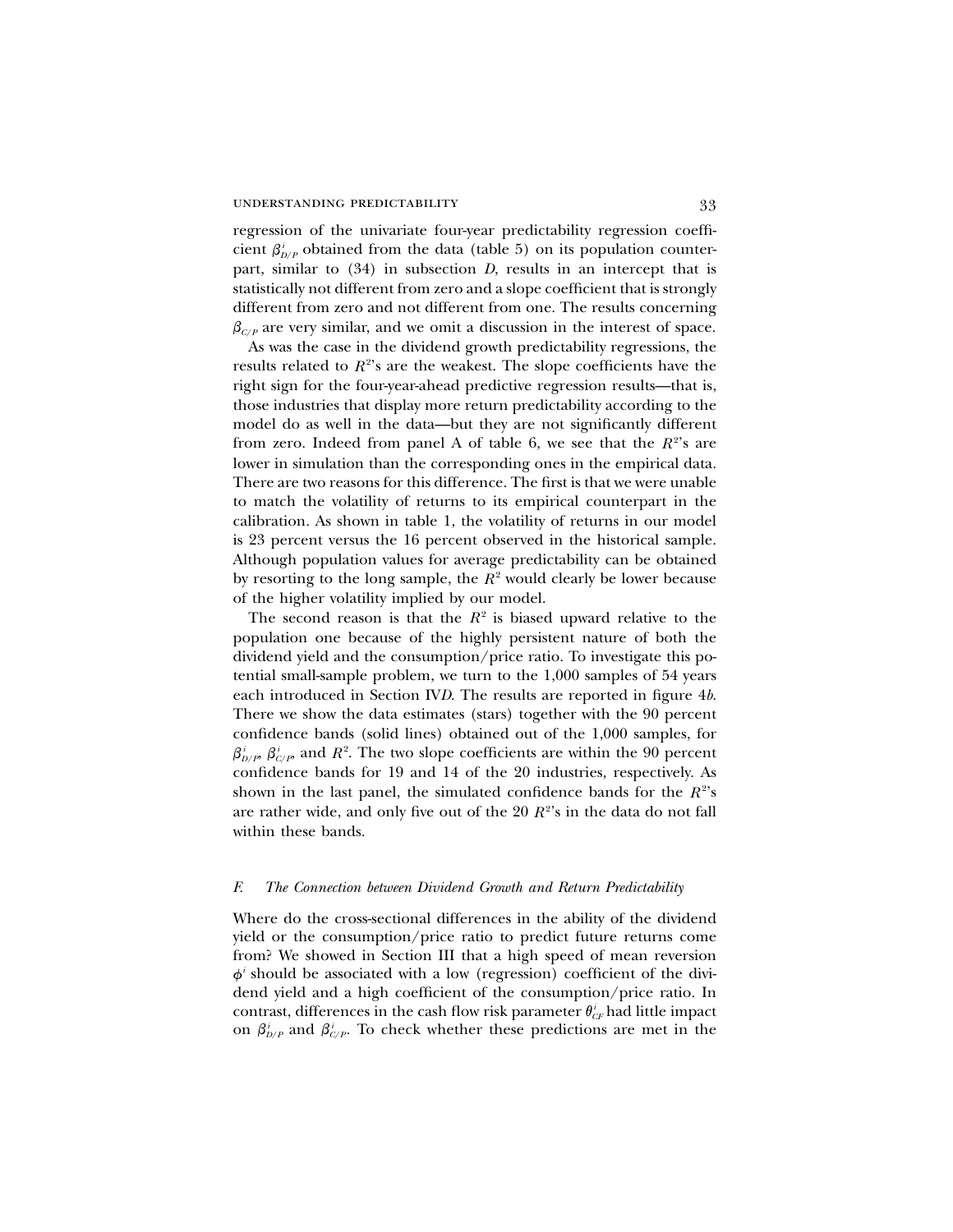|                          |                       |            | <b>ONE-YEAR HORIZON</b> |                     |       | <b>FOUR-YEAR HORIZON</b> |            |               |                    |       |  |
|--------------------------|-----------------------|------------|-------------------------|---------------------|-------|--------------------------|------------|---------------|--------------------|-------|--|
|                          |                       | Univariate |                         | Multivariate        |       |                          | Univariate |               | Multivariate       |       |  |
| INDUSTRY                 | $D_t^i/P_t^i$         | $R^2$      | $D_i^i/P_i^i$           | $C_{\ell}/P_t^{i*}$ | $R^2$ | $D_t^i/P_t^i$            | $R^2$      | $D_t^i/P_t^i$ | $C_{t}/P_{t}^{i*}$ | $R^2$ |  |
|                          | A. Simulation Results |            |                         |                     |       |                          |            |               |                    |       |  |
| Market portfolio         | 4.00                  | .06        | 4.00                    | 39.99               | .06   | 10.37                    | .15        | 10.37         | 98.91              | .15   |  |
| Construction             | 2.15                  | .03        | 2.15                    | 1.34                | .06   | 5.53                     | .08        | 5.53          | 3.46               | .15   |  |
| Railroads                | 2.17                  | .03        | 2.17                    | 3.12                | .06   | 5.40                     | .07        | 5.40          | 8.49               | .15   |  |
| Retail                   | 3.36                  | .05        | 3.36                    | 1.44                | .06   | 8.61                     | .12        | 8.61          | 3.87               | .15   |  |
| Petroleum                | 3.59                  | .06        | 3.59                    | 14.57               | .06   | 9.32                     | .14        | 9.32          | 38.75              | .15   |  |
| Mining                   | 2.29                  | .03        | 2.29                    | 1.48                | .06   | 5.76                     | .08        | 5.76          | 3.93               | .14   |  |
| Electrical equipment     | 3.44                  | .05        | 3.44                    | 3.56                | .06   | 8.96                     | .13        | 8.96          | 8.85               | .15   |  |
| Apparel                  | 2.96                  | .04        | 2.96                    | .32                 | .06   | 7.62                     | .10        | 7.62          | .83                | .14   |  |
| Machinery                | 3.27                  | .05        | 3.27                    | 3.75                | .06   | 8.38                     | .12        | 8.38          | 9.58               | .15   |  |
| Paper                    | 3.71                  | .06        | 3.71                    | 1.25                | .06   | 9.67                     | .14        | 9.67          | 2.99               | .15   |  |
| Other transportation     | 2.55                  | .03        | 2.55                    | .41                 | .06   | 6.50                     | .08        | 6.50          | 1.08               | .14   |  |
| Department stores        | 3.42                  | .05        | 3.42                    | 2.67                | .06   | 8.87                     | .12        | 8.87          | 6.76               | .15   |  |
| Transportation equipment | 2.94                  | .04        | 2.94                    | 6.50                | .06   | 7.74                     | .09        | 7.74          | 16.23              | .14   |  |
| Manufacturing            | 3.54                  | .05        | 3.54                    | 1.27                | .06   | 9.20                     | .13        | 9.20          | 3.22               | .15   |  |

TABLE 6Predictability of Returns: Simulations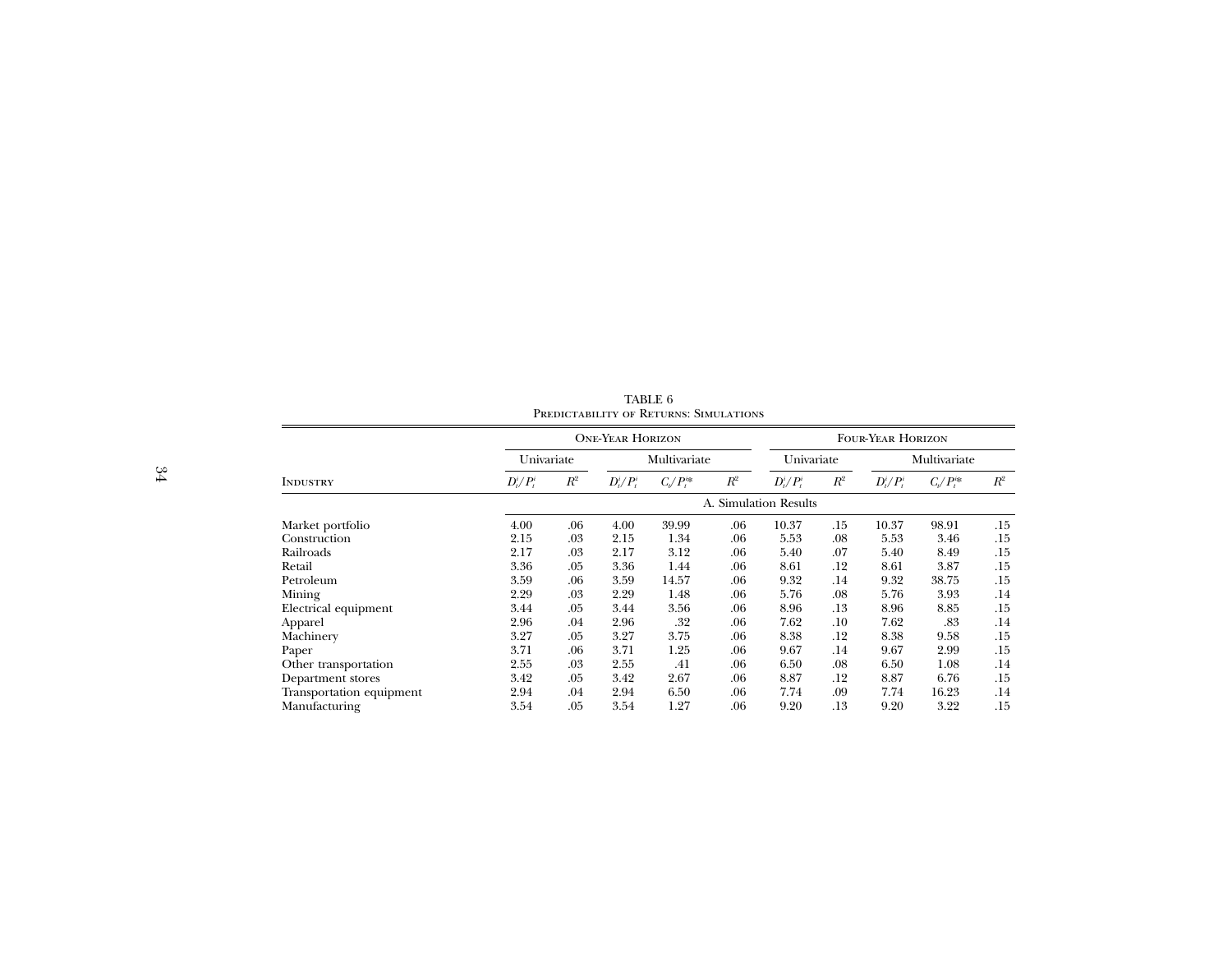| Other             | 3.76   | .06                           | 3.76   | 4.65    | .06     | 9.62    | .13    | 9.62    | 12.80   | .15    |  |
|-------------------|--------|-------------------------------|--------|---------|---------|---------|--------|---------|---------|--------|--|
| Fabricated metals | 3.58   | .05                           | 3.58   | .69     | .06     | 9.19    | .12    | 9.19    | 1.84    | .15    |  |
| Financial         | 3.74   | .05                           | 3.74   | .99     | .06     | 9.60    | .13    | 9.60    | 2.49    | .15    |  |
| Chemical          | 3.62   | .05                           | 3.62   | 5.62    | .06     | 9.36    | .13    | 9.36    | 13.27   | .15    |  |
| Primary metals    | 3.78   | .04                           | 3.78   | .46     | .05     | 9.77    | .09    | 9.77    | 1.27    | .11    |  |
| <b>Utilities</b>  | 4.17   | .06                           | 4.17   | .00     | .06     | 10.88   | .15    | 10.88   | .00     | .15    |  |
| Food              | 4.16   | .06                           | 4.16   | .00     | .06     | 10.77   | .13    | 10.77   | .00     | .13    |  |
|                   |        | B. Data vs. Model Predictions |        |         |         |         |        |         |         |        |  |
| a <sub>0</sub>    | $-.26$ | .01                           | $-.26$ | $-1.19$ | .24     | $-2.00$ | .00    | $-2.00$ | $-3.26$ | .17    |  |
|                   | (1.45) | (.05)                         | (1.45) | (.65)   | (.09)   | (4.38)  | (0.10) | (4.38)  | (1.85)  | (32)   |  |
| a <sub>1</sub>    | 1.15   | 1.48                          | 1.15   | .89     | $-2.22$ | 1.34    | 1.60   | 1.34    | 1.27    | .73    |  |
|                   | .50)   | (1.02)                        | .50)   | .30)    | (1.55)  | .57)    | (95)   | .57)    | (.31)   | (2.30) |  |
| $R^2$             | .20    | .11                           | .20    | .48     | .04     | .20     | .12    | .20     | .57     | .00.   |  |

NOTE.—Panel A: Return predictability univariate regressions on  $D_i^i/P_i^i$  and multivariate regressions on  $D_i^i/P_i^i$  and  $C_i/P_i^i$  in simulated data for one- and four-year horizons. Simulations are based on 40,000 quarters of dividend and consumption data. Results pertain to both the market portfolio (row 1) and the 20 industries. Panel B: Results of the cross-sectional regression dftine proefficients and the R<sup>e</sup>'s of the return predictability regression, reported in table 5 for the four-year regression, on their population counterparts obtained in simulations, i.e.,

$$
\hat{\beta}_X^{\text{data},i} = a_0 + a_1 \hat{\beta}_X^{\text{simulation},i} + \epsilon,
$$

$$
(R^2)^{\text{data}, i} = a_0 + a_1 (R^2)^{\text{simulation}, i} + \epsilon,
$$

where  $\hat{\beta}_X^{\text{data}}$  is the data coefficient associated with either the dividend yield or the consumption/price ratio,  $(R^2)^{\text{data}}$  is the corresponding  $R^2$ , and  $\hat{\beta}_X^{\text{simulation}}$  and  $(R^2)^{\text{simulation}}$  are their population counte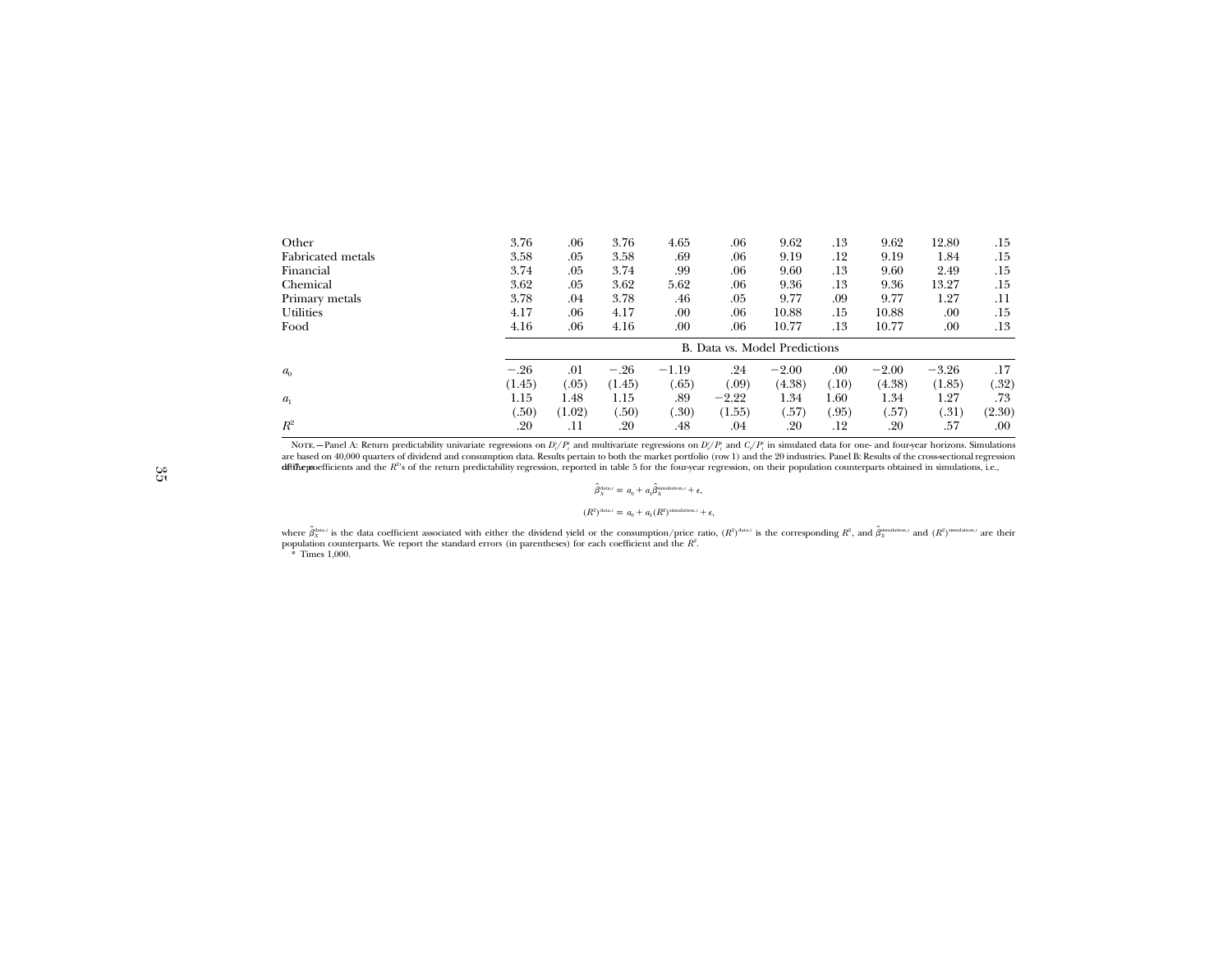|         |       |                                                                  | SOURCE OF RETURN PREDICTABILITY |            |          |                     |       |  |  |  |  |
|---------|-------|------------------------------------------------------------------|---------------------------------|------------|----------|---------------------|-------|--|--|--|--|
| Horizon |       | $\alpha_0$                                                       |                                 | $\alpha_1$ |          | $\alpha_{2}$ (/100) | $R^2$ |  |  |  |  |
|         |       | A. Data: $\beta_{D/P}$ vs. $\phi^i$ and $\theta^i$               |                                 |            |          |                     |       |  |  |  |  |
| 1-year  | 3.87  | (.53)                                                            | $-4.81$                         | (1.74)     | $-15.36$ | (17.55)             | .13   |  |  |  |  |
| 4-year  | 11.38 | (1.62)                                                           | $-16.14$                        | (5.66)     | 10.13    | (63.84)             | .15   |  |  |  |  |
| 7-year  | 23.01 | (3.02)                                                           | $-35.05$                        | (10.58)    | 55.40    | (132.86)            | .21   |  |  |  |  |
|         |       | $\beta_{C/P}$ vs. $\phi^i$ and $\theta^i$                        |                                 |            |          |                     |       |  |  |  |  |
| 1-year  | .36   | (.95)                                                            | 7.78                            | (7.12)     | $-.22$   | (36.28)             | .04   |  |  |  |  |
| 4-year  | 2.76  | (3.16)                                                           | 24.04                           | (26.40)    | $-13.33$ | (111.26)            | .04   |  |  |  |  |
| 7-year  | 7.26  | (3.84)                                                           | 28.04                           | (36.56)    | $-65.60$ | (159.60)            | .03   |  |  |  |  |
|         |       | <b>B.</b> Simulations: $\beta_{D/P}$ vs. $\phi^i$ and $\theta^i$ |                                 |            |          |                     |       |  |  |  |  |
| 1-year  | 3.78  | (.17)                                                            | $-3.62$                         | (.66)      | 5.19     | (9.67)              | .51   |  |  |  |  |
| 4-year  | 9.82  | (.44)                                                            | $-9.50$                         | (1.75)     | 16.38    | (25.35)             | .50   |  |  |  |  |
| 7-year  | 11.26 | (.51)                                                            | $-10.92$                        | (2.09)     | 18.85    | (28.89)             | .49   |  |  |  |  |
|         |       | $\beta_{C/P}$ vs. $\phi^i$ and $\theta^i$                        |                                 |            |          |                     |       |  |  |  |  |
| 1-year  | 2.68  | (.86)                                                            | 3.15                            | (5.53)     | 23.91    | (37.01)             | .02   |  |  |  |  |
| 4-year  | 6.73  | (2.18)                                                           | 8.67                            | (14.55)    | 52.53    | (95.15)             | .02   |  |  |  |  |
| 7-year  | 7.87  | (2.51)                                                           | 9.96                            | (17.34)    | 52.68    | (107.54)            | .01   |  |  |  |  |

TABLE 7

Note.—Panel A: The first panel reports the result of the cross-sectional regression of the predictive regression coefficient  $\beta_{D/P}^i$  (from table 5) on the speed of mean reversion for the share,  $\phi^i$ , and cash flow risk parameter,  $\theta_{CP}^i$  (from table 1). The second panel in panel A reports the same quantities but for the predictive regres df68.btpshe regression coefficients in the return predictability regression

 $\gamma_{t,t+k}^i = \beta_0^i + \beta_{D/P}^i \left| \frac{D_t^i}{P_t^i} \right| + \beta_{C/P}^i \left| \frac{C_t}{P_t^i} \right| + \epsilon_{t,t+\tau}^i \quad \text{for } k = 1, 4, 7 \text{ years},$ 

where the data are quarterly and the sample period is 1947–2001. Results are for the one-, four-, and seven-year horizons. Panel B: Same as panel A but for simulated data, which consist of 40,000 quarters of simulated dividend and consumption data.

data, table 7 reports the results of the following linear cross-sectional regressions:

$$
\beta_{D/P}^i = \alpha_0 + \alpha_1 \phi^i + \alpha_2 \theta_{CF}^i + \epsilon^i \tag{36}
$$

and

$$
\beta_{C/P}^i = \alpha_0 + \alpha_1 \phi^i + \alpha_2 \theta_{CF}^i + \epsilon^i, \qquad (37)
$$

where  $\beta_{D/P}^i$  and  $\beta_{C/P}^i$  are the regression coefficients obtained from the return predictive regression (35), and  $\phi^i$  and  $\theta^i_{CF}$  are the characteristics of the industry portfolio cash flow process in table 1. We run these two cross-sectional regressions for each of the three predictive horizons,  $\tau = 1$ , 4, and 7 years.

Panel A of table 7 shows that for regression (36), the slope coefficient  $\alpha_1$  is negative, as the model predicts, and statistically significant for all three horizons. In addition,  $\alpha_1$  becomes more negative with horizon  $\tau$ since the dispersion of  $\beta_{D/P}^i$  increases with it. The coefficient on  $\theta_{CP}^i$  $\alpha_2$ , is, in contrast, never significant for any horizon. As already suggested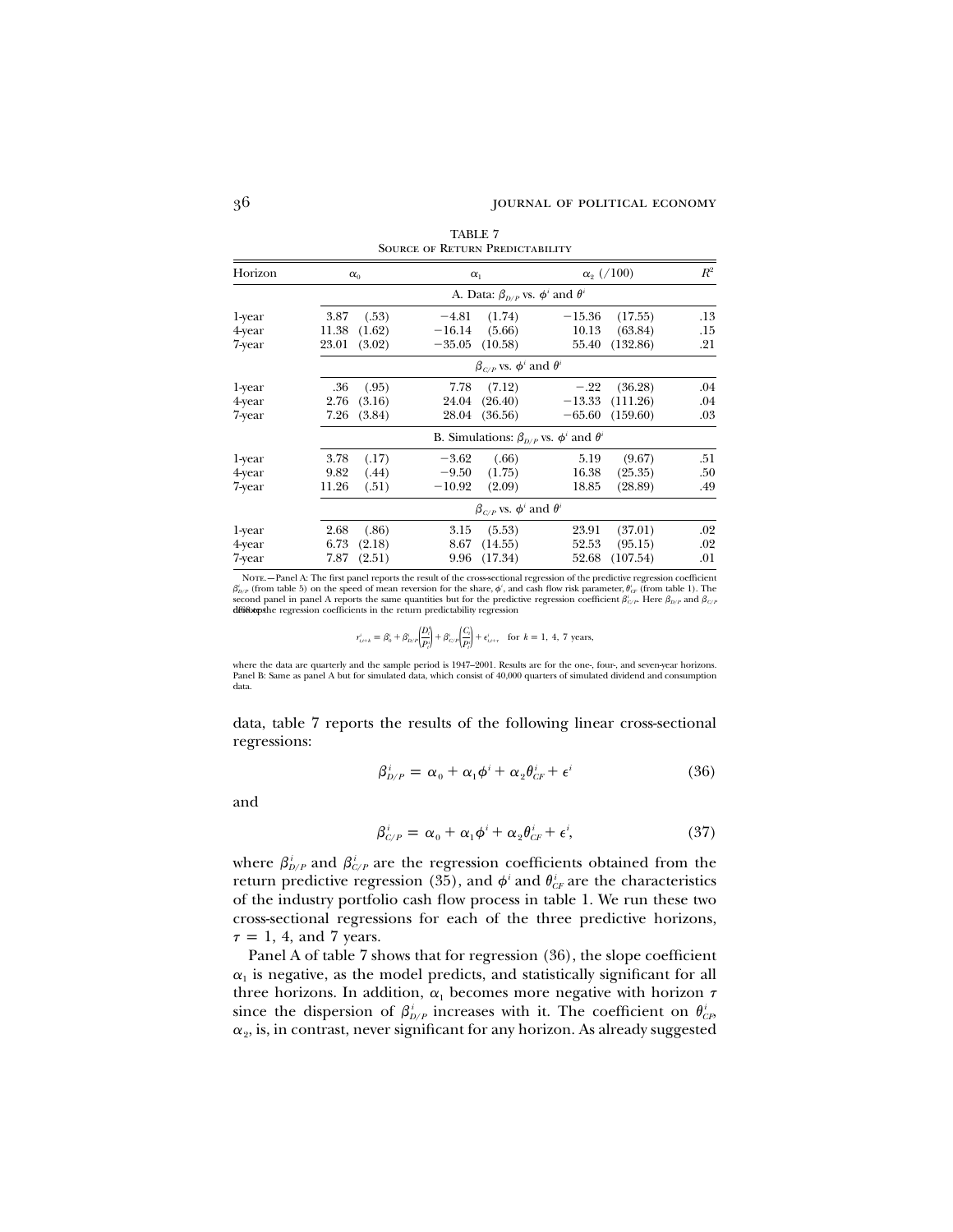by figure 2, cross-sectional variation in  $\theta_{CF}^i$  has little impact on the crosssectional variation of  $\beta_{D/P}^i$ . For the regression (37), panel A shows that  $\alpha_1 > 0$  and  $\alpha_2 < 0$  for all horizons, though they are never significantly different from zero.

Panel B of table 7 reports the same cross-sectional regression results, but now for simulated data. We also report standard errors for the simulated data since the cross-sectional regression is made with only 20 portfolios, and thus the coefficients from simulations are less likely to constitute "population values." The results are similar to those observed in the empirical data: the coefficient  $\alpha_1$  in regression (36) is negative, significantly different from zero, and of similar magnitude for all horizons. All the other coefficients, in either (36) or (37), are not significantly different from zero. The effect of  $\phi^i$  and  $\theta^i_{CF}$  on  $\beta^i_{CP}$  is limited even in simulations. In contrast, the model successfully reproduces the link between return predictability and the underlying cash flow properties of the asset, captured by the strong negative relationship between  $\phi^i$  and  $\beta^i_{D/P}$ 

## **V. Conclusions**

Prices, which are observable, contain information about expected returns and expected future cash flows, which are not. In this paper we combine a novel model of cash flows with the stochastic discount factor model introduced by Campbell and Cochrane (1999) that allows for a complete characterization of individual price/dividend ratios and expected excess returns. The model produces several new insights about the relationship between valuation ratios, expected returns, and expected future cash flows. First, while changes in risk preferences generate the traditional negative relation between price/dividend ratios and expected returns, the variation in expected dividend growth generates a positive one. Intuitively, a higher expected dividend growth implies both a higher price/dividend ratio and a riskier asset since its cash flows are expected farther in the future. The asset's duration is longer, and thus the expected return is higher. Second, these offsetting effects weaken the ability of the dividend yield to forecast returns and essentially eliminate its ability to predict future dividend growth. Third, predictive regressions for returns should include both the dividend yield and the consumption/price ratio to disentangle the effect that changes in risk preferences and expected dividend growth have on prices and returns. Fourth, there is a direct link between the predictability of future cash flows—by the share of dividends over consumption in our model—and the ability of the dividend yield to predict future returns. We use simulations to quantify the magnitude of these empirical predictions and find that they are met with substantial support in the data.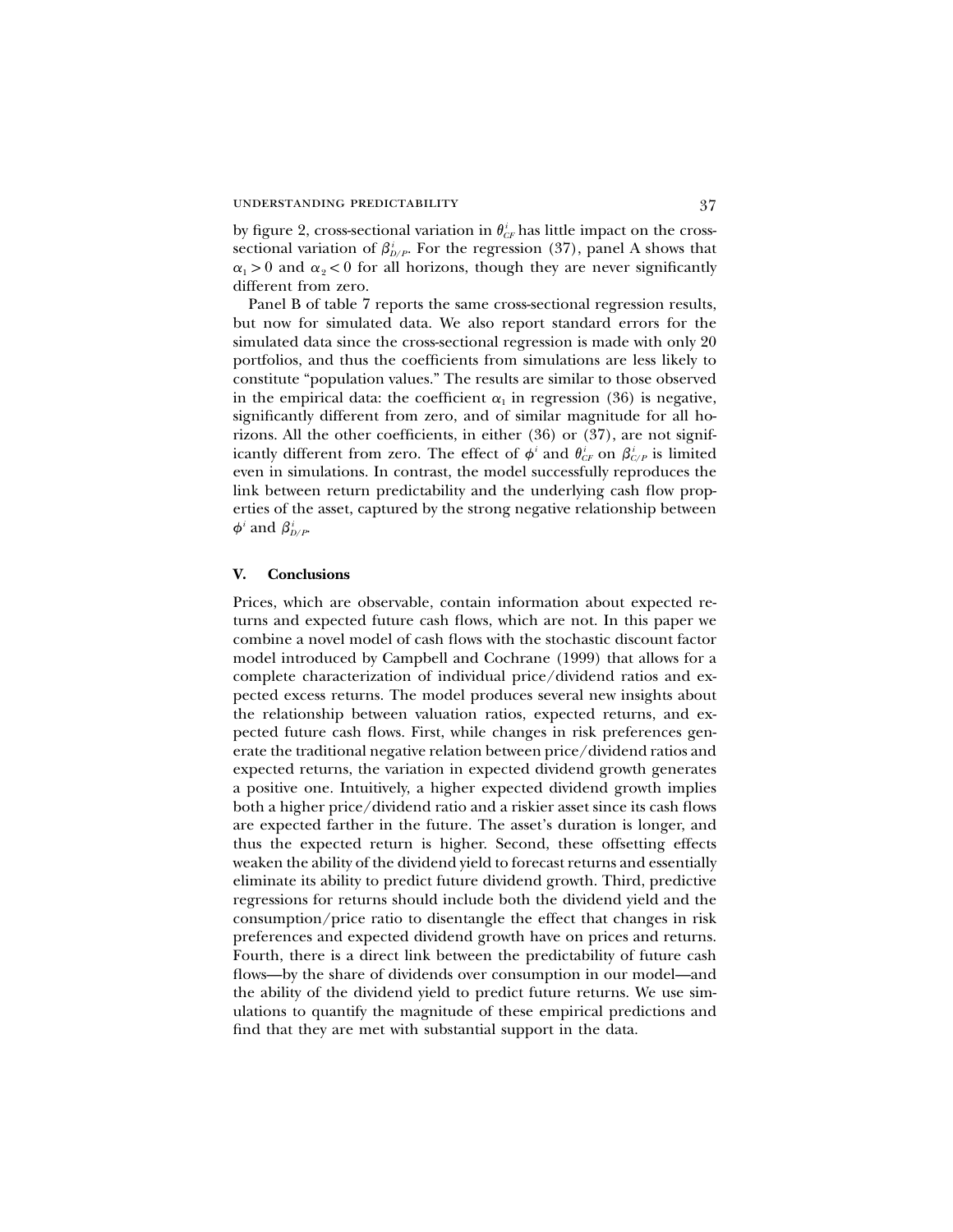We argued that the cash flow model introduced in this paper has a number of attractive properties such as tractability and plausibility. A strong assumption, though, is that agents have perfect knowledge of the long-term average size of each industry. This assumption can be relaxed, however, to assume that agents *learn* about this long-run relative size over time, thereby implying a time-varying expected long-term average size  $\bar{s}_i^i = \mathbf{E}_i[\bar{s}^i]$ . To see the effect of this extension intuitively, consider the effect of a positive dividend shock that places the current share above its long-run mean. When the long-run mean  $\vec{s}^i$  is known, this shock signals poor dividend growth in the future as the share meanreverts to  $\vec{s}$ . For this reason the price/dividend ratio decreases in response to a positive dividend shock. In contrast, in the presence of learning effects, the agent may actually update upward his expectation  $\bar{s}_i^i = \mathbf{E}_i[\bar{s}^i]$ . Hence, the price may react more strongly to positive news about cash flows, inducing possibly a positive correlation between the price/dividend ratio and current dividend shocks.

As both Campbell (2000, p. 1529) and Cochrane (2001, p. 11) have recently emphasized, focusing on prices and not only on returns should be the ultimate object of interest in the field of asset pricing. Prices contain useful information about unobserved agents' expectation on returns and future cash flows. For instance, much has been made recently of the role of conditioning information in tests of the cross section of stock returns. The selection of variables that are useful as proxies for the agents' information set may be greatly helped by looking at whether they can capture the time-series and cross-sectional variation observed in price/dividend ratios. This paper makes progress in this direction by emphasizing an empirically relevant model that allows for closed-form solutions of the present value relations.

#### **Appendix**

#### *A. Cash Flow Data*

The cash flow series that we use in this paper includes both dividend distributions and share repurchases; our construction of the latter follows closely that of Jagannathan et al. (2000) and Grullon and Michaely (2002).<sup>26</sup> Repurchases are defined as total expenditure on the purchase of common and preferred stocks (Compustat data item 115) minus any reduction in value (redemption value, Compustat data item 56) of the net number of preferred stocks outstanding (not available for banks, utilities, and insurance companies). Our empirical exercise focuses on a set of 20 industry portfolios, identified by their first two SIC codes. Following Fama and French (1992), we form the portfolios in July of every year by assigning firms to them according to their SIC classification.

<sup>&</sup>lt;sup>26</sup> We thank Harry DeAngelo for suggestions and insightful comments in constructing the data.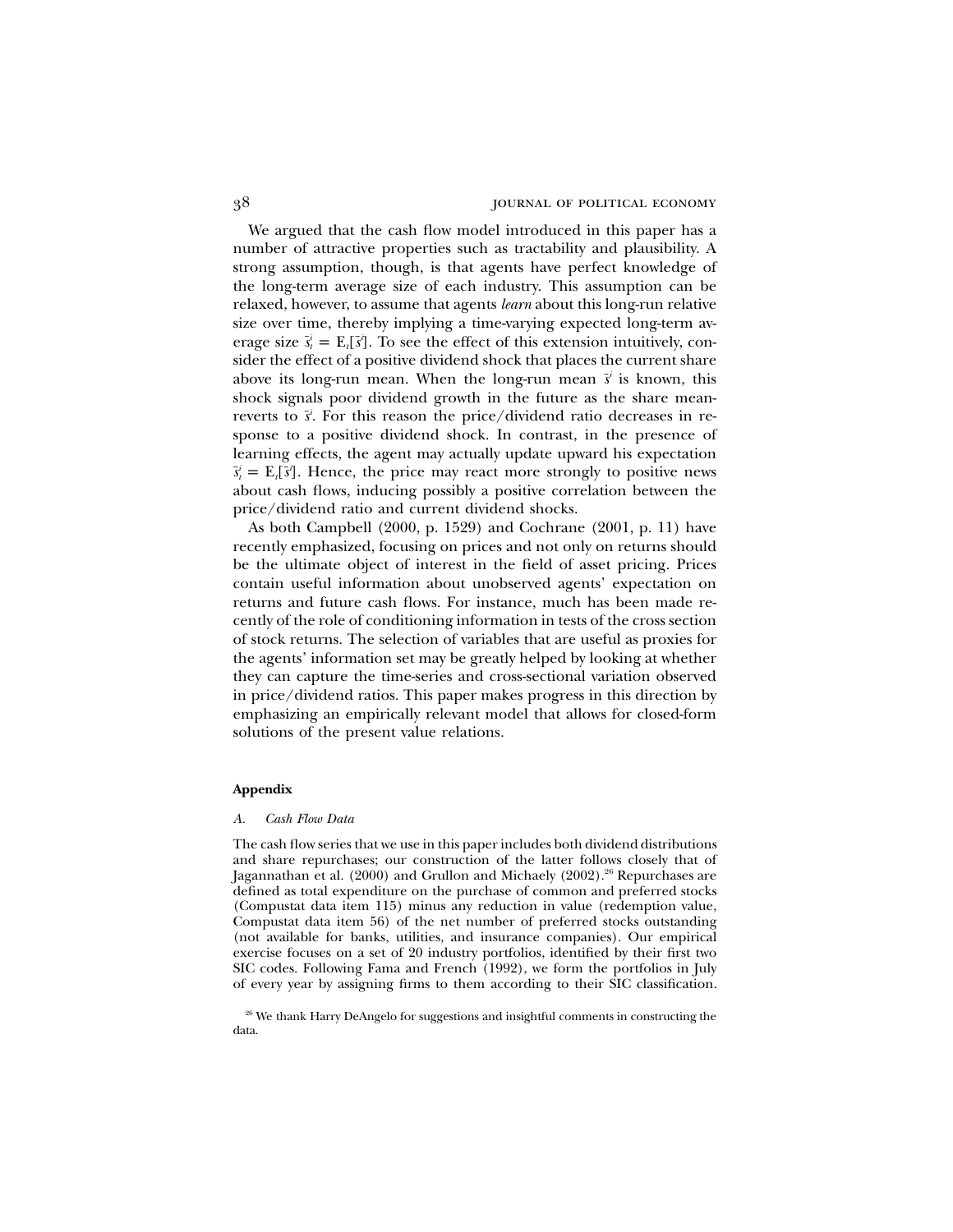Time series of value-weighted returns and cash flows are then calculated for each of the portfolios.

Given the aggregate cash flow data for dividends and repurchases as well as the series for returns, we then follow a procedure similar to Bansal et al. (2002) and Hansen et al. (2002) to construct cash flow series that are consistent with an initial investment in each industry, as our model requires. To understand the logic, it is useful to concentrate on an individual firm. The methodology naturally extends to industries as well as the market as a whole. Consider then a firm *i*. Let  $p_i^i$  and  $N_i^i$  be the price per share and the number of shares outstanding at the beginning of period *t*, and let  $\tilde{D}_{t,t+1}^i$  and  $\tilde{F}_{t,t+1}^i$  be the total amount of dividends and repurchases made between  $t$  and  $t + 1$ . If an investor purchases *n*, shares at the beginning of time *t* for  $P_i^i = n_i p_i^i$ , the total amount of cash flows obtained at time  $t+1$  is then

$$
D_{t,t+1}^i = \frac{n_t}{N_t^i} (\tilde{D}_{t+1}^i + \tilde{F}_{t,t+1}^i) = (d_{t+1}^i + f_{t+1}^i) P_t^i,
$$
\n(A1)

where, denoting the market capitalization by  $V_t^* = N_t p_t^*$ , we denote  $d_{t+1}^* =$  $D_{t,t+1}^i / V_t^i$  and  $f_{t+1}^i = F_{t,t+1}^i / V_t^i$ . If we assume that repurchases occur at the end of period *t*, then the total amount of shares outstanding after repurchases (but before new issues) is  $N_{t+1}^i = N_t^i - (\tilde{F}_{t,t+1}^i / p_{t+1}^i)$ . At time  $t+1$ , the investor then holds  $n_{t+1} = n_t - (n_t/N_t^i)(N_t^i - N_{t+1}^i)$  shares. This implies that, for every *t*,

$$
P_{t+1}^i = n_{t+1} p_{t+1}^i = n_t p_t^i \left[ \frac{p_{t+1}^i}{p_t^i} - \frac{(N_t^i - N_{t+1}^i) p_{t+1}^i}{N_t^i p_t^i} \right] = P_t^i(h_{t+1}^i - f_{t+1}^i), \tag{A2}
$$

where  $h_{t+1}^i = p_{t+1}^i / p_t^i$  is the capital gain from an investment at time *t*. We apply equations (A1) and (A2) recursively to compute the cash flows of value-weighted industry portfolios as well as of the market portfolio. We smooth the dividend series to correct for seasonalities by using a trailing four-quarter average. We finally assume that the total initial investment made at time  $t = 0$  (1947) equals the total market capitalization at that time, divided by the population  $M_{\nu}$  $P_0^j = V_0^j / M_0$ . The flow of dividends in (A1) therefore can be interpreted as the cash flows to a typical (representative) investor in the economy who invested in 1947.

What is the corresponding consumption  $C<sub>t</sub>$  that flows to this representative investor? We simply assume that it is given by the per capita aggregate consumption  $C_t = C_t / M_c$ , where  $C_t$  is defined as total consumption expenditures of nondurables plus services, obtained from the NIPA for the period 1947–2001. The definition  $C_t = C_t/M_t$  has three appealing features: First, it is the natural assumption in an economy in which population grows at the same rate as the economy. Second, it is not contaminated by variables that are related to prices, as other plausible definitions would have it. Third, data strongly endorse it, as we find that  $\log (C_i)$  is in fact strongly cointegrated with  $\log (D_i^A)$ , where  $D_i^A$ denote the aggregate dividends constructed according to the procedure above (see table 1).

Whenever we need to convert nominal quantities into real ones, we use the

<sup>&</sup>lt;sup>27</sup> Our empirical findings turn out to be rather insensitive to the rescaling of both dividends and consumption. Using simply the total amount of dividends paid every period *t* from each industry and using total market capitalization as price level  $P_t$ , for instance, yield very similar results. Other types of rescaling also had minor effects on the results in this paper.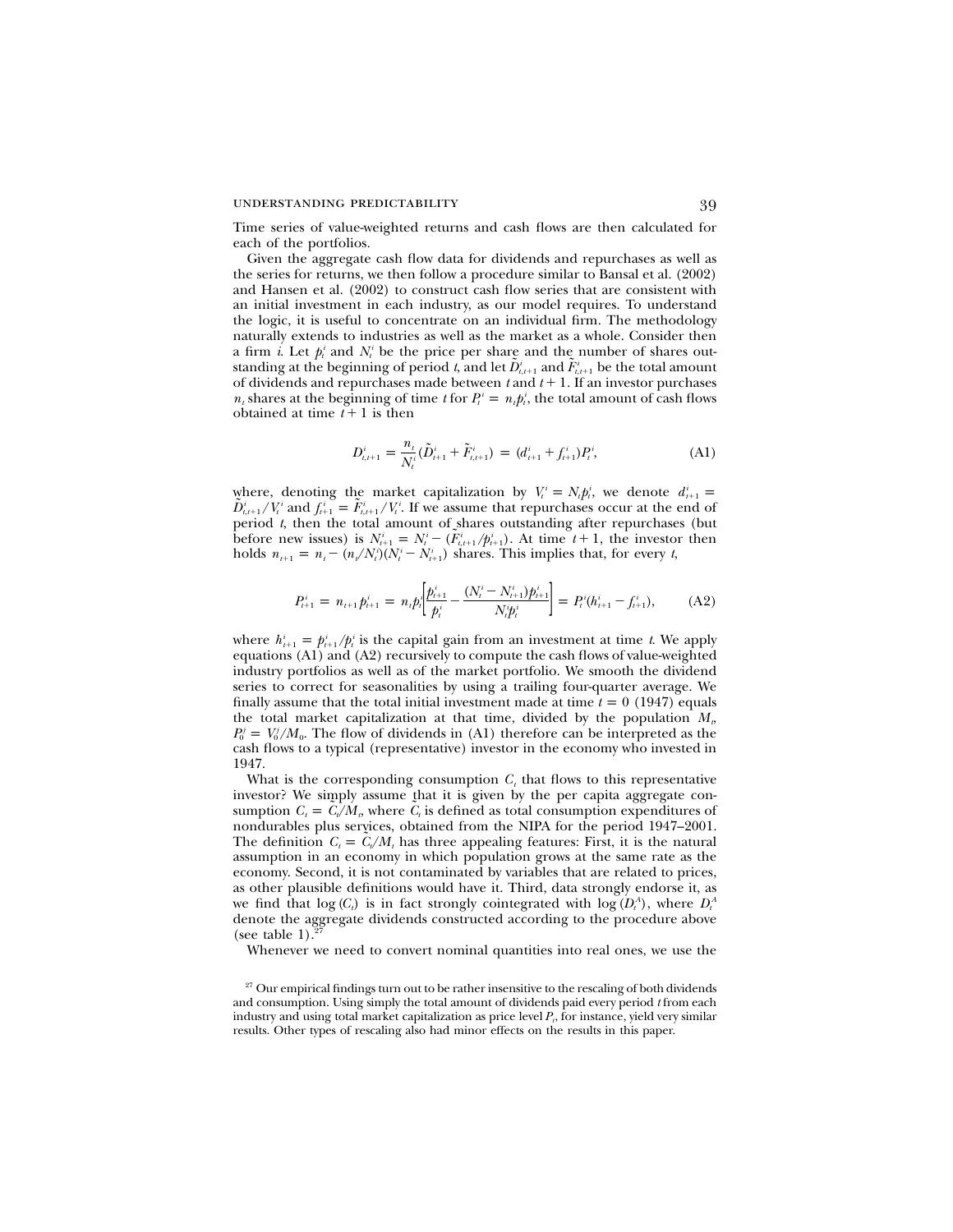personal consumption expenditures deflator, also obtained from the NIPA tables.

#### *B. The Calibration of Preference Parameters*

The stationary density for the process *Y* in equation (4) depends on only three parameters,  $\overline{Y}$ ,  $\lambda$ , and  $b = k/\alpha^2 \sigma_c^2$ , and it is given by

$$
\psi(Y) = \frac{\exp\left[-2b\left(\frac{\overline{Y} - \lambda}{Y - \lambda}\right)\right] \times (Y - \lambda)^{-2b - 2}}{\int_{\lambda}^{\infty} \exp\left[-2b\left(\frac{\overline{Y} - \lambda}{y - \lambda}\right)\right] \times (y - \lambda)^{-2b - 2} dy}.
$$
\n(A3)

We use equation (A3) to compute the unconditional moments of aggregate variables. We match these unconditional moments to their sample counterparts in the calibration described in Section V. Specifically, we choose the parameters  $\overline{Y}$ ,  $\lambda$ ,  $k$ , and  $\alpha$  to match the following moments,

$$
\mathbb{E}[dR_t^{TW}] = \mathbb{E}[r'(Y)] = \mathbb{E}[\sigma_{\eta}^2(Y)] = \mathbb{E}\left[\frac{P}{C}(Y)\right] = \frac{\mathbb{E}[dR_t^{TW}]}{\sqrt{\mathbb{E}[(dR_t^{TW})^2]}},
$$

to the corresponding sample counterparts. For instance, for the Sharpe ratio, we make

$$
\frac{\mathrm{E}[dR_t^{\mathrm{TW}}]}{\sqrt{\mathrm{E}[(dR_t^{\mathrm{TW}})^2]}} = \frac{\int_{\lambda}^{\infty} \mu^{\mathrm{TW}}(Y)\psi(Y)dY}{\sqrt{\int_{\lambda}^{\infty} ||\sigma^{\mathrm{TW}}(Y)||^2\psi(Y)dY}} = \text{data}.
$$

#### *C. The Share Process*

We prove the claim made in Section II*B* that  $s_i \geq 0$  and  $\sum_{i=0}^n s_i^i = 1$  for all *t*. The process described in equation (8) is a special case of a more general vector autoregression model with

$$
ds_t^i = \left(\sum_{j=0}^n s_t^j \lambda_{ji}\right) dt + s_t^i (\mathbf{v}^i - \mathbf{s}_t' \mathbf{v}) d\mathbf{B}_t',
$$

where **v** is an  $N \times N$  matrix,  $\mathbf{v} = [\mathbf{v}^0, \dots, \mathbf{v}^n]'$ , (*a*)  $\lambda_{ji} > 0$ , and (*b*)  $\lambda_{ii} =$  $-\sum_{k\neq i}\lambda_{ik}$ . A solution to this system of stochastic differential equations is known to exist (see Liptser and Shiryaev 1977, vol. 1, chap. 9). In addition, Pr ( $s^i$  >  $f(0) = 1$  for all finite  $\tau$ , and it is easy to see that if  $\sum_{i=0}^{n} s_0^i = 1$ , then  $\sum_{i=0}^{n} s_i^i = 1$ for all  $t > 0$ , as  $d(\sum_{i=0}^{n} s_i^i) = 0 dt + 0 dB_t = 0$ . Finally, we have to show that (8) can be obtained as a special case for a choice of the parameters  $\lambda_{ji}$ . We concentrate then only on the drift. First, for  $i = 1, \ldots, n$ , we can impose the condition  $s_i^0 = 1 - \sum_{j=1}^n s_i^j$ , so that

$$
\sum_{j=0}^{n} s_{i}^{j} \lambda_{ji} = s_{i}^{0} \lambda_{0i} + \sum_{j=1}^{n} s_{i}^{j} \lambda_{ji} = \lambda_{0i} + \sum_{j=1}^{n} s_{i}^{j} (\lambda_{ji} - \lambda_{0i}).
$$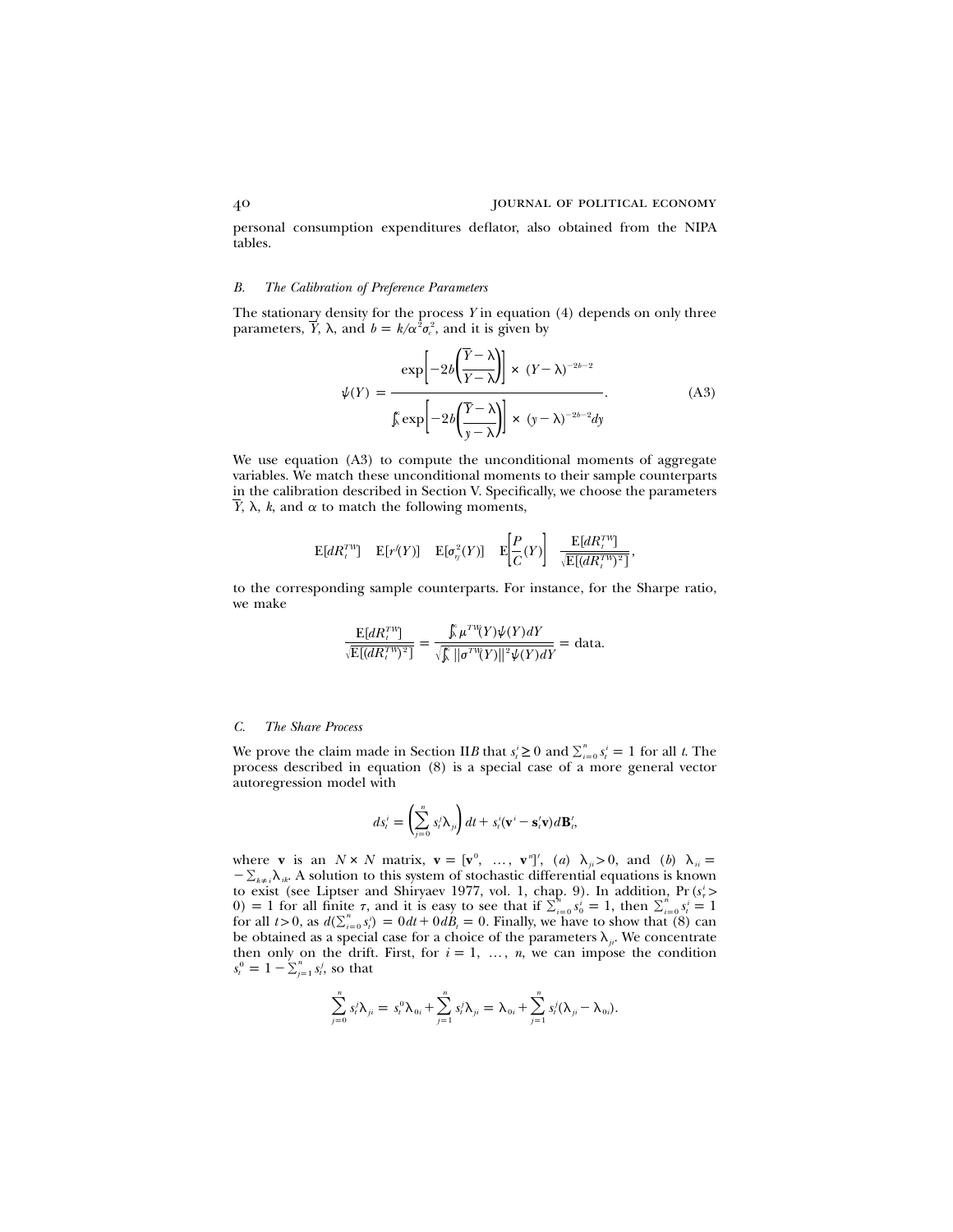Thus, imposing the restriction  $\lambda_{0i} = \phi^{i\pi i}$  and  $\lambda_{ji} - \lambda_{0i} = 0$  for  $j \neq i, 0$ , we find that the drift of share  $ds_i^i$  is

$$
\sum_{j=0}^{n} s_{i}^{j} \lambda_{ji} = \phi^{i} \overline{s}^{i} + s_{i}^{i} (\lambda_{ii} - \lambda_{0i}) = \phi^{i} \overline{s}^{i} + s_{i}^{i} (\lambda_{ii} - \phi^{i} \overline{s}^{i}).
$$

The next step is to show that we can define  $\lambda_{ii} - \phi^{i\pi i} = -\phi^{i}$  without violating conditions *a* and *b* above. Imposing condition *b*, we have  $\lambda_{ii} = -\sum_{k\neq i} \lambda_{ik} =$  $-\lambda_{i0} - \sum_{k \neq i,0} \lambda_{ik}$ . Since the restrictions above hold for each  $k = 1, ..., n$ , we have  $\lambda_{ik} = \lambda_{0k} = \phi^{k} \bar{s}^{k} > 0$ . Thus  $\sum_{k \neq i,0} \lambda_{ik} = \sum_{k \neq i,0} \phi^{k} \bar{s}^{k}$ , which implies that

$$
\lambda_{ii} - \phi^i \vec{s}^i = -\phi^i \quad \text{iff} \quad \lambda_{i0} = \phi^i - \sum_{k \neq 0} \phi^k \vec{s}^k.
$$

We notice that  $\lambda_{i0}$  was still a free parameter so far. Clearly, condition *a* is then also satisfied if  $\lambda_{i0}^{\circ} > 0$  for all *i*, which occurs if  $\phi^i > \sum_{k=1}^n \phi^{k-k}$  for all  $i = 1, \ldots, n$ .

### *D. Proofs*

We assume throughout that  $E[\int_0^{\infty} e^{-\rho \tau} Y_{\tau} d\tau] < \infty$ . Define for convenience  $\sigma_c = (\sigma_c)$ 0, ..., 0). From (4), an application of Ito's lemma yields the process for  $S_t =$  $1/Y_i$ 

$$
\frac{dS_t}{S_t} = [k(1 - \overline{Y}S_t) + (1 - \lambda S_t)^2 \alpha^2 \sigma_c^2]dt + (1 - \lambda S_t) \alpha \sigma_c d\mathbf{B}_t'.
$$
 (A4)

The pricing kernel is given by

$$
m_t = u_e(C_p \ X_p \ t) = e^{-\phi t} \frac{Y_t}{C_t},\tag{A5}
$$

and it follows the process  $dm_i/m_i = -r_i dt + \sigma_m d\mathbf{B}'_i$ , where

$$
r_{\iota} = \phi + \mu_{c} - \sigma_{c}^{2} + k(1 - \overline{Y}S_{\iota}) - \alpha(1 - \lambda S_{\iota})\sigma_{c}^{2}
$$
 (A6)

and

$$
\sigma_m = -[1 + \alpha(1 - S_t \lambda)]\sigma_c.
$$
 (A7)

Proof of Propositions 1 and 2

Proposition 1 is a special case of the result in proposition 2, for  $s_i^i = 1$  for all *t*. Part *a*. From (15) with  $s_i^g = s_i^i$  and the fact that  $s_{i+\tau}^i Y_{i+\tau} < Y_{i+\tau}$  almost surely, we can use the Fubini theorem and invert the order of integration:  $P_i^i$  $(C_{\ell}/Y_{\ell}) \int_{t}^{\infty} E_{\ell}[s_{t+\tau}^{i} Y_{t+\tau}] d\tau$ . The assumption  $E_{\ell}[ds_{\ell}^{i} d\mathcal{C}_{\ell}] = 0$  implies that  $E_{\ell}[ds_{\ell}^{i} dY_{\ell}] = 0$ , and thus<sup>28</sup>

$$
\mathbf{E}_{t}[s_{t+\tau}^{i}Y_{t+\tau}] = \mathbf{E}_{t}[s_{t+\tau}^{i}]\mathbf{E}_{t}[Y_{t+\tau}] = [\bar{s}^{i} + (s_{t}^{i} - \bar{s}^{i})e^{-\phi^{i}\tau}][\bar{Y} + (Y_{t} - \bar{Y})e^{-k\tau}].
$$

<sup>28</sup> It can be checked that  $E_t[Y_t] = \overline{Y} + (Y_t - \overline{Y})e^{-k(\tau-t)}$  (see Karatzas and Shreve 1991, p. 361, eq. 6.34).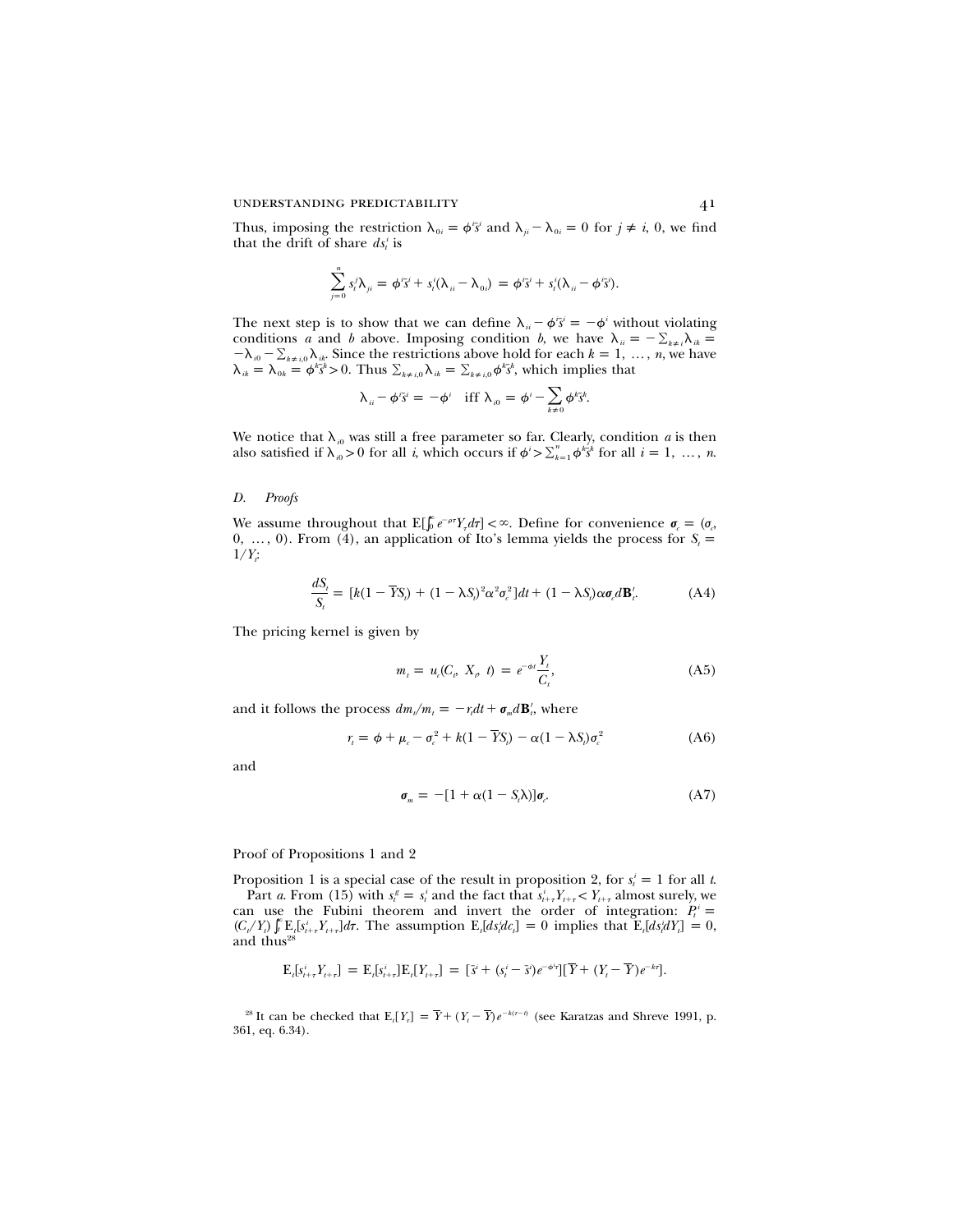When this expression is substituted in the pricing formula, tedious calculus derivations yield equation (20) with

$$
a_0^i = \frac{1}{\rho + k + \phi^i},
$$
  
\n
$$
a_1^i = a_0^i \frac{k \overline{Y}}{\rho + \phi^i},
$$
  
\n
$$
a_2^i = a_0^i \frac{\phi^i}{\rho + k},
$$
  
\n
$$
a_3^i = a_0^i \frac{\phi^i k \overline{Y}}{\rho} \left(\frac{1}{\rho + k} + \frac{1}{\rho + \phi^i}\right).
$$
\n(A8)

Part *b*. An application of Ito's lemma to (20), together with (A4), yields  $dP_t^i/P_t^i = \mu_{P,t} dt + \hat{\sigma}_{P,t}^i d\mathbf{B}_t$ , where

$$
\sigma_{P,t}^{i} = \sigma_{c} + \frac{(a_{0} + a_{1}S_{t})s_{t}^{i}\sigma_{t}(\mathbf{s}) + (a_{3}\bar{s}^{i} + a_{1}^{i}s_{t}^{i})S_{t}(\mathbf{1} - \lambda S_{t})\alpha\sigma_{c}}{s_{t}^{i}a_{0}^{i} + a_{1}^{i}S_{t}s_{t}^{i} + a_{2}^{i}\bar{s}^{i} + a_{3}^{i}\bar{s}^{i}S_{t}}.
$$
 (A9)

The excess return process  $dR_i^i = [(dP_i^i + D_i^i dt)/P_i^i] - r_i dt$  has the same diffusion as (A9),  $\sigma_{R,t}^i = \sigma_{R,t}^i$  Equilibrium requires that  $E[dR_t^i] = -\sigma_{R,t}^i \sigma_{m}^i$ , where the stochastic discount factor is in (A5). Since  $E[d s_i d c_i] = 0$  for all *i*, we have  $\sigma_i(\mathbf{s}) \sigma'_m = 0$ , which implies

$$
\mathcal{E}[dR'_i] = [1 + \alpha(1 - S_i\lambda)] \bigg[ 1 + \frac{(a_3\bar{s}^i + a_1^i s_i^i)S_i(1 - \lambda S_i)\alpha}{s_i^i a_0^i + a_1^i S_i^i + a_2^i \bar{s}^i + a_3^i \bar{s}^i S_i} \bigg] \sigma_\epsilon^2.
$$
 (A10)

Finally, when we substitute for  $a_i^s$  from (A8), a little algebra shows that

$$
\frac{a_3\vec{s} + a_1^i s_t^i}{s_t^i a_0^i + a_2^i \vec{s}^i + (a_1^i s_t^i + a_3^i \vec{s}^i) S_t} = \frac{kY}{\rho[f(\vec{s}/s_t^i) + 1] + k\overline{Y}S_t},
$$

where

$$
f\left(\frac{\bar{s}^{i}}{s_{i}^{j}}\right) = \frac{1 + \frac{\phi^{i}}{\rho + k s_{i}^{j}}}{\phi^{i}\left(\frac{1}{\rho + k} + \frac{1}{\rho + \phi^{j}}\right) \frac{\bar{s}^{i}}{s_{i}^{i}} + \frac{\rho}{\rho + \phi^{i}}} - 1.
$$
 (A11)

In addition, it is immediate to see that  $f(1) = 0$  and  $f'(x) < 0$  for all *x*. Q.E.D.

Proof of Proposition 3

Part *a*. From (A10) and (20) we have

$$
\mathbb{E}[dR_i^i] = [1 + \alpha(1 - S_i\lambda)] \bigg[ 1 + \frac{C_i}{P_i^i} (a_s \bar{s}^i + a_1^i s_i^i) S_i (1 - \lambda S_i) \alpha \bigg] \sigma_c^2.
$$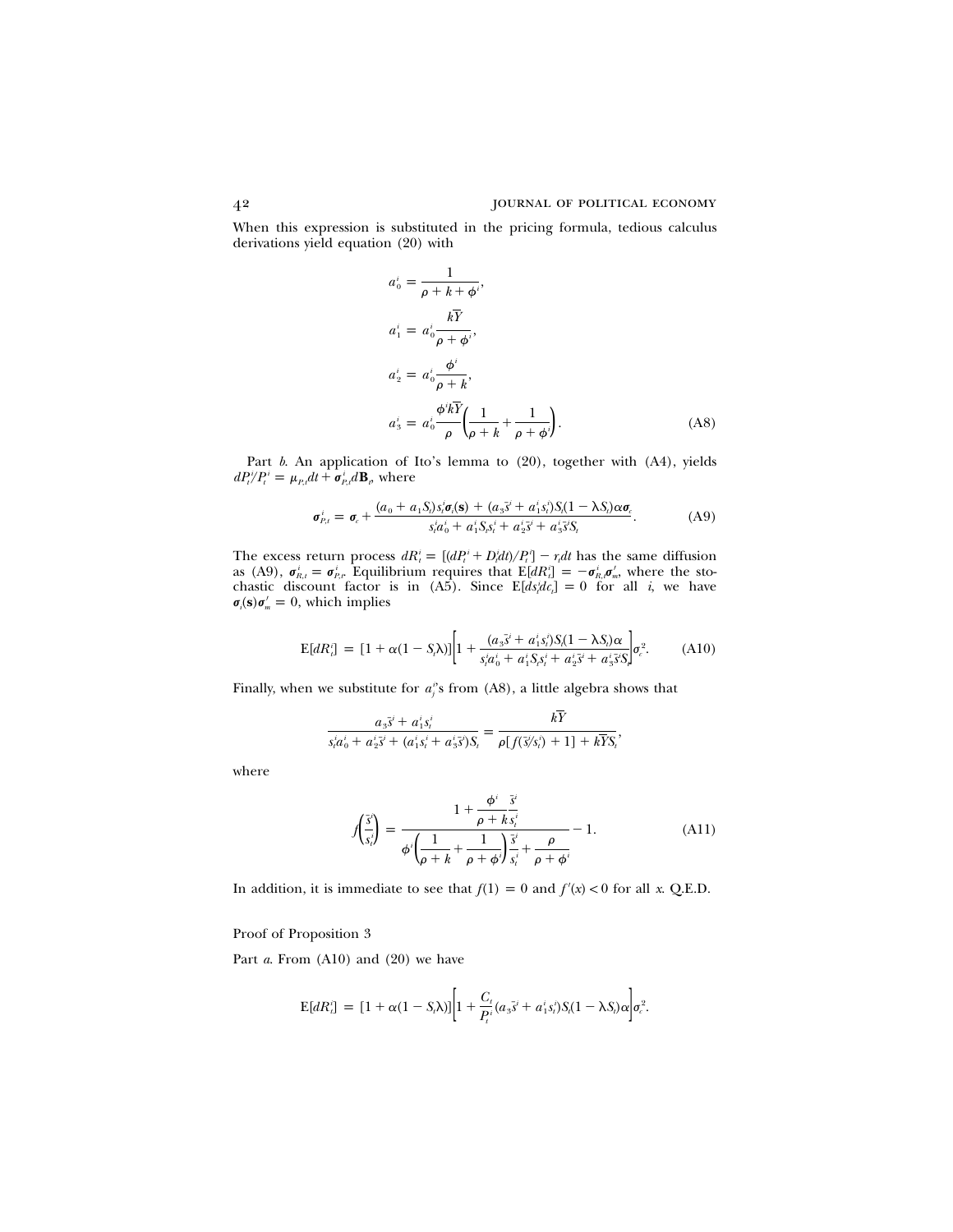When we define  $D_t^i = s_t^i C_t$  and define  $\sigma_s(S_t) = S_t (1 - \lambda S_t) \alpha$ , equation (22) follows with

$$
b_0(S_i) = [1 + \alpha(1 - S_i\lambda)]\sigma_\epsilon^2,
$$
  
\n
$$
b_1(S_i) = b_0(S)a_i^1\sigma_S(S_i),
$$
  
\n
$$
b_2(S_i) = b_0(S_i)\sigma_S(S_i)a_3\vec{s}.
$$
\n(A12)

Part *b* follows immediately from collecting  $\vec{s}/s_t^i$  in the price/dividend ratio formula (20) and substituting it into (12), where we obtain, in addition to  $m_1(S)$ as in (24), the intercept

$$
m_0^i(S_\rho \mathbf{s}_i) = \mu_c - \phi^i - \phi^i \frac{a_0^i + a_1^i S_t}{a_2^i + a_3^i S_t} - \frac{1}{2} \sigma^i(\mathbf{s}_i) \sigma^i(\mathbf{s}_i). \tag{A13}
$$

Q.E.D.

#### Proof of Proposition 4

Part *a*. As in the proof of proposition 2, from  $P_t^i = C_t \int_t^{\infty} e^{-\rho t} E_t[s_{t+\tau}^i] d\tau$  and  $E_t[s_{t+\tau}^i] = \bar{s}^i + (s_t^i - \bar{s}^i)e^{-\phi^i\tau}$ , the result (25) follows.

Part *b*. From Ito's lemma applied to (25) we have  $dP_t^i/P_t^i = \sigma_{P_t}^i d\mathbf{B}_t + o(dt)$ , where  $o(dt)$  collects all the  $dt$  terms and

$$
\pmb{\sigma}_{P,t}^i = \pmb{\sigma}_c + \left(1 + \frac{\boldsymbol{\phi}^i \bar{s}^i}{\rho} \right)^{-1} \pmb{\sigma}(s_t).
$$

As in part *b* of proposition 2, from  $\mathbb{E}[dR_i^i] = -\sigma_{R_i}^i \sigma_n^i$ , the fact that  $\sigma_{R_i}^i = \sigma_{P_i}^i$  and that with no habit  $\sigma_m = \sigma_c$ , the result follows from  $\sigma(s_i)\sigma_c' = \theta_{cr}^i - \sum_{j=0}^{n} \theta_{cr}^i s_i'$ . Part *c* follows trivially from parts *a* and *b* on substitution. Q.E.D.

Sketch of the Derivation of General Approximate Pricing Formulas

Let  $q_{i}^{i} = s_{i}^{i} Y_{i}$  As in the proof of proposition 2, we can write  $P_{i}^{i} =$  $(C_{\ell}/Y_i)$   $\int_0^{\infty} e^{-\rho \tau} \vec{E}_i[q_{i+\tau}^i] d\tau$ . From Ito's lemma,

$$
dq_i^i = \left[ \phi^i (Y_i \overline{s}^i - q_i^i) + k(s_i^i \overline{Y} - q_i^i) - \alpha (Y_i - \lambda) s_i^i \theta_{CF}^i + (Y_i - \lambda) s_i^i \sum_{j=1}^n s_i^i \theta_{CF}^j \right] dt
$$

$$
+ \left[ q_i^j \left( \mathbf{v}_i - \sum_{j=1}^n s_i^j \mathbf{v}_j \right) - s_i^i (Y_i - \lambda) \alpha \mathbf{v}_c \right] d\mathbf{B}_i^i.
$$

We now use (10) and approximate the term  $\sum_{j=1}^{n} s_{i}^{j} \theta_{CF}^{j}$  by  $E[\sum_{j=1}^{n} s_{i}^{j} \theta_{CF}^{j}]$  =  $\sum_{j=1}^{n} \bar{s}^{j} \theta_{CF}^{j} = 0$ . Thus the pricing is based on the approximating process

$$
dq_i^i = [\phi^i \vec{\mathbf{x}} Y_t + (k\overline{Y} + \alpha \lambda \theta_{CP}^i) s_t^i - (\phi^i + k + \alpha \theta_{CP}^i) q_i^i] dt
$$

$$
+ \left[ q_i^i \left( \mathbf{v}_i - \sum_{j=1}^n s_i^j \mathbf{v}_j \right) - s_i^i (Y_t - \lambda) \alpha \sigma_c \right] d\mathbf{B}_t^i.
$$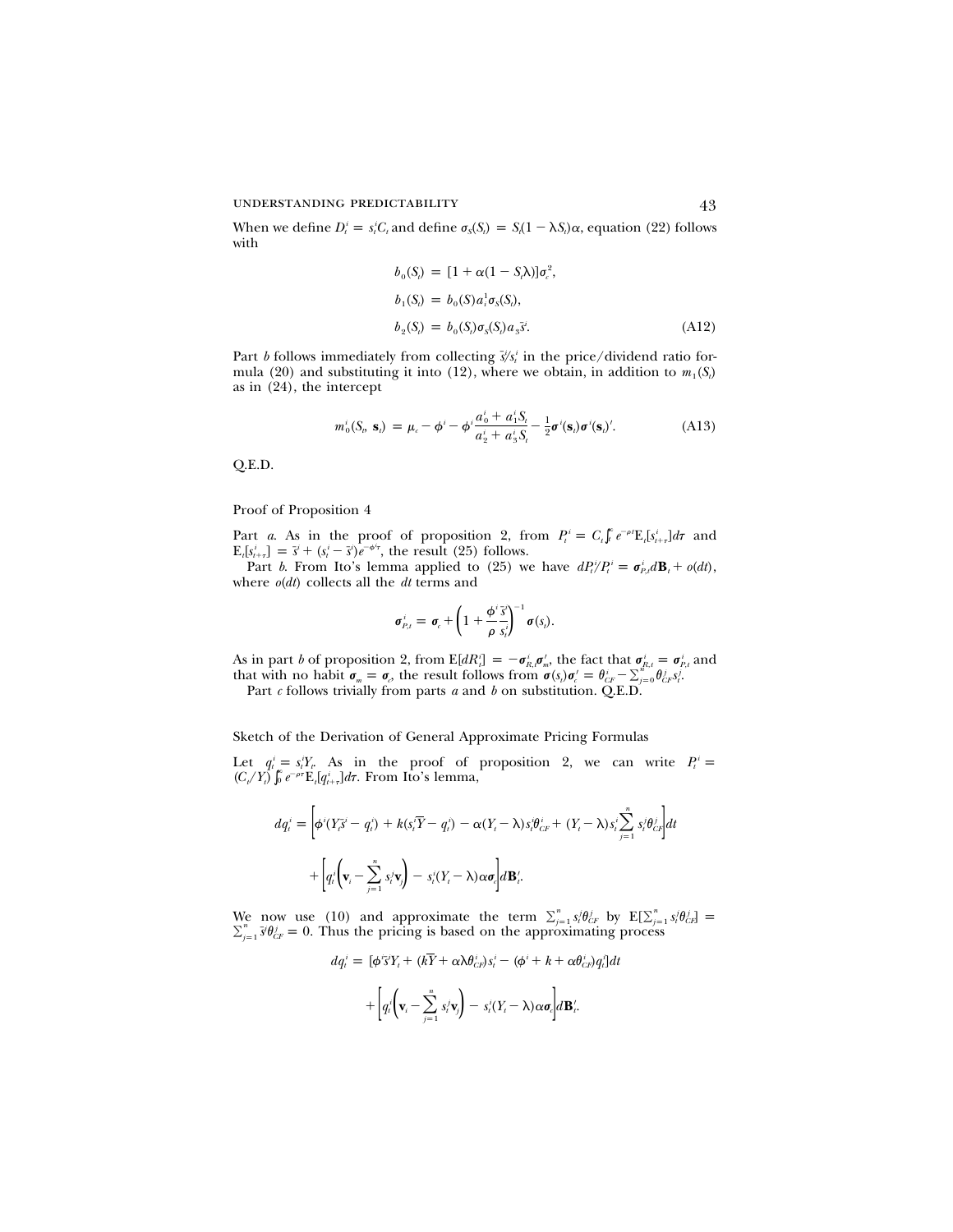Define  $\mathbf{Z}_t = (Y_p, q_t^i, s_t^i)'$ . This evolves according to the system  $d\mathbf{Z}_t = (\mathbf{A}_0 + \mathbf{A}_t)^T$  $\mathbf{A}_1 \mathbf{Z}_i dt + \mathbf{\Sigma} (Y_\rho \mathbf{s}_i) d\mathbf{B}'_i$ , where  $\mathbf{A}_0 = (k\overline{Y}, 0, \phi^i \overline{s}^i)'$ ,

$$
\mathbf{A}_1 = \begin{pmatrix} -k & 0 & 0 \\ \phi^{i\overline{\mathbf{y}}^i} & -(\phi^i + k + \alpha\theta^i_{\mathit{CF}}) & k\overline{Y} + \lambda\alpha\theta^i_{\mathit{CF}} \\ 0 & 0 & -\phi^i \end{pmatrix},
$$

and  $\Sigma(Y_p, s_n)$  is a 3  $\times$  *n* appropriate matrix. We assume throughout that  $\phi^i$  +  $k + \alpha \theta^i > 0$ . Since  $A_1$  admits the three distinct real eigenvalues  $\lambda_1 = -k$ ,  $\lambda_2 =$  $-(\phi^i + k + \alpha \theta_{CF}^i)$ , and  $\lambda_3 = -\phi^i$ , we have  $\mathbf{E}_i[\mathbf{Z}_{t+\tau}] = \mathbf{\Psi}(\tau)\mathbf{Z}_t + \int_t^{\tau} \mathbf{\Psi}(\tau - s)\mathbf{A}_0 ds$ , with  $\Psi(\tau) = \mathbf{U} \exp((\mathbf{\Lambda} \cdot \tau) \mathbf{U}^{-1})$ , where  $\exp((\mathbf{\Lambda} \cdot \tau))$  is the diagonal matrix with  $[\exp (\mathbf{\Lambda} \cdot \tau)]_{ii} = e^{\lambda \tau}$ , and **U** is the matrix of associated eigenvectors. Direct computation shows that

$$
\Psi(\tau) = \begin{pmatrix} e^{\lambda_1 \tau} & 0 & 0 \\ \frac{\phi^{\tau} \bar{S}_i}{\phi^i + \alpha \theta_{CF}^i} (e^{\lambda_1 \tau} - e^{\lambda_2 \tau}) & e^{\lambda_2 \tau} & \frac{k \overline{Y} + \lambda \alpha \theta_{CF}^i}{k + \alpha \theta_{CF}^i} (e^{\lambda_3 \tau} - e^{\lambda_2 \tau}) \\ 0 & 0 & e^{\lambda_3 \tau} \end{pmatrix}.
$$

Therefore,

$$
\mathrm{E}_{t}[q_{t+\tau}^i] = e_2 \mathrm{E}_{t}[\mathbf{Z}_{t+\tau}] = e_2 \mathbf{\Psi}(\tau) \mathbf{Z}_{t} + \int_0^{\tau} e_2 \mathbf{\Psi}(\tau - s) \mathbf{A}_0 ds,
$$

where  $e_2 = (0, 1, 0)$ . At this point, it is just a matter of tedious algebra to show that the two terms in

$$
\mathbf{E}_{t}\left[\int_{t}^{\infty}e^{-\rho(\tau-t)}q_{\tau}^{i}d\tau\right]=\int_{0}^{\infty}e^{-\rho\tau}e_{2}\Psi(\tau)\mathbf{Z}_{t}d\tau+\int_{0}^{\infty}e^{-\rho\tau}\int_{0}^{\tau}e_{2}\Psi(\tau-s)\mathbf{A}_{0}dsd\tau\qquad(A14)
$$

are given by

$$
\int_0^{\infty} e^{-\rho\tau} \int_0^{\tau} e_2 \Psi(\tau - s) \mathbf{A}_0 ds d\tau = \left. \hat{a}_0^i \phi^i \right|_0^{\infty} \frac{k \overline{Y}}{(\rho(\rho + k)} + \frac{k \overline{Y} + \lambda \alpha \theta_{CF}^i}{\rho(\rho + \phi^i)},
$$

$$
\int_0^{\infty} e^{-\rho\tau} e_2 \Psi(\tau) \mathbf{Z}_i d\tau = \left. \hat{a}_0^i \left( \frac{\phi^i \overline{s}_i}{\rho + k} Y_i + q_i^i + \frac{k \overline{Y} + \lambda \alpha \theta_{CF}^i}{\rho + \kappa} s_i^i \right) \right|,
$$

where  $\hat{a}_0^i = (\rho + k + \phi^i + \alpha \theta_{\text{CP}}^i)^{-1}$ . Substituting into (A14), we find (29) with

$$
\hat{a}_{1}^{i} = \hat{a}_{0}^{i} \frac{\overline{kY} + \lambda \alpha \theta_{CF}^{i}}{\rho + \phi^{i}},
$$
\n
$$
\hat{a}_{2}^{i} = \hat{a}_{0}^{i} \frac{\phi^{i}}{\rho + k},
$$
\n
$$
\hat{a}_{3}^{i} = \hat{a}_{0}^{i} \frac{\phi^{i}}{\rho} \left( \frac{\overline{kY}}{\rho + k} + \frac{\overline{kY} + \lambda \alpha \theta_{CF}^{i}}{\rho + \phi^{i}} \right).
$$
\n(A15)

We finally compute the formula for expected returns. From (29), the diffusion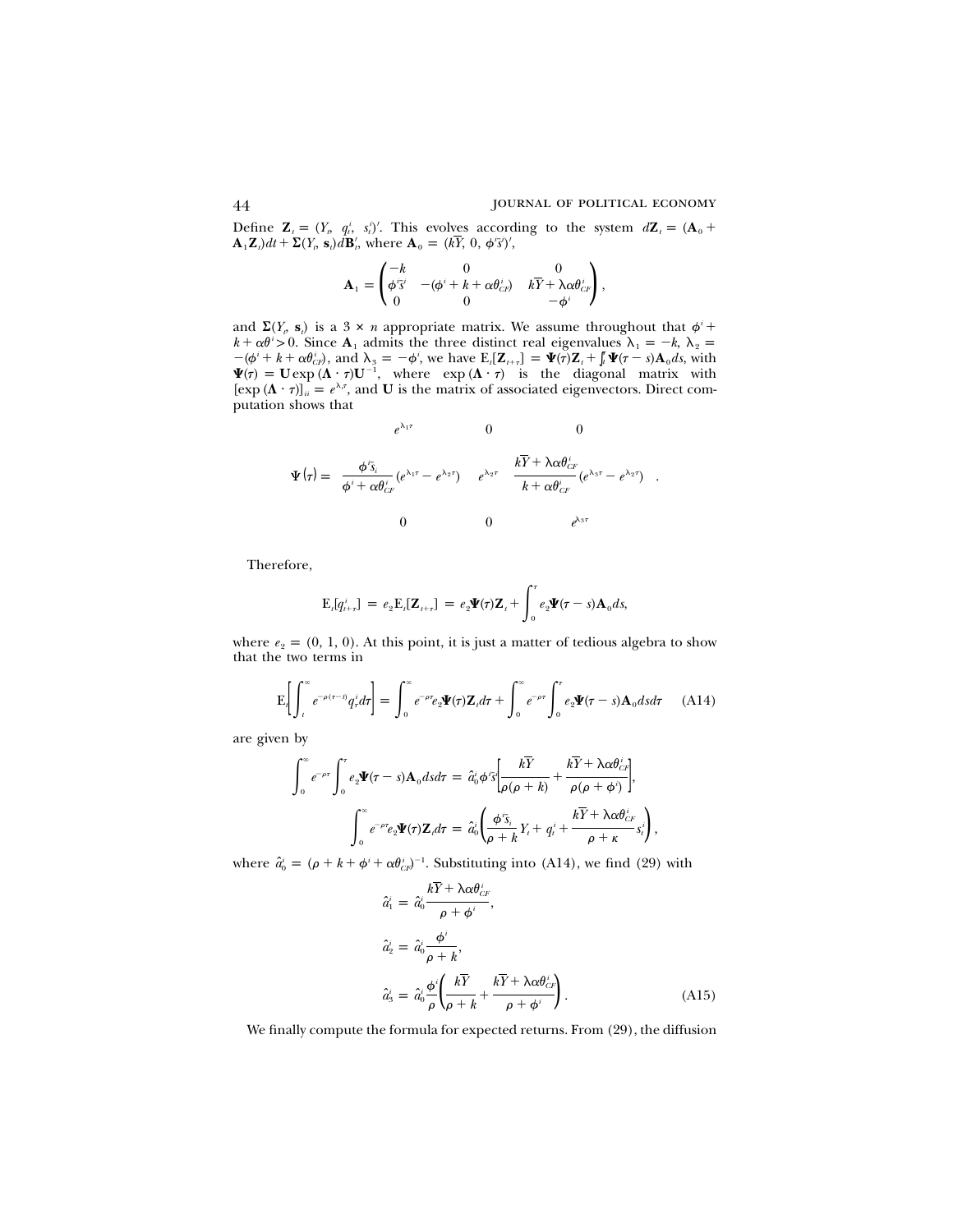of the capital gain return process  $dP_t^i/P_t^i$  is as in equation (A9), with the  $a_i^i$ s replaced by  $\hat{a}^i$ s. The same argument implies that expected returns must be given by  $E[dR_i^i] = -\sigma_{R_i}^i \sigma_{m_i}^i$ . Computing this product explicitly, using the fact that  $P_t^i/C_t = s_t^i \hat{a}_0^i + \hat{a}_1^i S_s s_t^i + \hat{a}_2^i \hat{s}^i + \hat{a}_3^i \hat{s}^i S_t$  and the definition  $D_t^i = s_t^i C_s$ , we then find

$$
\begin{aligned} \mathbf{E}[dR_i^i] \ &= [1 + \alpha(1 - S_i\lambda)] \bigg[ \sigma^2 + \frac{D_i^i}{P_i^i} (\hat{a}_0^i + \hat{a}_1^i S_i) \sigma_i(\mathbf{s}) \sigma_i^i \\ &+ \left( \hat{a}_3^i \overline{S} \frac{C_i}{P_i^i} + \hat{a}_1^i \frac{D_i^i}{P_i^i} \right) S_i (1 - \lambda S_i) \alpha \sigma^2 \bigg]. \end{aligned}
$$

Finally, we use the approximation  $\sum_{j=1}^{n} s_{i}^{j} \theta_{CF}^{j} \approx 0$  to approximate  $\sigma_{i}(\mathbf{s})\sigma_{c} = \theta_{CF}^{i} - \sum_{j=1}^{n} s_{i}^{j} \theta_{CF}^{j} \approx \theta_{CF}^{i}$  to obtain equation (30) with  $\hat{b}_{0}(S_{i}) = b_{0}(S_{i})$  in (A12), and

$$
\hat{b}_1(S_i) = \hat{b}_0(S_i) \Big[ (\hat{a}_0^i + \hat{a}_1^i S_i) \frac{\theta_{CF}^i}{\sigma_c^2} + \hat{a}_1^i \sigma_s(S) \Big],
$$
\n
$$
\hat{b}_2(S_i) = \hat{b}_0(S_i) \hat{a}_3^i \vec{s} \sigma_s(S),
$$
\n(A16)

where recall that  $\sigma_s(S) = S_l(1 - \lambda_i S_l) \alpha$ . The derivation regarding the predictability of dividend growth is the same as in proposition 3. Q.E.D.

### **References**

- Abel, Andrew B. 1990. "Asset Prices under Habit Formation and Catching Up with the Joneses." *A.E.R. Papers and Proc.* 80 (May): 38–42.
- ———. 1999. "Risk Premia and Term Premia in General Equilibrium." *J. Monetary Econ.* 43 (February): 3–33.
- Ang, Andrew. 2002. "Characterizing the Ability of Dividend Yields to Predict Future Dividends in Log-Linear Present Value Models." Manuscript. New York: Columbia Univ., Grad. School Bus.
- Ang, Andrew, and Geert Bekaert. 2001. "Stock Return Predictability: Is It There?" Manuscript. New York: Columbia Univ., Grad. School Bus.
- Ang, Andrew, and Jun Liu. 2003. "How to Discount Cashflows with Time Varying Expected Returns." Manuscript. New York: Columbia Univ., Grad. School Bus.
- Bakshi, Gurdip S., and Zhiwu Chen. 1997. "An Alternative Valuation Model for Contingent Claims." *J. Financial Econ.* 44 (April): 123–65.
- Bansal, Ravi, Robert F. Dittmar, and Christian T. Lundblad. 2002. "Consumption, Dividends, and the Cross Section of Stock Returns." Manuscript. Durham, N.C.: Duke Univ.
- Bekaert, Geert, and Stephen Grenadier. 2001. "Stock and Bond Pricing in an Affine Economy." Manuscript. New York: Columbia Univ., Grad. School Bus.
- Bossaerts, Peter, and Richard C. Green. 1989. "A General Equilibrium Model of Changing Risk Premia: Theory and Tests." *Rev. Financial Studies* 2 (Winter): 467–93.
- Brock, William A. 1982. "Asset Prices in a Production Economy." In *The Economics of Information and Uncertainty*, edited by John J. McCall. Chicago: Univ. Chicago Press (for NBER).
- Campbell, John Y. 2000. "Asset Pricing at the Millennium." *J. Finance* 55 (August): 1515–67.
- Campbell, John Y., and John H. Cochrane. 1998. "By Force of Habit: A Con-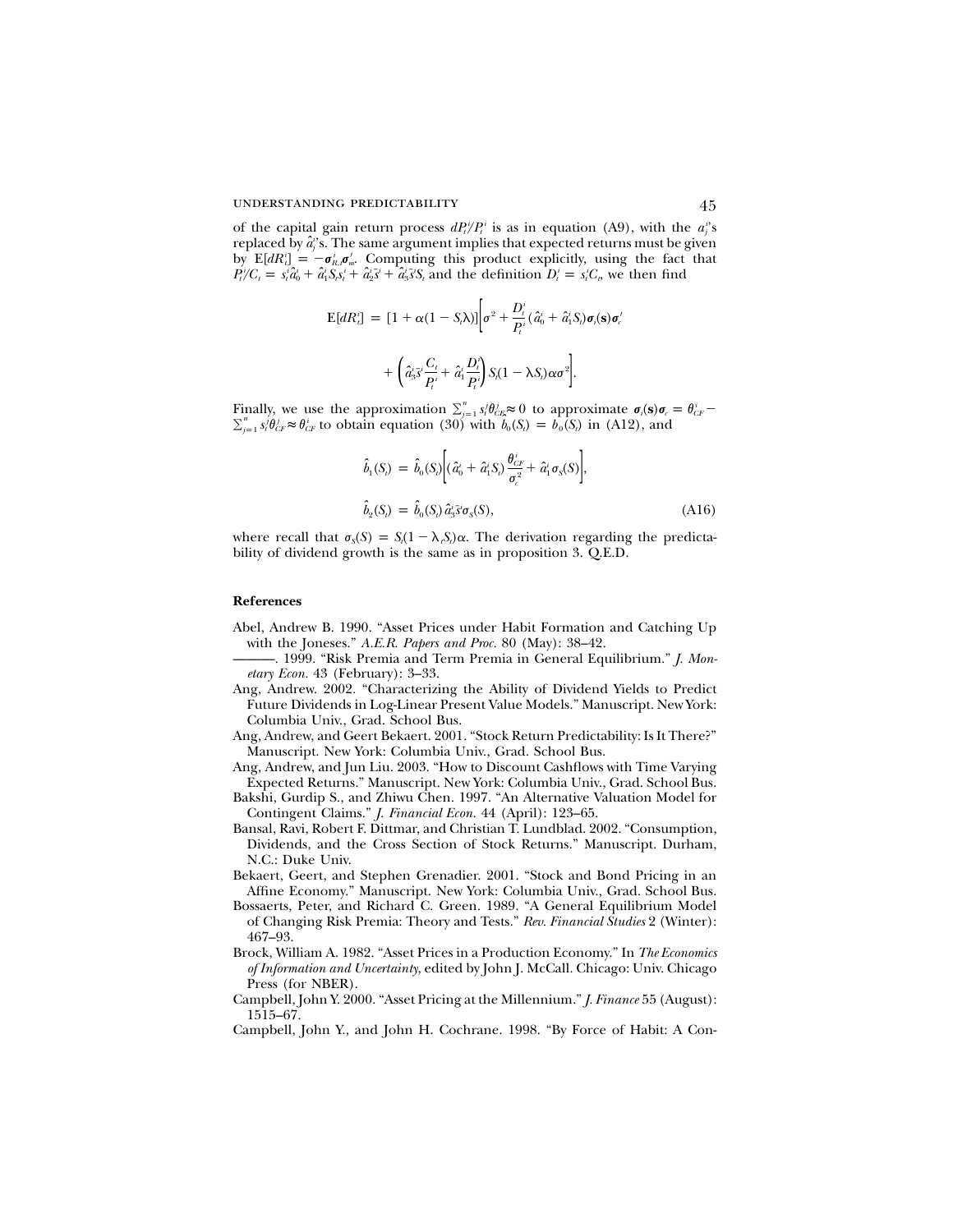- sumption Based Explanation of Aggregate Stock Market Behavior." Working paper. Chicago: Univ. Chicago, Grad. School Bus. http://www-gsb .uchicago.edu/fac/john.cochrane/research/papers/habit.pdf.
- -. 1999. "By Force of Habit: A Consumption-Based Explanation of Aggregate Stock Market Behavior." *J.P.E.* 107 (April): 205–51.
- Campbell, John Y., Andrew W. Lo, and A. Craig MacKinlay. 1997. *The Econometrics of Financial Markets*. Princeton, N.J.: Princeton Univ. Press.
- Campbell, John Y., and Robert J. Shiller. 1988. "The Dividend-Price Ratio and Expectations of Future Dividends and Discount Factors." *Rev. Financial Studies* 1 (Fall): 195–228.
- Chapman, David A. 1998. "Habit Formation and Aggregate Consumption." *Econometrica* 66 (September): 1223–30.
- Cochrane, John H. 1997. "Where Is the Market Going? Uncertain Facts and Novel Theories." *Fed. Reserve Bank Chicago Econ. Perspectives* 21 (November– December): 3–37.
- ———. 2001. *Asset Pricing*. Princeton, N.J.: Princeton Univ. Press.
- Constantinides, George M. 1990. "Habit Formation: A Resolution of the Equity Premium Puzzle." *J.P.E.* 98 (June): 519–43.
- Daniel, Kent, and David Marshall. 1997. "Equity-Premium and Risk-Free-Rate Puzzles at Long Horizons." *Macroeconomic Dynamics* 1 (2): 452–84.
- Detemple, Jerome B., and Fernando Zapatero. 1991. "Asset Prices in an Exchange Economy with Habit Formation." *Econometrica* 59 (November): 1633–57.
- Fama, Eugene F., and Kenneth R. French. 1988. "Permanent and Temporary Components of Stock Prices." *J.P.E.* 96 (April): 246–73.
- ———. 1992. "The Cross-Section of Expected Stock Returns." *J. Finance* 47 (June): 427–65.
- Fama, Eugene F., and James D. MacBeth. 1973. "Risk, Return, and Equilibrium: Empirical Tests." *J.P.E.* 81 (May/June): 607–36.
- Ferson, Wayne E., and George M. Constantinides. 1991. "Habit Persistence and Durability in Aggregate Consumption: Empirical Tests." *J. Financial Econ.* 29 (October): 199–240.
- Grullon, Gustavo, and Roni Michaely. 2002. "Dividends, Share Repurchases, and the Substitution Hypothesis." *J. Finance* 57 (August): 1649–84.
- Hansen, Lars Peter, John C. Heaton, and Nan Li. 2002. "Intangible Risk?" Manuscript. Chicago: Univ. Chicago.
- Hodrick, Robert J. 1992. "Dividend Yields and Expected Stock Returns: Alternative Procedures for Inference and Measurement." *Rev. Financial Studies* 5  $(3): 357 - 86.$
- Horvath, Michael T. K., and Mark W. Watson. 1995. "Testing for Cointegration When Some of the Cointegrating Vectors Are Prespecified." *Econometric Theory* 11 (December): 984–1014.
- Jagannathan, Murali, Clifford P. Stephens, and Michael S. Weisbach. 2000. "Financial Flexibility and the Choice between Dividends and Stock Repurchases." *J. Financial Econ.* 57 (September): 355–84.
- Karatzas, Ioannis, and Steven E. Shreve. 1991. *Brownian Motion and Stochastic Calculus*. 2d ed. New York: Springer-Verlag.
- Lamont, Owen. 1998. "Earnings and Expected Returns." *J. Finance* 53 (October): 1563–87.
- Lettau, Martin, and Sydney Ludvigson. 2001. "Consumption, Aggregate Wealth, and Expected Stock Returns." *J. Finance* 56 (June): 815–49.